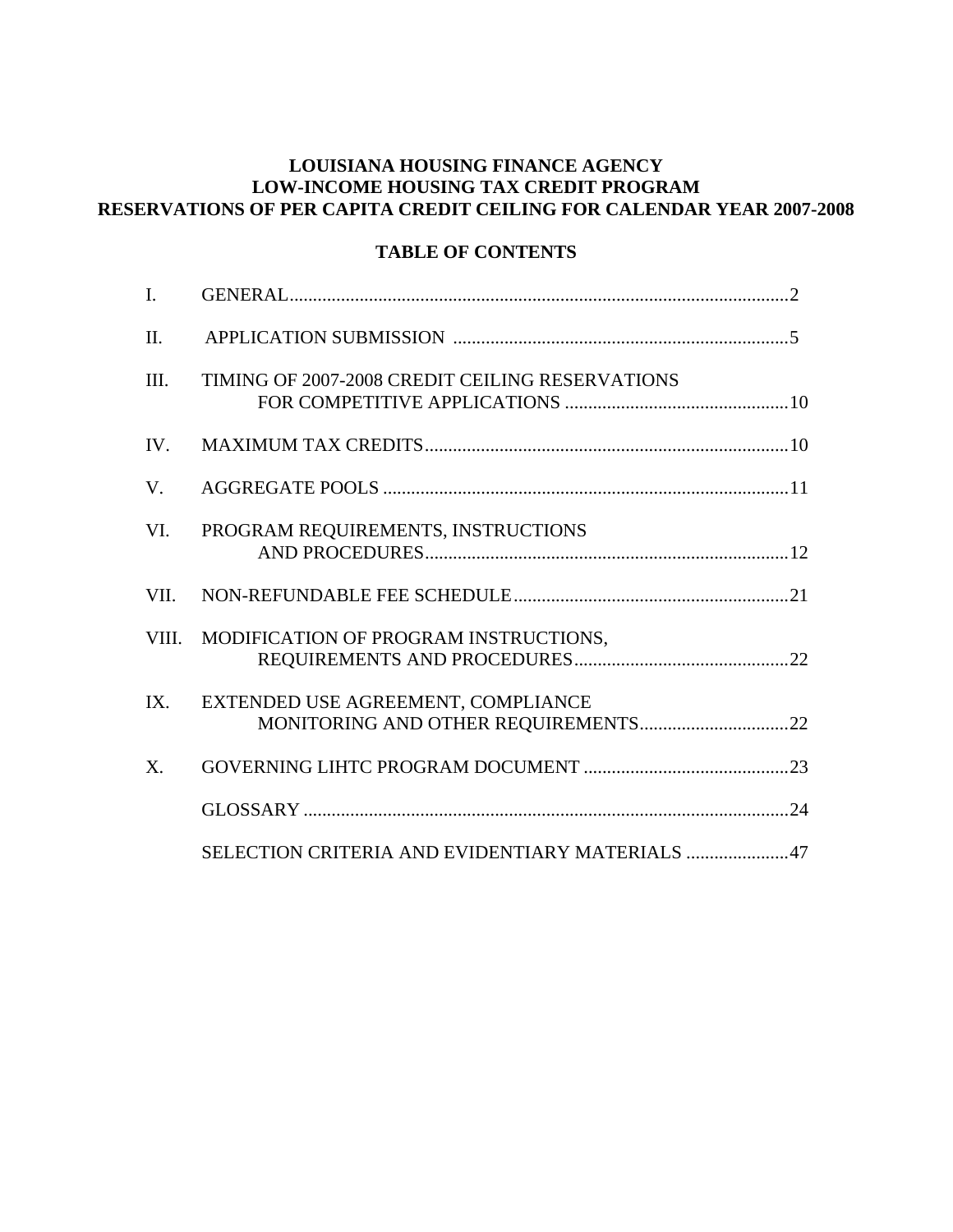#### **LOUISIANA HOUSING FINANCE AGENCY LOW-INCOME HOUSING TAX CREDIT PROGRAM RESERVATIONS OF PER CAPITA CREDIT CEILING FOR CALENDAR YEAR 2007-2008**

## **I. GENERAL**

 The priority of the Blanco Administration for competitive allocations of low income housing credits from the 2007-2008 credit ceiling is to focus financial resources for affordable housing that improve the living environments for households in poverty and households with special needs, particularly the disabled. A selection criterion has been revised to establish preferences for projects that address one or both of these priorities.

 A. Reservation of Tax Credits: The Louisiana Housing Finance Agency (the "Agency") will accept Applications for the reservation of low income housing tax credits ("Tax Credits") from the credit ceiling for calendar year 2007-2008 for qualifying rental residential housing projects located throughout the State of Louisiana. At least 10% of the Tax Credit Ceiling will be set-aside for use by qualified non-profit organizations which must materially participate in the development and operation of a qualified low-income housing project in accordance with the requirement of Section 42 of the Internal Revenue Code of 1986, as amended (the "Code"). Tax Credits under the LIHTC Program will be available only with respect to projects or buildings (including certain qualified rehabilitation expenditures incurred through the first taxable year of the credit period) for which an audit by an independent certified public accountant is submitted of a project's sources and uses and eligible basis. The Agency will use this QAP as the framework for reserving the Tax Credits for 2007-2008 and applicants for these Tax Credits are advised that the following elements will be reflected in processing, administration and compliance monitoring under this QAP:

- −Parishes that qualified for the allocation of credits during the 2007/2008 GO Zone Credits (Calcasieu, Cameron, Jefferson, Orleans, Plaquemines, St. Bernard, St. Tammany, and Vermillion) will not be eligible for the 2007-2008 9% Tax Credits. **This does not apply to 4% Bond Financed Projects.**
- −The Agency intends to give priority to the 23 parishes who have not received recent Tax Credit allocations. These parishes are: Ascension, Assumption, Avoyelles, Beauregard, Caldwell, DeSoto, East Carroll, East Feliciana, Grant, Iberville, LaSalle, Pointe Coupee, Red River, Sabine, St. Charles, St. Helena, St. John the Baptist, St. Mary, Tensas, Vernon, West Carroll, West Feliciana, Winn. For the purposes of submitting applications for 4% non-competitive credits, all parishes in the state are eligible.
- −A reservation to a qualified nonprofit sponsor may be made to such qualified nonprofit sponsor with a lower overall score in order to satisfy the statutorily mandated ten percent (10%) set aside to qualified non profit sponsors.
- −All projects that are placed in service during calendar years 2006 through 2010 will be required to be registered in a Housing Locator Database to facilitate the identification of units that may be occupied by displaced Louisiana residents and be members of the *Eligible Target Population for Permanent Supportive Housing*.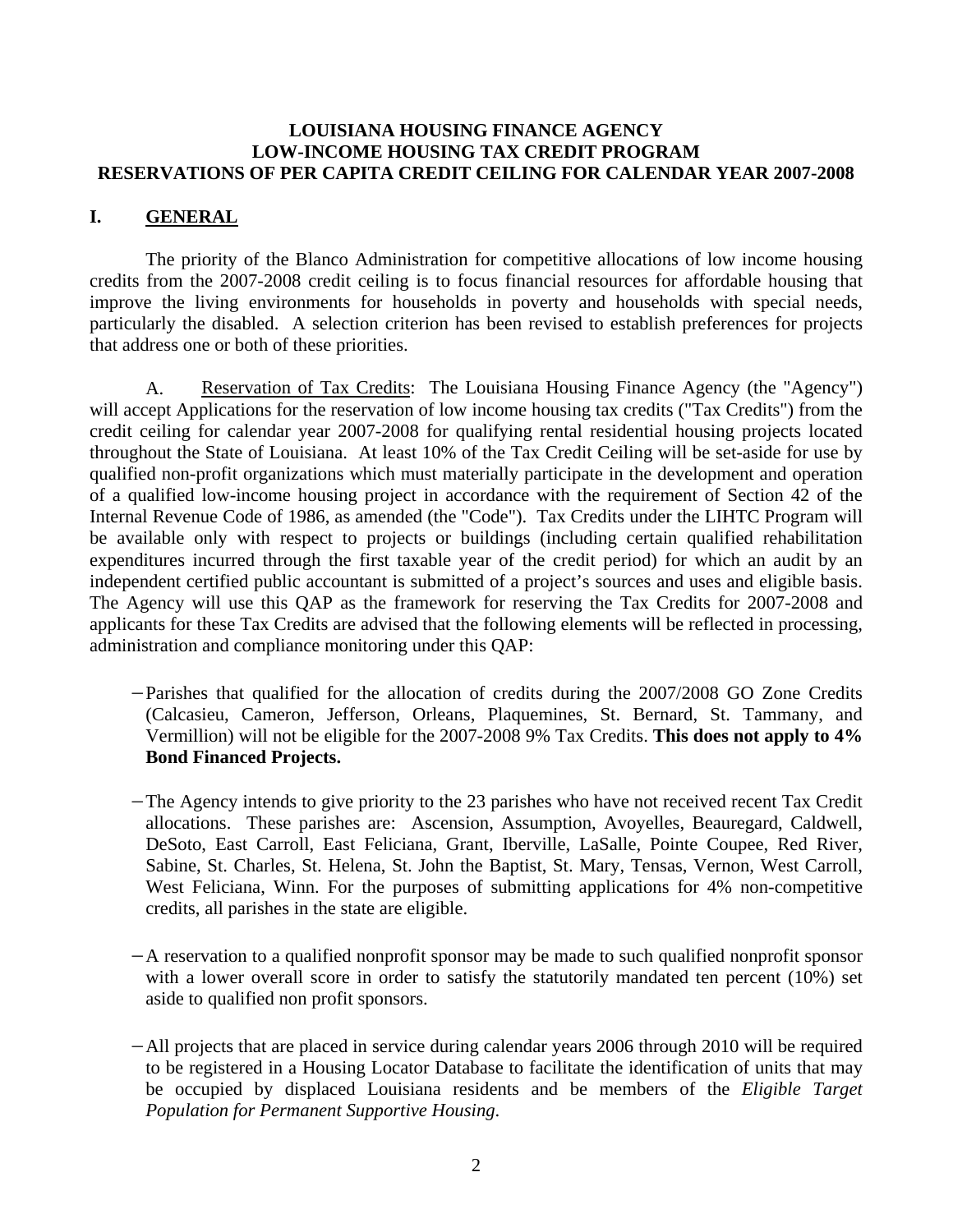- −Reservations and allocations of Credits will be subject to rescission and/or recapture by action of the Agency's Board if there are material deviations (material deviation is defined as any variance greater than 90 days) from the dates required to be specified in the *Project Schedule*.
	- B. Housing Resource Allocation Issues:
- −The Agency has historically allocated per capita credits on a proportionate basis to each congressional district in the State. Within each congressional district the Agency established sub-pools to fund particular types of projects or projects with specific sponsor characteristics, such as rural or PHA projects.
- −A statistical analysis of historical credit allocations throughout the state demonstrates that there are parishes within which few, if any, residential rental developments received tax credit allocations from the Agency.
- −Hurricanes Katrina and Rita have caused substantial population shifts to parishes outside the GO Zone.
- −The de-institutionalization of special needs populations and the location of such populations to local communities where they will be served by community based local lead agencies requires a continued commitment of tax credit and othe r resources an strategies to accommodate the shelter needs of these special needs households.
- − industry expansion or new industry location in the post Katrina/Rita Incentives for environment.
- There is a critical need for affordable housing beyond the production capacity of the 2007-2008 per capita credits alone.

#### . Credit Allocations:  $C_{\cdot}$

- −Congressional district allocations are eliminated and credits will be awarded on a competitive statewide basis to projects satisfying the highest public purposes measured by the competitively scored selection criteria.
- -Bonus points are provided for projects located in areas identified as being historically underserved.
- Parishes that evidence an increase in population of more than 5% since Hurricanes Katrina and Rita will receive bonus points.
- -Bonus points are awarded to projects that enter into binding agreements to accept referrals of special needs households from local lead agencies.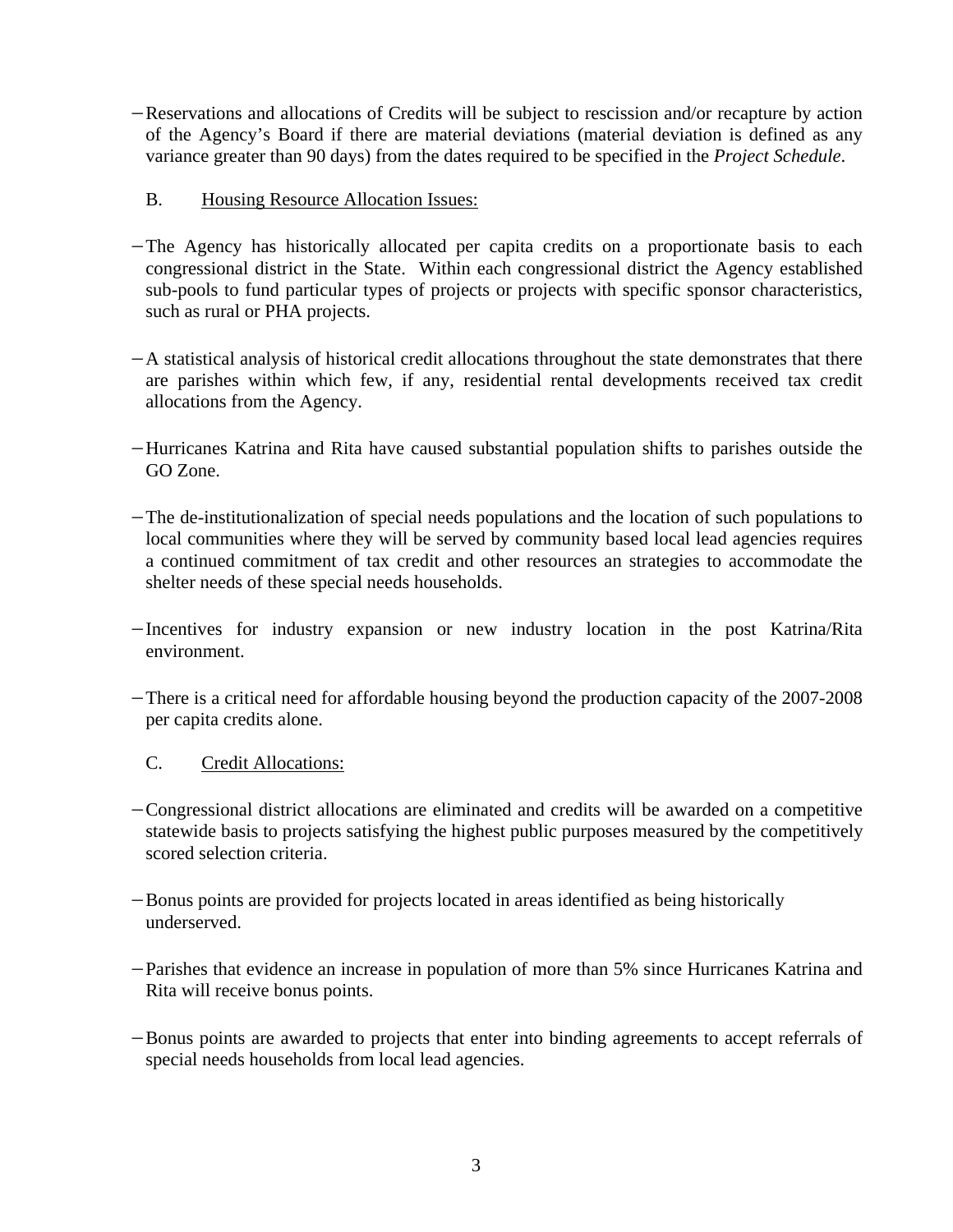- Development as being a target for industry expansion or new industry location has been established. −Economic Development Pool for specific parishes identified by the Department of Economic
- − Maximum credits per project are established at \$700,000 to accommodate increased construction costs throughout the state.

−The 2008 per capita credits are available for forward commitment.

D. Carryover Allocation of Tax Credits: Projects may qualify for a carry-forward allocation of tax credits under the Ten Percent (10%) Basis Exception. A Taxpayer/Owner must deliver to the Agency all carry forward allocation documentatio n, including an appropriate attorney or CPA opinion in the format prescribed by the Agency, on or before April 30, 2008 of the calendar year of the credit ceiling from which the credits are to be allocated. This deadline may be extended by the Agency to a date not later than June  $15<sup>th</sup>$  of the following year on a case by case basis in order to assure the allocation of the State's credit ceiling for the calendar year.

 E. Placed in Service and Annual Audit: (i) Placed in Service Audit: The Financing Certification, Syndication Cost Certification, GAAP Audit and Baseline Operating Budget must be received by not later than the April 1st of the calendar year following the year in which the Project is placed in service. The GAAP audit must specifically identify any unexpended contingency construction reserve and any operating/rent up reserve. The carry forward allocation of credits is subject to recapture if required certifications, audit and Baseline Operating Budget are not received by such date. The Taxpayer/Owner may request only a one-year extension for submission of the certificates and audits from the Agency and only if the Taxpayer has elected to begin the first year of the credit period following the year in which the Project is placed in service. Payment of developer fees to CHDO or non-profit partners partnering with a for-profit as a co-developer must be shown as fully paid in the placed in service audit. CHDOs and non-profit partners must receive not less than twenty percent (20%) of the Developer Fee for transactions receiving tax credits.

 (ii) Annual Audit: Following the placed in service date of a project, Taxpayers must submit annual hard copy and electronic audits to the Agency in a format prescribed in the Agency's audit instructions and using the Chart of Accounts prescribed by the Agency. All cash distributions and withdrawals from operating reserves and/or reserves for replacement must be explained in footnotes to the audit and all payments to Related Persons and contractors with an identity of interests to the Taxpayer/Owner must be identified. Annual audits must be received by not later than April 1st of each calendar year if the fiscal year is a calendar year or not later than ninety (90) days following the end of a fiscal year that is not a calendar year. All audits must be submitted to:

Louisiana Housing Finance Agency Attn: Internal Audit Department 2415 Quail Drive Baton Rouge, Louisiana 70808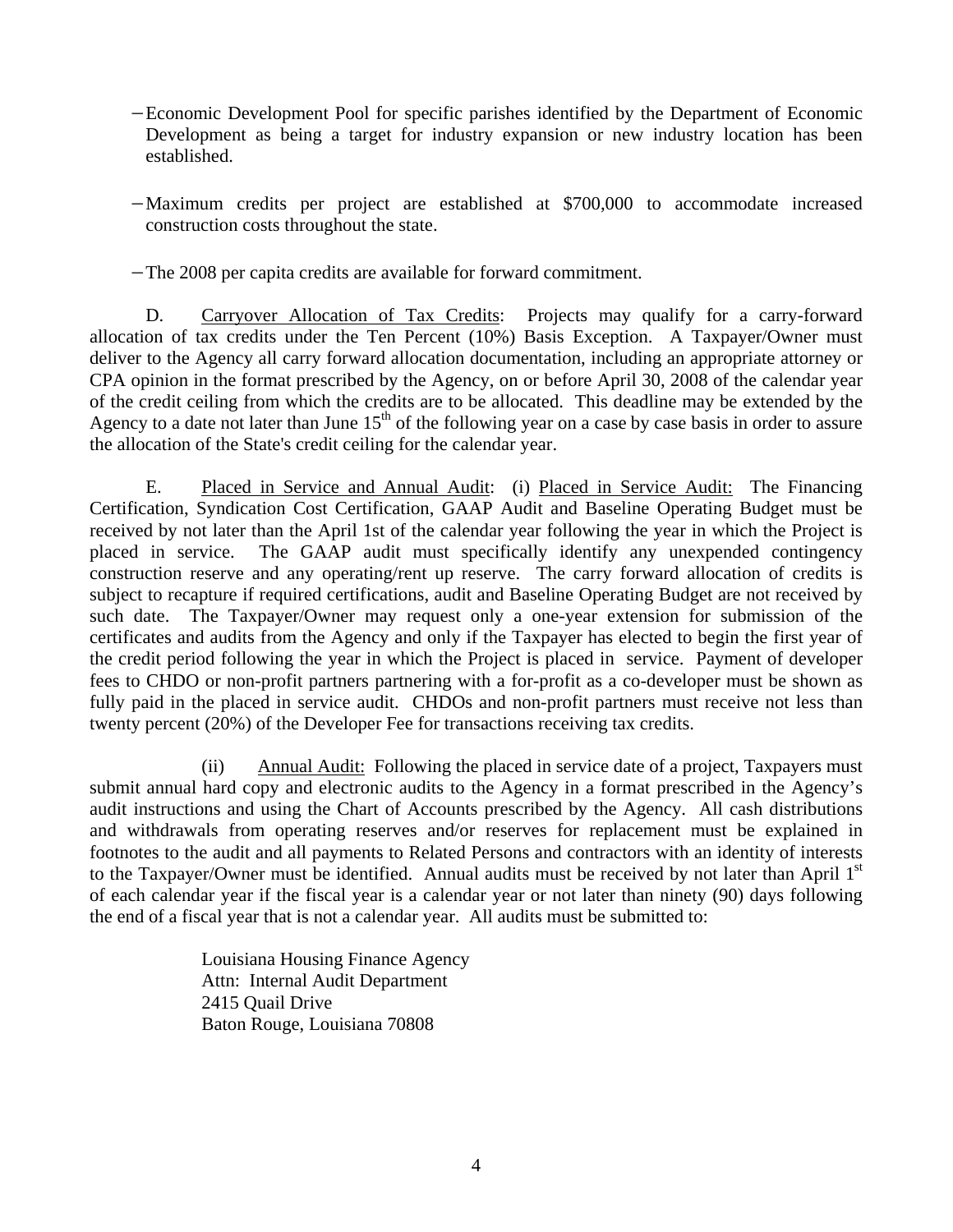F. Compliance Training Requirements: Taxpayer/Owners will be required to evidence to the Agency at least ninety (90) days prior to a Project's Placed In Service Date that the proposed onsite manager or the Management Company has completed compliance training within the prior (12) twelve months in a program deemed acceptable to the Agency in accordance with industry recognized training standards. No Form 8609 will be issued without evidence of such training.

 G. Fees to CHDO or Non-profit General Partner: Prior to delivery of Form 8609 a forprofit co-general partner with a CHDO or non-profit general partner must certify payment of the fee paid to the CHDO or non-profit general partner is consistent with Development Services Agreement submitted with the Tax Credit Application. Developer Fees to CHDOs or non-profit general partners in connection with projects receiving an allocation must not be less than twenty percent (20%) of the total Developer Fees. Fees paid to CHDOs or non-profits, up to 20% of the developer's fee, will not be included in the developer's maximum profit cap. Therefore the total developer's fee may be up to 18%.

 H. Certification of Architectural Plans and Specifications: At least 45 days prior to commencement of construction or Substantial Rehabilitation of a project, the owner must submit ertification of architect that (i) the unit configuration by bedroom size and square footage by bedroom c size is consistent with the configuration in the project's Application, (ii) the project as completed complies with Fair Housing Accessibility Guidelines and design features required by or subject to bonus points awarded in this QAP and (iii) if HOME or other federal funds have been invested, the requirements of Section 504 of the Rehabilitation Act of 1973 are satisfied.

## **II. APPLICATION SUBMISSION**

A. Competitive Applications: Applicants for a Tax Credit reservation from the Calendar Year 2007-2008 Credit Ceilings must submit one original LIHTC Application with original signatures plus two copies, along with a non-refundable Application Fee and Analysis Fee (and the Subsidy Layering Review Fee, if applicable). A fee must be computed in accordance with the Non-Refundable Fee Schedule specified in Section VII.

 Applications Must be Complete: Applications must be complete and be accompanied by the appropriate fees in order to be reviewed by the Agency. Fees must be paid only by cashier's check or money order. An Application must be submitted on the official Agency approved diskette (3.5" disk, CD, zip drive, etc.) along with an additional copy of the diskette. A hard copy of the Application as printed from the completed diskette must also be originally executed and transmitted to the Agency, along with two copies of the executed version. Both the original and copies of each Application shall have every section and/or Appendix tabbed. The Application should not be in a fixed binder. Spiral binding, however, is acceptable. Failure to tab the Application will result in 10 penalty points being assessed. An Application submitted on the Agency's diskettes is not complete if ) a notarized signature page with original executions of the Application is not submitted with the (i diskette, (ii) any other certification required to be executed and/or notarized is not submitted by the Application deadline or (iii) Required Exhibits are not submitted for each hard copy of the Application by the Application deadline.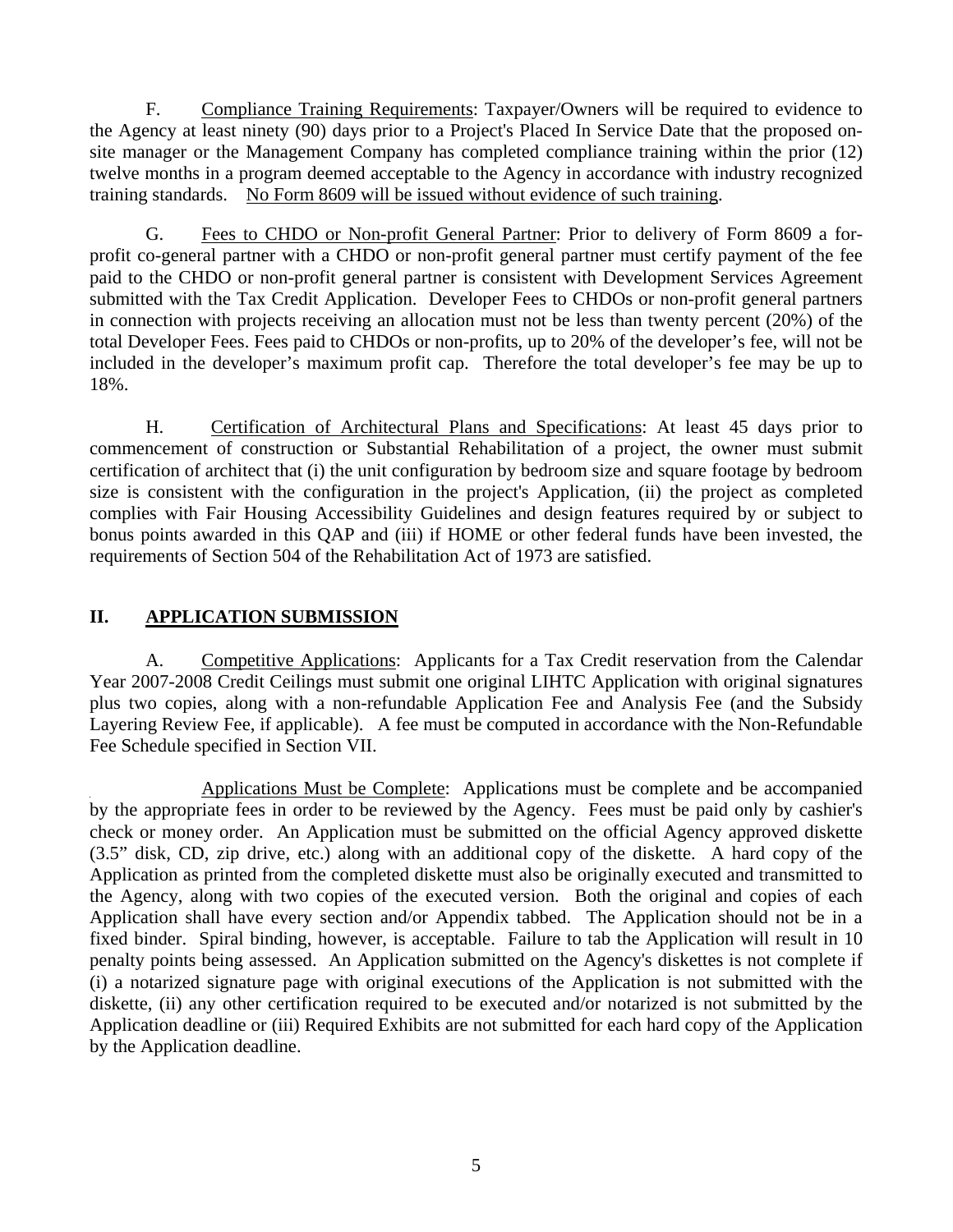Failure to submit originally executed and/or notarized documents will result in the Application being deemed incomplete and subject to disqualification. NOTWITHSTANDING THE USE OF THE FOR THE ACCURACY OF INFORMATION SUBMITTED AND FOR COMPLIANCE WITH **RESCRIBED RULES BY IRS AND THE AGENCY**. **P AGENCY'S DISKETTE, APPLICANTS REMAIN RESPONSIBLE AND ACCOUNTABLE** 

Required Exhibits: An Application is not complete if Required Exhibits are not submitted with the Application by the Final Application Deadline.

 Final Application Deadline: The Application deadline for delivering complete Applications for review is July 17, 2007 at 4:30 p.m., Central Daylight Savings Time.

Applications not received at the Agency on or before the deadline date must be postmarked on or before the deadline date and must be received at the LOUISIANA HOUSING FINANCE AGENCY office no later than two (2) business days following the deadline date. Applications are not considered delivered if mailed or delivered to a location other than the offices of the Agency:

> Louisiana Housing Finance Agency 2415 Quail Drive Baton Rouge, Louisiana 70808 Attention: LIHTC Program

 Notice to Applicant and Rank Ordering of Applications: The Agency will notify the applicant upon receipt of an Application for review. Information will not be provided as to the Application's processing status during the review and selection process following the Final Application Deadline. However, the Agency's staff will process the score of each Application and submit within sixty (60) days following the Final Application Deadline (not later than September 12, 2007), the processed score for review to the Board of Commissioners. Following the submission to the Agency's Board of Commissioners of the staff's scoring of each Application, each applicant will receive a copy of its Application's score, a copy of its feasibility and viability analysis and the tentative rank order list of all Applications. For a ten (10) calendar day period following publication of the tentative rank order list of each Application, an applicant may challenge in writing the staff's disqualification of a particular Selection Criteria point award. **Written objections during the ten (10) day challenge period may be based only upon the interpretation of information submitted by the Final Application Deadline**. No new or supplemental information will be considered by the Agency in the review process after the Final Application Deadline. Based upon such written challenges, the staff will submit a supplemental report at the next meeting of the Board of Commissioners concerning the scoring of each Application following the processing of written challenges and any revision to the tentative rank order of all Applications. The Board of Commissioners will approve the Final Rank Order of all Applications. No other information will be provided as to an Application's processing status during the review and selection process following the Final Application Deadline. THE FINAL RANK ORDER OF AN APPLICATION DOES NOT CONSTITUTE ANY ENTITLEMENT TO A RESERVATION OF TAX CREDITS IF A PROJECT IS OTHERWISE NOT FEASIBLE OR NOT VIABLE OR FAILS TO SATISFY **THE MINIMUM SCORE UNDER THE QAP.**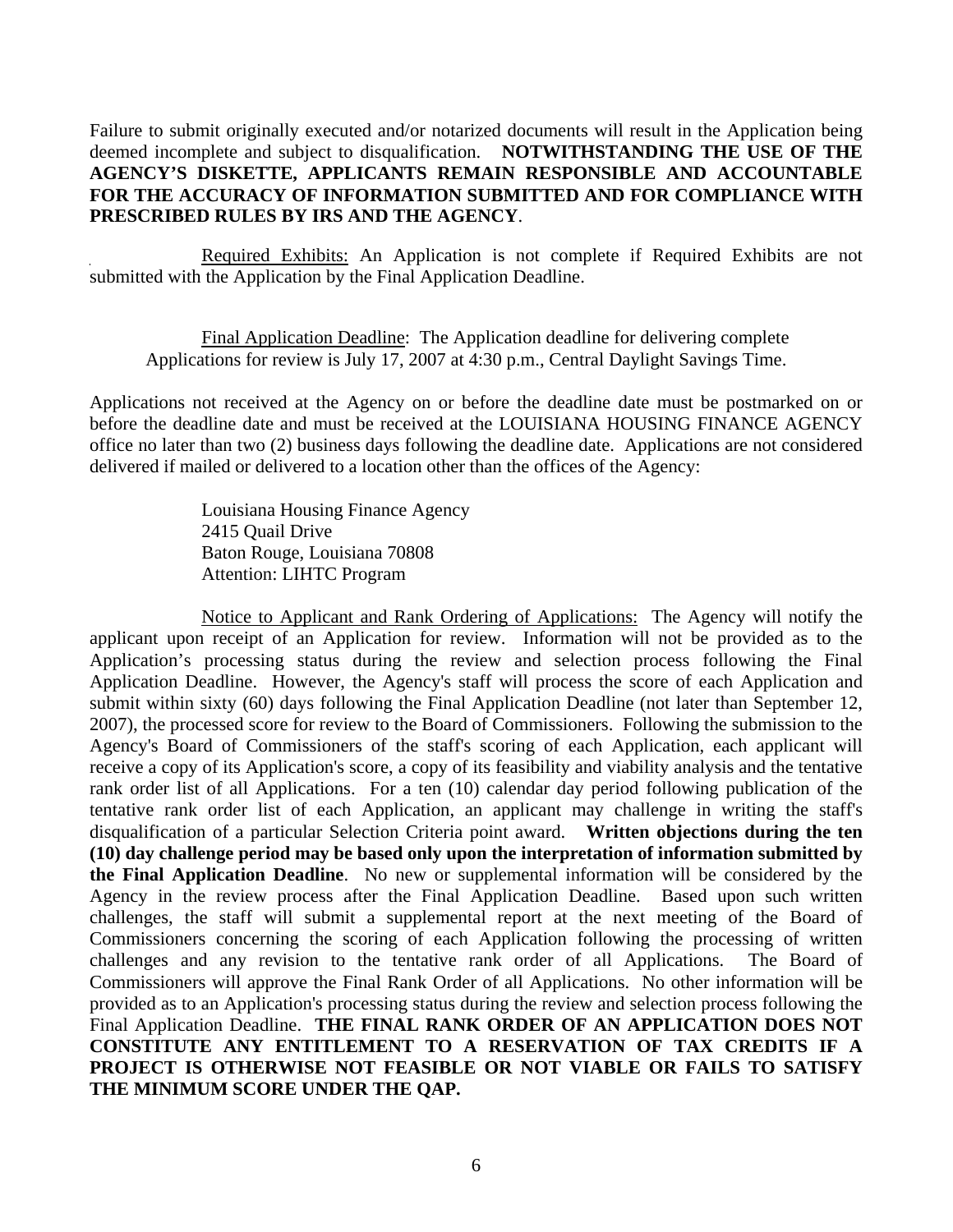Agency Requests for Supplemental Data and/or Clarification: The Agency retains the right to request supplemental data to support information contained in an Application and/or information to explain or clarify data contained in an Application.

 Minimum Score and Threshold Requirements: The qualified allocation plan for the Tax Credit Ceiling for calendar year 2007 requires that an Application evidence a minimum score of **160 points** in accordance with the published selection criteria prior to receipt of a reservation of tax credits.

## **In order to be processed for a reservation of tax credits, an application must provide:**

1. **Site Control**: Site control documentation in the form of either a fully executed purchase agreement, an option to purchase or a valid title in the name of the taxpayer or developer.

jurisdiction stating either that (a) the proposed project is consistent with existing zone requirements or (b) if the site is not currently zoned for the project type, that changing the existing zoning requirements to permit the project to be constructed will be completed by a date certain (not later tha n the date specified in the QAP for tax credit reservations). This documentation must be evi denced by October 10, 2007. 2. **Zoning**: Appropriate zoning evidence in the form of (i) an official local jurisdiction map that the site is actually zoned for the proposed project type or (ii) a letter from an official of the

3. *Infrastructure:* Evidence of essential infrastructure and proximity to other services:

such facilities are not currently available, how such facilities will be available to the site. (i) **Utilities**: Evidence of electrical, water and sewer lines to the property site, or if

(ii) **Transportation**: Evidence that reasonable transportation services are currently proximate to the site, or if such transportation services are not, a narrative statement of how tenants will access commercial, educational, recreational and other services upon completion of project:

reasonably available to school-age children of tenants if the project is for family units or, if such facilities are not, a narrative statement of how school-age children will access public educational facilities and (b) the local public school system has been notified about the (iii) **Educational Facilities**: Evidence that (a) primary educational facilities are estimated prospective population count of school age children in the project when the project is placed in service.

- 4. *Environmental Review*: All projects involving use of existing structures must submit and Environmental Restrictions checklist completed by a professional licensed to conduct environmental testing. Any finding that environmental hazards exist must be mitigated or abated in accordance with an Operating and Maintenance plan that addresses how each hazardous material or condition will be addressed, including the training of on-site personnel in accordance with applicable local, State and Federal laws or regulations.
	- 5. *Tenant Referrals from LRA/OCD, PHAs, Louisiana Family Recovery Corps and the Agency*: Taxpayer shall acknowledge and agree to rent low income units to households referred by the LRA/OCD, Louisiana Recovery Corps or the local PHA if the tenants referred to the Taxpayer satisfy the requirements of the Project's Management and/or Operating Plan.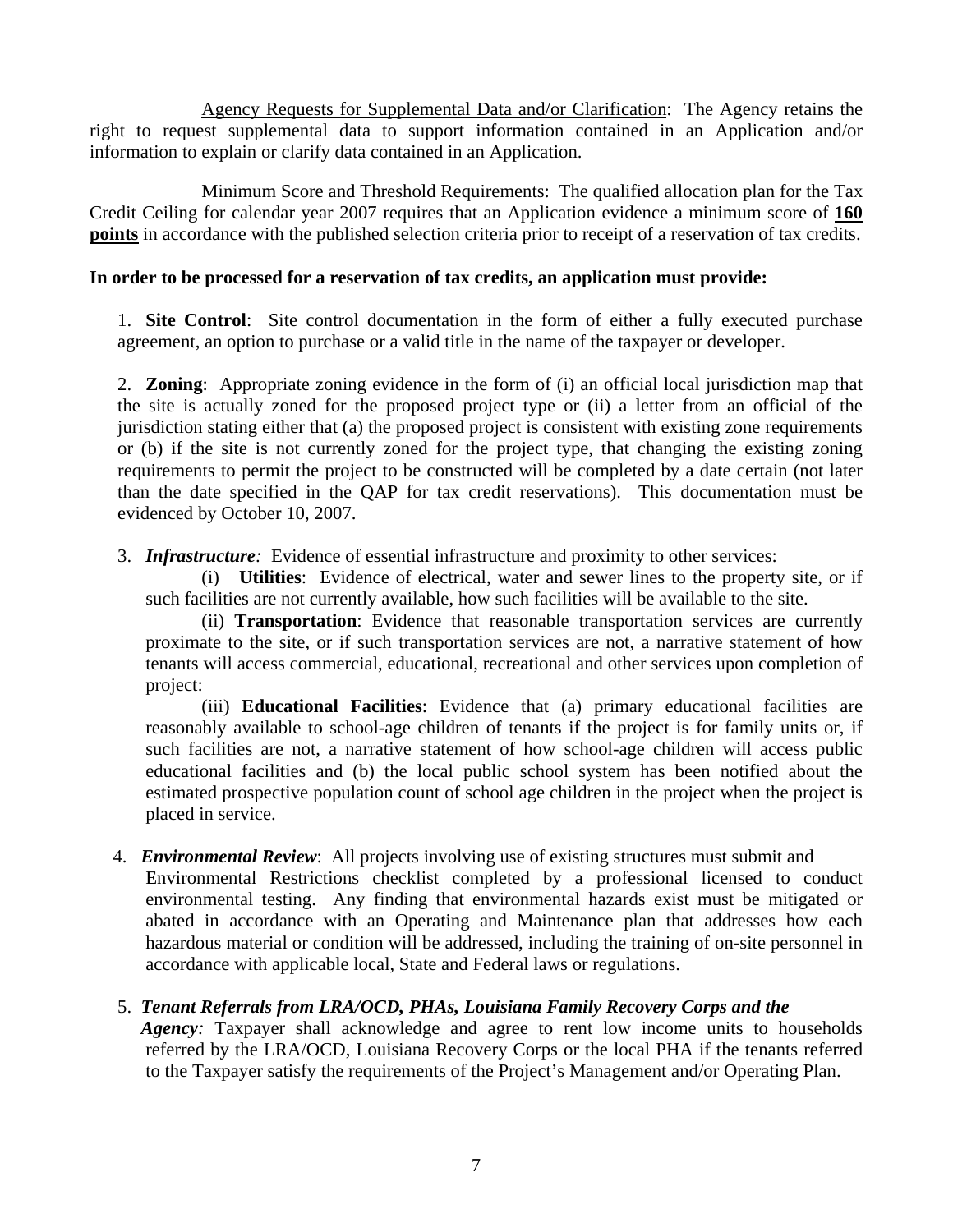- 6. *Minimum Internet/Cable Capacity Requirements:* All units must have three (3) network and (iii) TV services network using COAX cable. The wiring for such networks should be available to tenants free of charge but tenants may be charged a directly by the Project or through third party providers. The equivalent of wireless network access is acceptable. distinct networks installed in the living area and each bedroom capable of being accessed and activated by tenants: (i) telephone network installed for phone s using CAT5e or better wiring, (ii) network for data installed using CAT5e or better, networked from the unit back to a central location or similar configured wireless fee by the Taxpayer for activating and making available any services provided
	- 7. Developers will be required to display sign upon start of construction through completion on project site that the project is being financed by Louisiana Housing Finance Agency.
	- 8. Each of the following are minimum project requirements for new construction and *rehabilitation projects with the exception of existing historical building that provided*  documented historic preservation requirements stipulating that required historic designs prevents achievement of these efficiencies. Full support documentation must be submitted or *p roject will automatically be disqualified* 
		- $(i)$  All windows and doors Energy Star Qualified  $&$  matching correct climate zones
		- Windows: U-value of 0.4 or less (R-value 2.5 min.)
		- Windows: Solar Heat Gain Coefficient of 0.4 or less
		- Windows: Ten-year warranty from date of delivery against breakage of the glazing panel's seal.
		- (ii) HVAC
		- Energy Star furnace (90% AFUE or greater) or heat pump (HSPF 8.2)
		- Energy Star air-conditioner (SEER 14 or greater)
		- (iii) Appliance
		- Energy Star refrigerator
		- Energy Star dishwasher
		- Water heater: Gas (Energy Factor of 0.62 or higher)
		- or Electric (Energy Factor of 0.93 or higher)

• All of the above components must be clearly and individually listed in an original stamped letter from either the architect or engineer of record. The letter must state that the entire construction envelope meets or exceeds the 2006 International Energy Conservation Code. Manufacturer's cut sheets must be submitted to document the energy efficiency of each component for which points are claimed.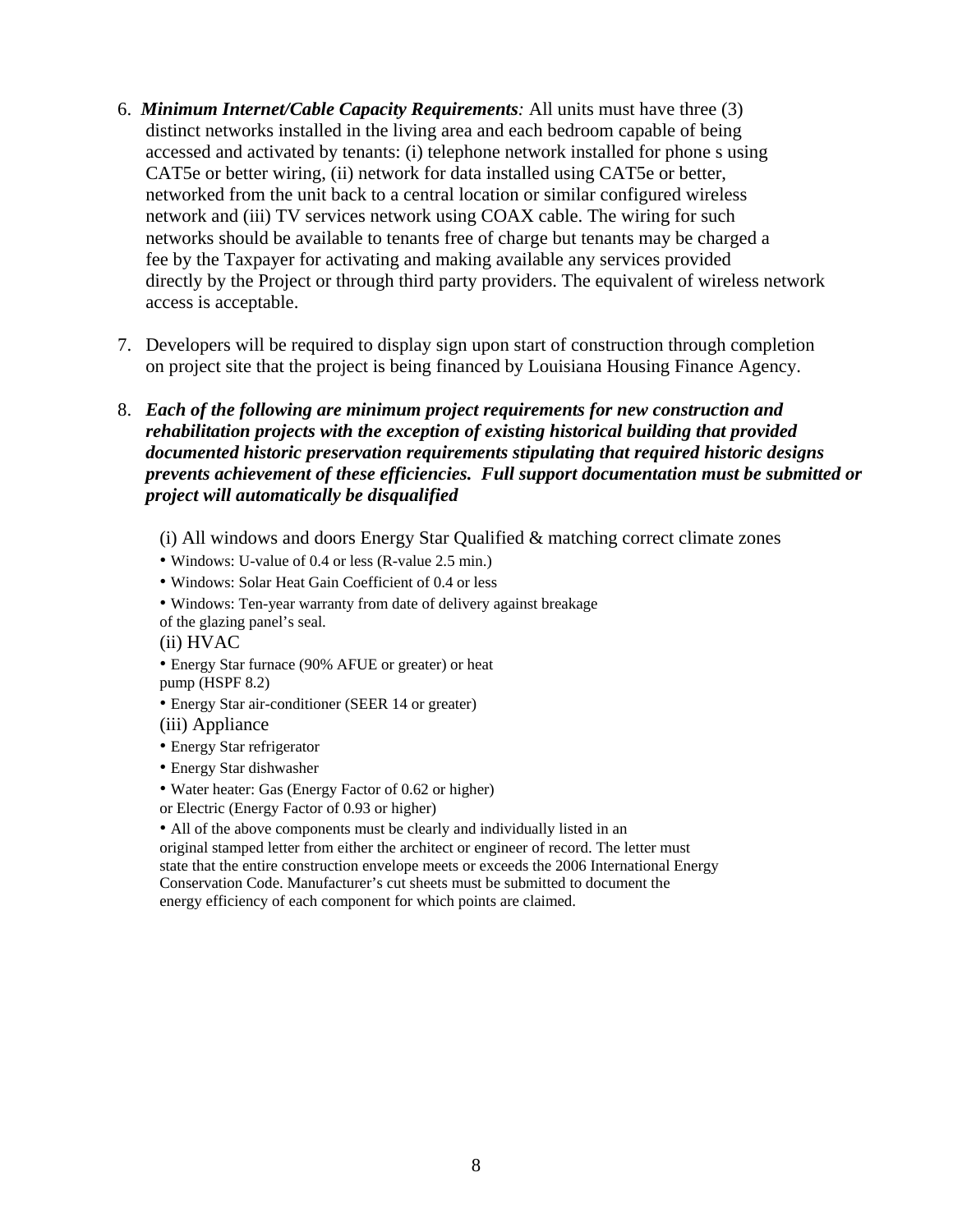Tie-Breaking Procedures: Tax credits for Applications submitted for a competitive funding round will be reserved to projects in descending order of score until all tax credits available for reservation have been reserved. In the event of a tie between Applications for which there are insufficient credits to reserve to each project, the Agency will use published tie-breaking procedures.

### TIE BREAKING POLICY

Projects receiving the same score using the competitive selection criteria of the State Qualified Allocation Plan will be awarded tax credits in the order of a sub-ranking score using the total points for such Projects evidenced in the following categories from the Selection Criteria:

- Selection Criteria  $II(B)(1)$ : Projects which promote Project Diversity

- Selection Criteria II(B)(2): Projects which promote geographic diversity

- Selection Criteria VI(A),(B),(C) and (D) Projects which most efficiently leverage tax credits

If the use of the sub-ranking score does not break a tie, the project requesting the lower amount of tax redits will be allocated credits in advance of other projects requesting higher amounts of credits. c

 Communication with Contact Person: The Agency will communicate only with the contact person listed in the Application. Information received from persons other than the contact person will be disregarded by the Agency.

 Noncompliance in Other Agency Programs: Developers cited for non-compliance in a project/program administered by the Agency or by an Agency or department of the United States shall not receive a reservation/allocation of credits unless or until such non-compliance is cleared.

Reservations Pursuant to Qualified Allocation Plan and Federal Regulations: The Agency reserves the right to make and revise reservations according to the Agency's qualified allocation plan and in accordance with published federal regulations, rulings, guidelines and notices.

## **Estimated Competitive Application Timetable:**

| March 21, 2007     | <b>Board Approves Draft QAP</b>                     |
|--------------------|-----------------------------------------------------|
| March 27, 2007     | Statewide Publication of QAP Public Hearing Notice  |
| April 11, 2007     | Board Conducts Public Hearing on QAP                |
| April 18, 2007     | Board Adopts Final QAP with recommended revisions** |
| April 27, 2007     | Approval of QAP by Governor                         |
| June 5, 2007       | <b>Application Workshop</b>                         |
| July 17, 2007      | <b>Final Application Deadline</b>                   |
| September 12, 2007 | Preliminary Rank and Score                          |
| September 14, 2007 | Begin ten-day challenge period                      |
| September 24, 2007 | End ten-day challenge period                        |
| October 10, 2007   | Board Approval of Rank & Reservation of Tax Credits |

 B. Bond Financed Applications: Applications desiring to verify that a bond financed project satisfies the Qualified Allocation Plan must submit one original LIHTC Application plus one copy, along with the non-refundable Application and analysis fees (and the Subsidy Layering Review Fee, if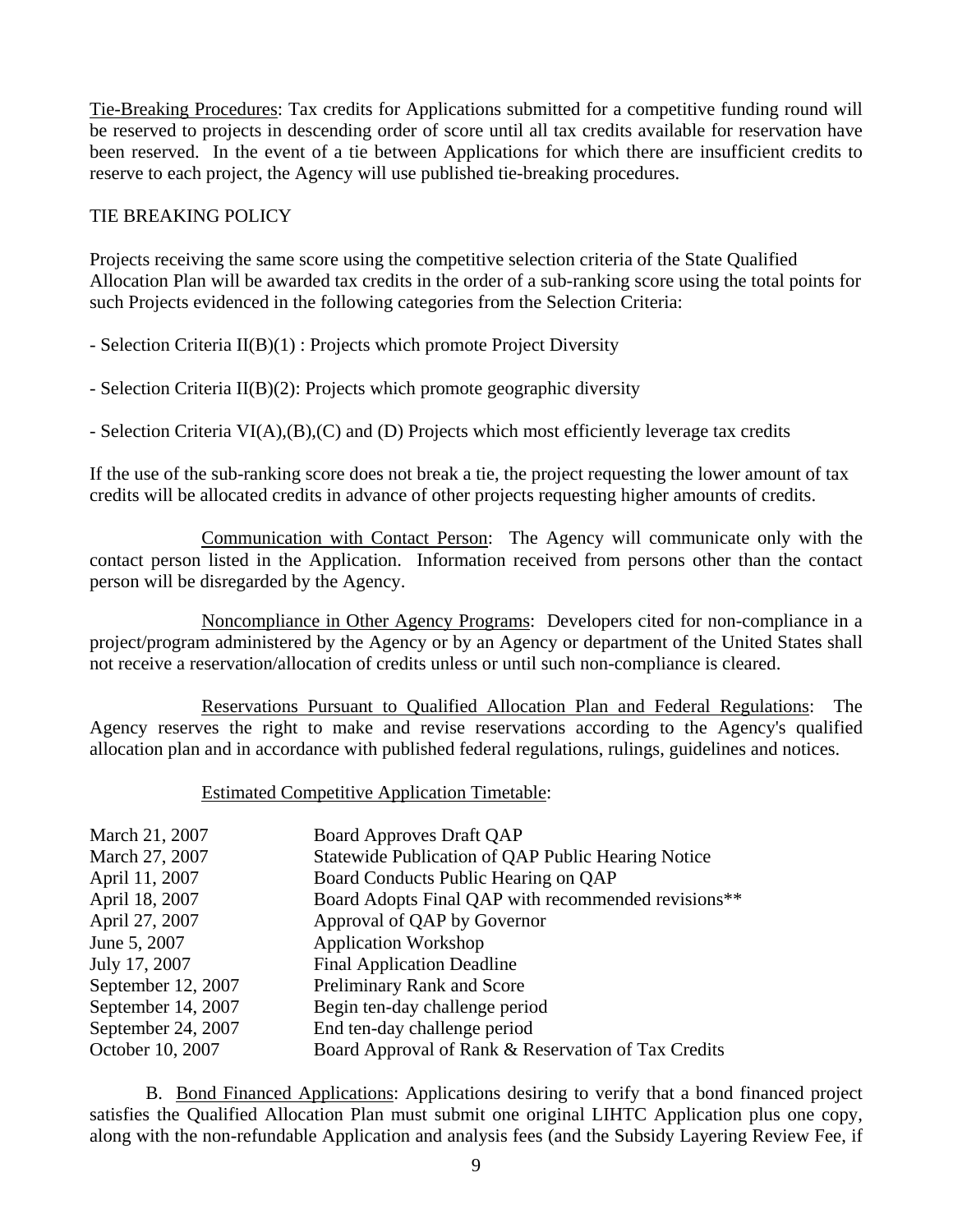Commissioners following a review that determines that such additional costs are justifiable and reasonable under the circumstances or are attributable to unique development characteristics (e.g. essential to the character of the development). Taxpayer/Owners of bond-financed projects must enter into an appropriate regulatory agreement and compliance monitoring agreement prior to receiving applicable) computed in accordance with the Non-Refundable Fee Schedule. Processing of bond financed projects must be submitted to the Agency 45 days in advance of the meeting at which such project will be reviewed by the Agency's Board of Commissioner's in accordance with the latest approved Qualified Allocation Plan. Bond financed projects must satisfy all elements of the Qualified Allocation Plan. Bond Financed Applications may be submitted for projects located in any of the Parishes throughout the state . Cost and profit limitations and minimum score may be waived by the Governor in the executive order allocating private activity volume cap or by the Agency's Board of location in a difficult to develop area, limited commercial space or tenant services or common areas Forms 8609.

#### **II. TIMING OF 2007-2008 CREDIT CEILING RESERVATIONS FOR COMPETITIVE I APPLICATIONS**

The Agency will reserve tax credits with respect to the 2007-2008 Credit Ceiling at the regularly scheduled meeting of the Agency's Board of Commissioners in the month of October 2007.

## **IV. MAXIMUM TAX CREDITS**

A. Project and Developer Limits: No project will be reserved tax credits in excess of  $$700,000.00$ . No Developer, related persons thereof or agents thereof or any person having an identity of interest with any Developer, related persons thereof or agents thereof or any combination of the foregoing shall be reserved tax credits in excess of ten percent (10%) of the State's Per Capita Author ity.

## B. Exceptions to Project and Developer Limits:

 (i) CHDO Projects: The limitation of 10% of the State's Per Capita Authority per Developer shall not apply to Developers participating in a Project in which a Community Housing Development Organization ("CHDO") is the managing general partner of the Taxpayer and in which the CHDO executes an Agency-approved Purchase Option and Right of First Refusal Agreement. For-profit developers may partner with a CHDO as co-general partner provided that the total allocation to the for-profit partner does not exceed 15% of the State Credit Ceiling.

 (ii) Rural Development Project: Applicants for a Rural Development Project must submit a letter from RD that project is within a Rural Development Priority Area. The office of Rural Development will only issue a letter stating that a project is within a rural Development Priority Area if it is an existing RD project.

 (iii) Bond Financed Projects: The limitation of tax credits per project shall not apply to the tax credits which are generated from a bond financing if the total number of low income units in the project is approved by the local governmental unit in which the project is located after a public hearing. The public hearing must follow a Notice of Public Hearing published at le ast 14 days prior to the hearing. Such Public Notice must specify the number and percentage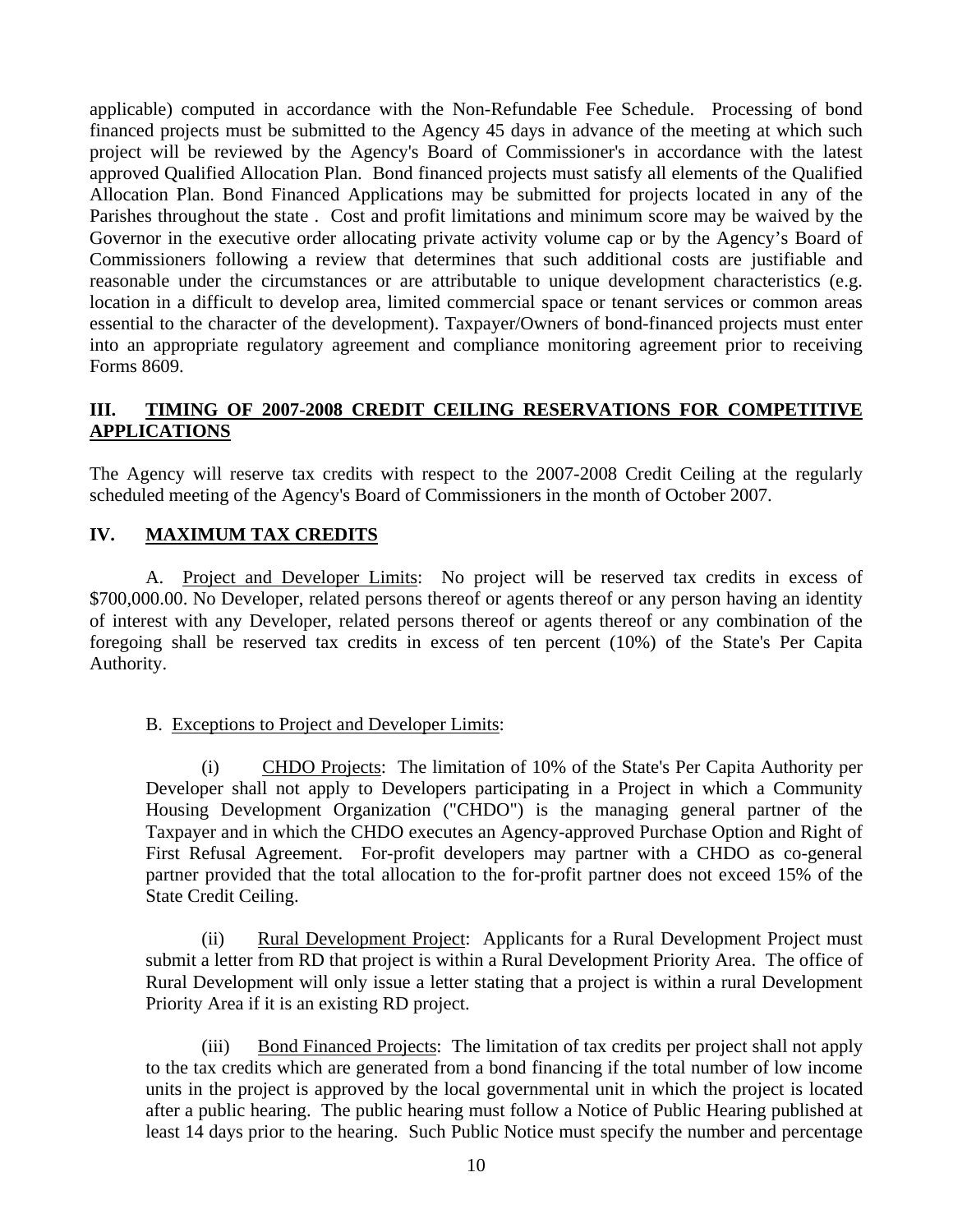of low-income units in the project if the project contains fifty or more units or, if not specified in the Public Notice, the number and percentage of low-income units in the Project must be approved by the governing authority of the jurisdiction within which the Project is located

## **V. 2007/2 008 PERCAPITA ALLOCATION**

## A. Reservation of Tax Credits by Pools:

(i) General Allocations: Credits will be awarded on a competitive statewide basis to projects satisfying the highest public purposes measured by the competitively scored selection criteria.

 (ii) Non-profit Allocations. Ten percent (10%) of the State's Per Capita Component will be allocated to a Qualified Non-Profit/CHDO Pool for reservations to qualifying Applications which evidence the material participation of a qualified non-profit organization.

B. Percentage of Credit Ceiling within each Designated Sub-pool. Sub-pool Percentages will be applied against the State's Per Capita Component.

|                                      | % of Ceiling | <b>Approximate Dollars</b> |
|--------------------------------------|--------------|----------------------------|
| <b>General Statewide Pool</b>        |              |                            |
| <b>SUBTOTAL</b>                      | 83.87 %      | \$13,664,166.00            |
| Qualified Non-Profit / CHDO Sub-pool | 10.00%       | \$1,629,352.00             |
| Economic Development Sub-pool        | 6.13%        | \$1,000,000.00             |
| <b>TOTAL</b>                         | $100.00\%$   | \$16,293,518               |

- C. Qualified Non-profit Pool or CHDO Pool: Applicants for reservations from either the Qualified Non-Profit Pool or the CHDO Pool must submit the foll owing:
	- **IRS** Determination Letter of  $501(c)(3)$  or  $501(c)(4)$  status
	- $\blacksquare$ Articles and Bylaws
	- CHDO approval letter from participation jurisdiction if applying for the CHDO Pool
	- Non-profit Participation Information as required by the Application
	- Development Services Agreement evidencing that Qualified Non-profit or CHDO will receive at least twenty percent (20%) of the Developer Fee.

D. Economic Development Sub-pool: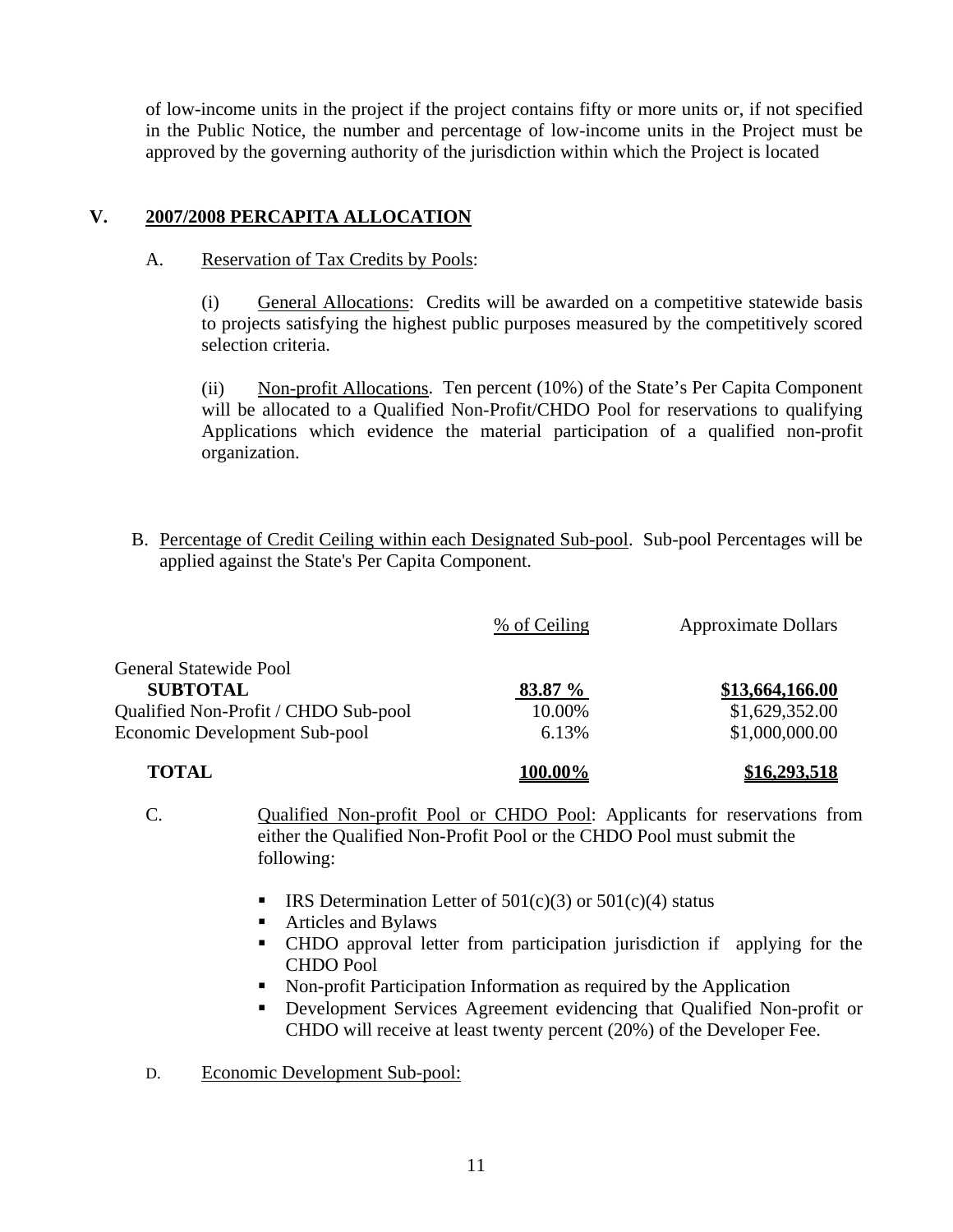## **REQUIRED MINIMUM CRITERIA, SELECTION CRITERIA AND EVIDENTIARY MATERIALS FOR THE ST. JAMES PARISH ECONOMIC DEVELOPMENT PROJECT.**

million annually; total household earnings increase by \$231.3 million; 5,374 new The agency anticipates awarding one (1) Economic project. It is anticipated that there will be a \$4.25 billion investment for construction of a major durable goods manufacturing facility. This facility will be located on the Mississippi River in St. James Parish (near Convent, between Baton Rouge and New Orleans) Port of South Louisiana. During the 48-month construction period it is expected to have the following impact on St. James Parish economy: Business sales increase by \$682.7 million; total household earnings increase by more than \$64.8 million, sales tax revenues will increase by 1.4 million and during the construction period 535 jobs will be created. In the long term, operational spending is projected to have the following impacts on the St. James economy: business sales in the state to increase by \$417.2 permanent direct and indirect jobs created; average annual wages per job estimated to be \$44,000 and parish sales tax revenues will increase by \$5.6 million. Over a 20 year period, St. James parish is projected to collect an additional \$114 million in sales taxes. If there is not a public announcement by the company that St. James Parish has been awarded the project by September 12, 2007 (date of preliminary rank and score), the economic set-aside will collapse into the General Statewide Pool.

PLEASE NOTE THAT THE CRITERIA SELECTED BY APPLICANT WILL BE ENFORCED IN THE TAX CREDIT REGULATORY AGREEMENT. CRITERIA "EVIDENTIARY MATERIALS FOR SELECTION CRITERIA". SELECTED BY APPLICATION DEADLINE CONSTITUTE AN IRREVOCABLE COMMITMENT WITH RESPECT TO THE CONSTRUCTION AND OPERATION OF A PROJECT. EVIDENCE TO SUPPORT QUALIFICATION FOR SELECTION CRITERIA MUST BE ATTACHED AS AN EXHIBIT TO THE APPLICATION

## VI. PROGRAM REQUIREMENTS, INSTRUCTIONS AND PROCEDURES

 A. Local Community Notification: The Applicant must include in the Application evidence that a Public Notice was published in a local newspaper having general circulation in the development area prior to the Application deadline. This notice must run for three (3) consecutive days and must include:

- The name of the project owner
- $\bullet$ The project name
- The project address or location
- The maximum number of units
- The nature of the project (i.e. new construction or rehabilitation, elderly or family, etc and construction type and occupancy type along with proposed community facility and supportive services
- Total development cost including funding sources and amounts

 The on ly accepted Proofs of Publication is (i) submission of newspaper tear sheet evidencing public notice or (ii) a certificate of publication from the newspaper in which the notice was published prior to the Application deadline.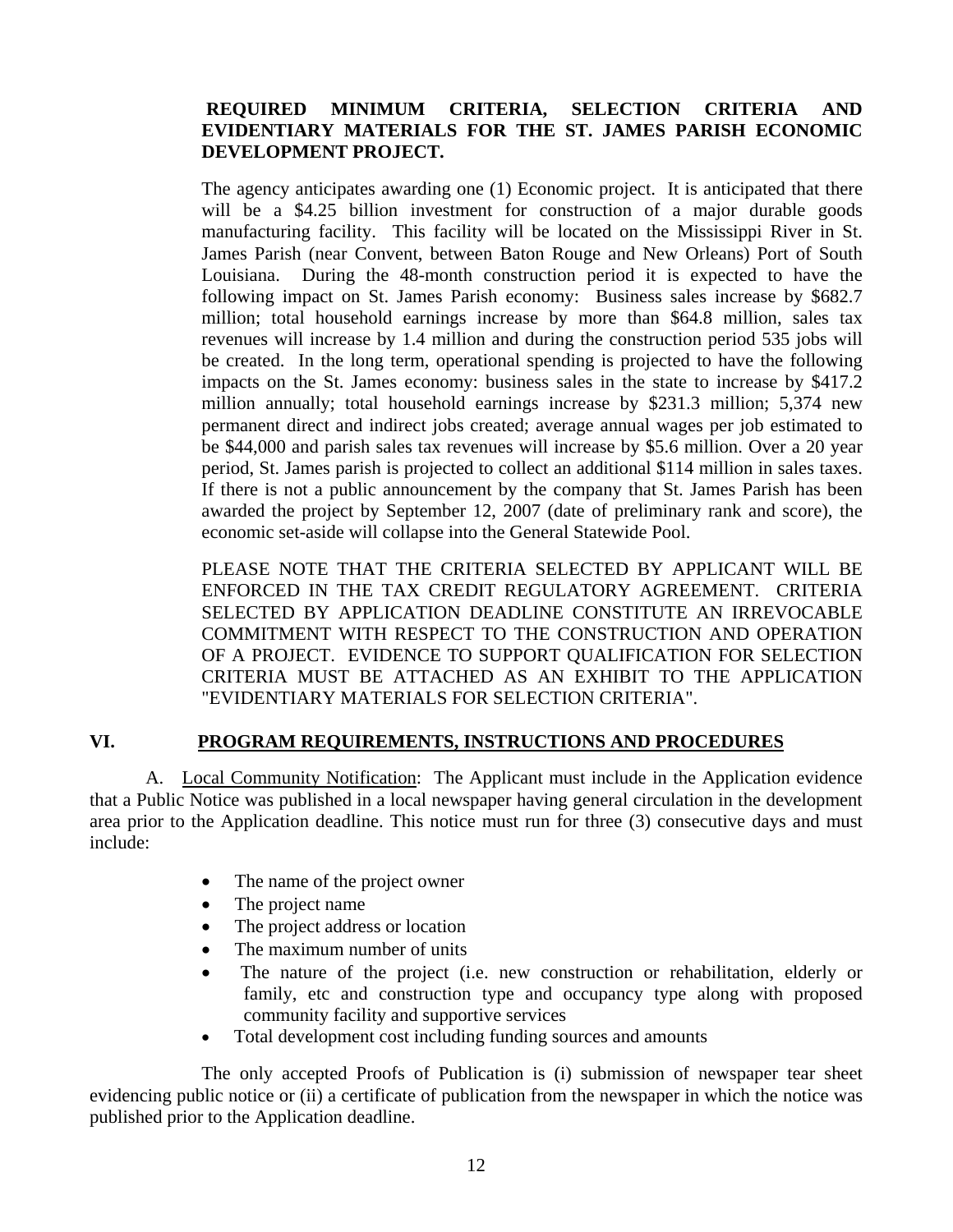- B. Market Study and Appraisals.
	- (i) Market Study: A detailed Market Study dated as of a date no earlier than 90 days prior to the Preliminary Application Deadline must be submitted by an Independent Qualified Housing Consultant approved by the Agency evidencing the housing needs of Targeted Households, Large Families, tenants with children, Special Needs Households (if project serves Special Needs Households) in the Market Area and the unmet needs of such individuals a nd families following the construction and/or development of the Project. WARNING: The Agency will conduct statistical sampling of the market studies submitted. If the market study is found to contain material omissions and clarification is not provided to the Agency within 7 days of request, the Application will be rejected and the Qualified Housing Consultant will no longer be deemed approved by the Agency.
	- i) Market Study requirements to include a) (i) color photographs of the site and neighborhood, a map clearly identifying the location of the project and the centers, banks, etc. (ii) local/community perspective of rental housing market  $(ii)$ closest transportation linkages, shopping, schools, medical services, public transportation, places of worship and other services such as libraries, community and housing alternatives (iii) market analysts must clearly define all sources for data.

 (a) Format of Market Study. The Market Study must provide information under noted boldfaced captions with tabs and an index to locate the following within the Market Study:

- \* **Executive Summary**: A statement summarizing the findings of the market study.
- \* **Credentials**: Statement of experience and competence of the market analyst.

**Independence and No Identity of Interest:** A certification that the market analyst existing project and that the market analyst was retained to perform the market study is independent and has no identity of interest with the developer of the proposed or without conditions, including compensation based upon finding market need.

\* **Property Site:** A description of the proposed property site along with a map site identifying area of the Project.

\* **Demographic Analysis**: Analysis of the Income Qualified Renter Demand in the market area.

\* Market Area: Geographic definition and analysis of the primary and secondary market area which Project serves.

\* **Operations and Development Comparisons**: A description of comparable develop ments in the market area served by Project, including the following information or anal ysis, labeled accordingly:

 (a) Subsidy whether or not each comparable development is subsidized.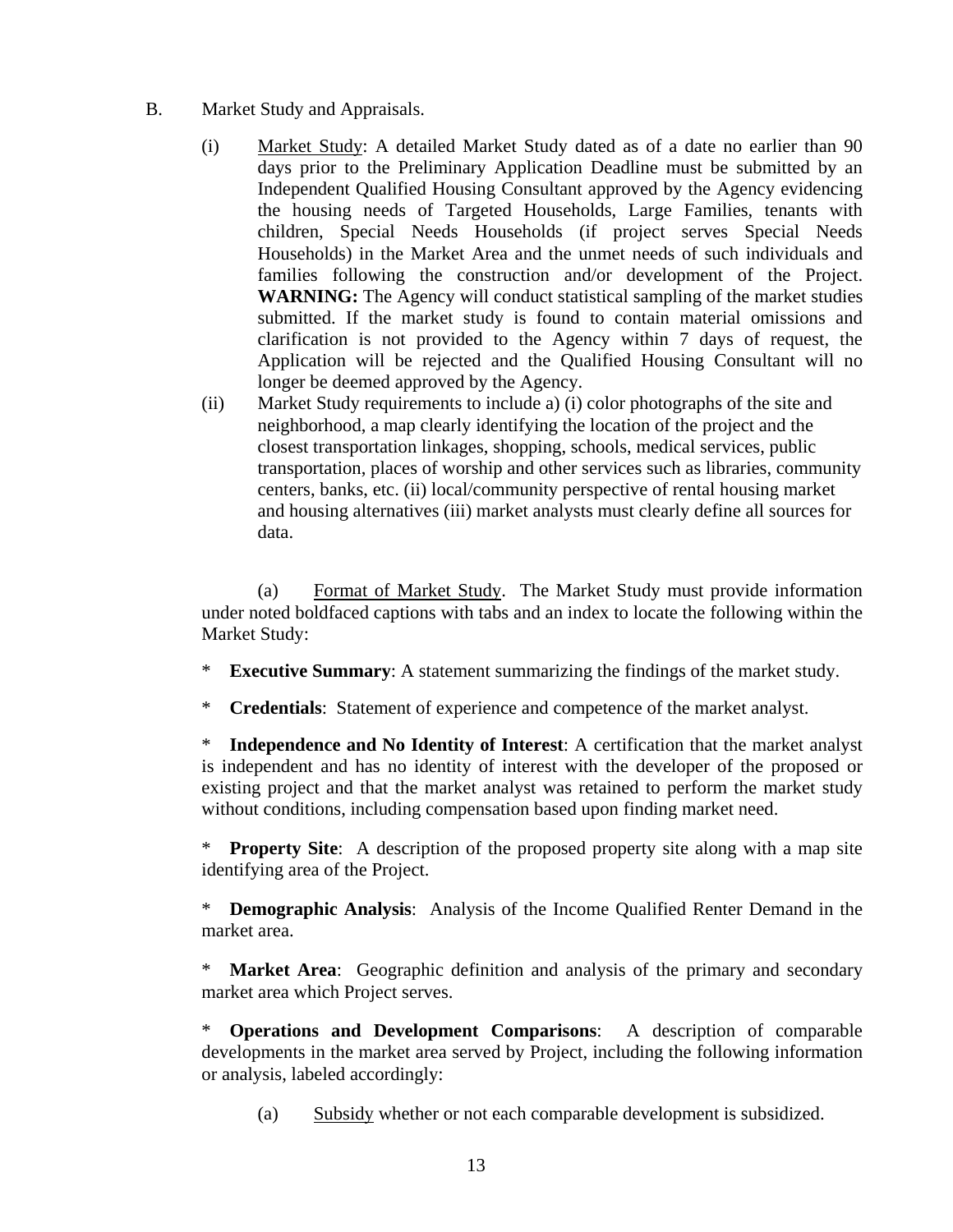(b) Rent Levels and Vacancy: a description of rent levels and vacancy rates of comparable properties, including subsidized and non-subsidized developments in market area served by Project.

(c) Operating Comparisons: analysis of operating expenses using data from comparable properties in the market area served by Project, if available, or, if not available, using IREM of ULI data.

(d) Project Operating Statement: projected operating funds and expenses of the subject Project.

(e) Public Housing: a summary of (i) the number and quality of units in developments owned by the local public housing authority and a statement concerning vacancy rates and waiting lists and (ii) the number of vouchers administered by the local public housing authority and the estimate of the households on the waiting list for vouchers.

(f) Absorption Analysis: expected market absorption of the proposed rental housing units in the subject Project each month following certificate of occupancy.

(g) Market Impact Statement: A description of the impact of the proposed housing units in the market area, including the impact of the proposed housing units on tax credit and other existing affordable rental housing in market areas.

\* **Fed eral Housing Agency Coordination**: The Independent Qualified Housing Consultant must identify all multifamily housing developments in the primary market area of the proposed project, which are financed by HUD, RD and the Agency. The consultant must provide a table evidencing the following information for each such project:

- (i) Name of Project
- (ii) Number of Units in Project
- $221(d)(4)$ , etc. (iii) Type of Federal loan or credit enhancement, e.g., 515 loan, 202,
- (iv) Average vacancy rate in comparable projects in prior twelve-month period.

**Pipeline Analysis:** Certification of the number of building and demolition permits (or it's equivalent) for multifamily housing units issued over the preceding 24 months by the local jurisdiction within which the project is located and that any planned or construction in progress will not adversely affect the market's absorption of the units in the project.

**Certification of Demand:** A Certification of Demand For New Units and Conversion executed by the Qualified Housing Consultant.

<sup>\*</sup> Statement of Housing Needs of Low-Income Individuals and Large Families: A statement of housing needs of Large Families and tenant populations with children in the primary market area and the extent there will be unmet needs for such individuals and families following construction/rehab of the Project.

\* Location Characteristics: Part II of the Selection Criteria contains a number of positive points and negative points relating to the location of a Project. Each Market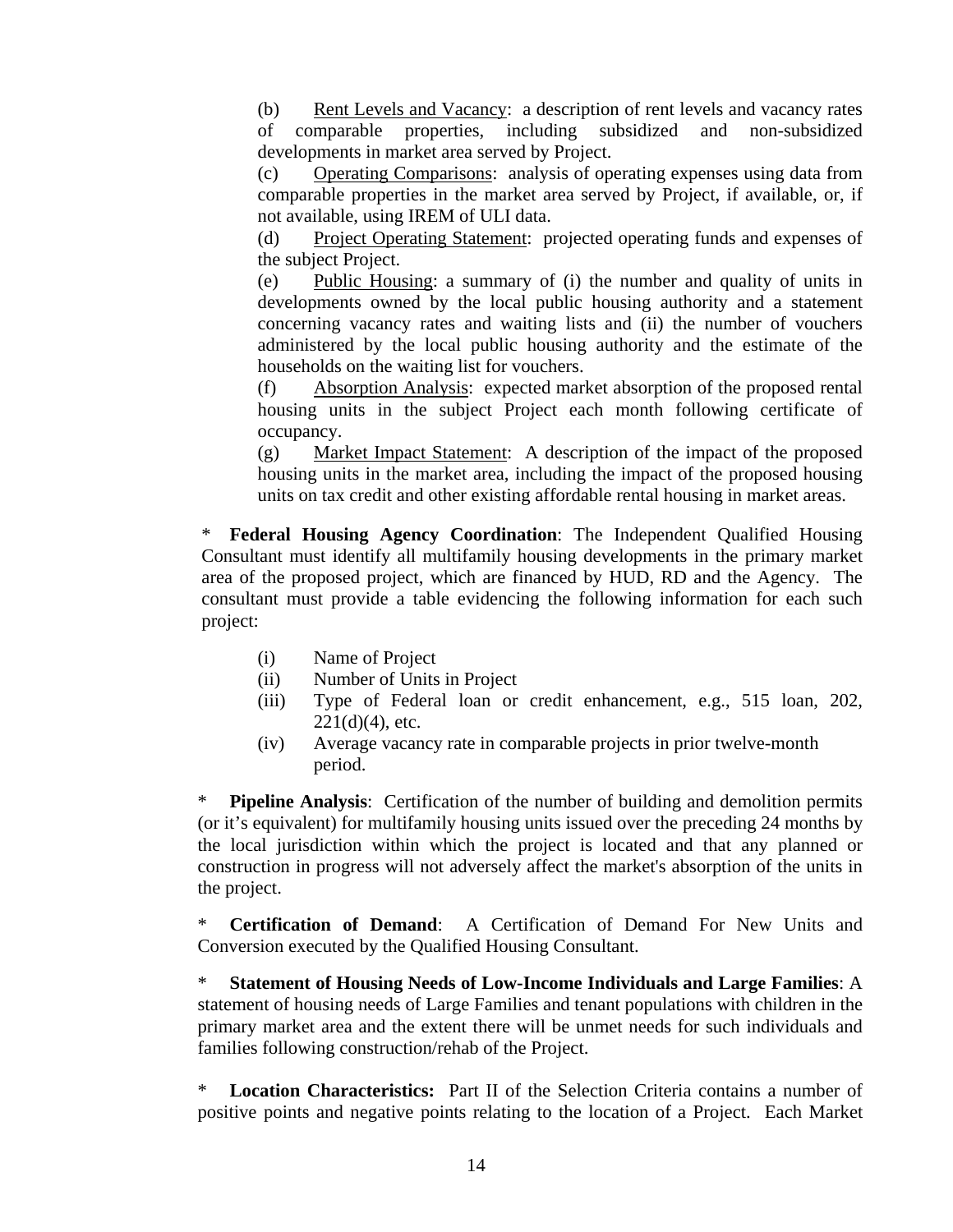Study m ust include a separate section that evidences whether the Project satisfies the positive points listed or incurs the negative points listed.

- (i) Appraisals: An Appraisal must be submitted establishing the fair market value of any existing property when the purchase price of such property exceeds \$500,000 and the Acquisition Costs are included in Eligible Basis.
- (ii) Consensus Demand Analysis: In markets where there are multiple applications Housing Consultant to review the Market Study of other Qualified Housing Consultants evaluating the same or overlapping market areas in order to derive a consensus demand for new units by bedroom size. Upon reaching the consensus demand for new units by bedroom size, the Agency will limit the number of new feasible projects that will produce new units up to the consensus demand. proposing new unit production that in the aggregate exceed the Certification of Demand for New Units and Conversion, the Agency may require each Qualified units by application of the tie-breaking procedures to fund only the number of

 C. Total Development Cost and Unit Size Limitations: No project will be reserved credits if the limits and other requirements by type and size of unit specified below are not satisfied.

| <b>Unit Type</b> | <b>Bathrooms</b> | <b>Minimum</b><br><b>Square Feet</b> |
|------------------|------------------|--------------------------------------|
| Efficiency       |                  | 450                                  |
| 1 Bedroom        |                  | 600                                  |
| 2 Bedroom        |                  | 750                                  |
| 3 Bedroom        | $\overline{2}$   | 900                                  |
| 4 Bedroom        |                  | 1100                                 |

(i) Minimum Square Footage and Full Bathrooms Per Unit Type:

- (a) Waiver of Minimum Bathroom and Bedroom Size. The minimum bathrooms and bedroom size may be waived for an existing project which is being rehabilitated only if a federal program finances the unit and the federal agency administering the program which finances the unit requests a waiver of such limits.
- (b) Reduction of Minimum Square Footage Per Unit. The minimum square feet per unit may be reduced by 10% for existing units if the local jurisdiction within which the units are located certifies that such units will comply with all applicable zoning and building codes.

#### (ii) Maximum Average TDC Per Unit by Development Type:

| <b>Development Type</b>                      | Max. TDC/ Unit   |
|----------------------------------------------|------------------|
| Acquisition/Rehab (incl. elderly)            | \$125,000        |
| New Construction/Conversions (incl. elderly) | \$200,000        |
| Historic Rehab                               | \$226,900        |
| <b>Scattered Site</b>                        | <b>FHA Limit</b> |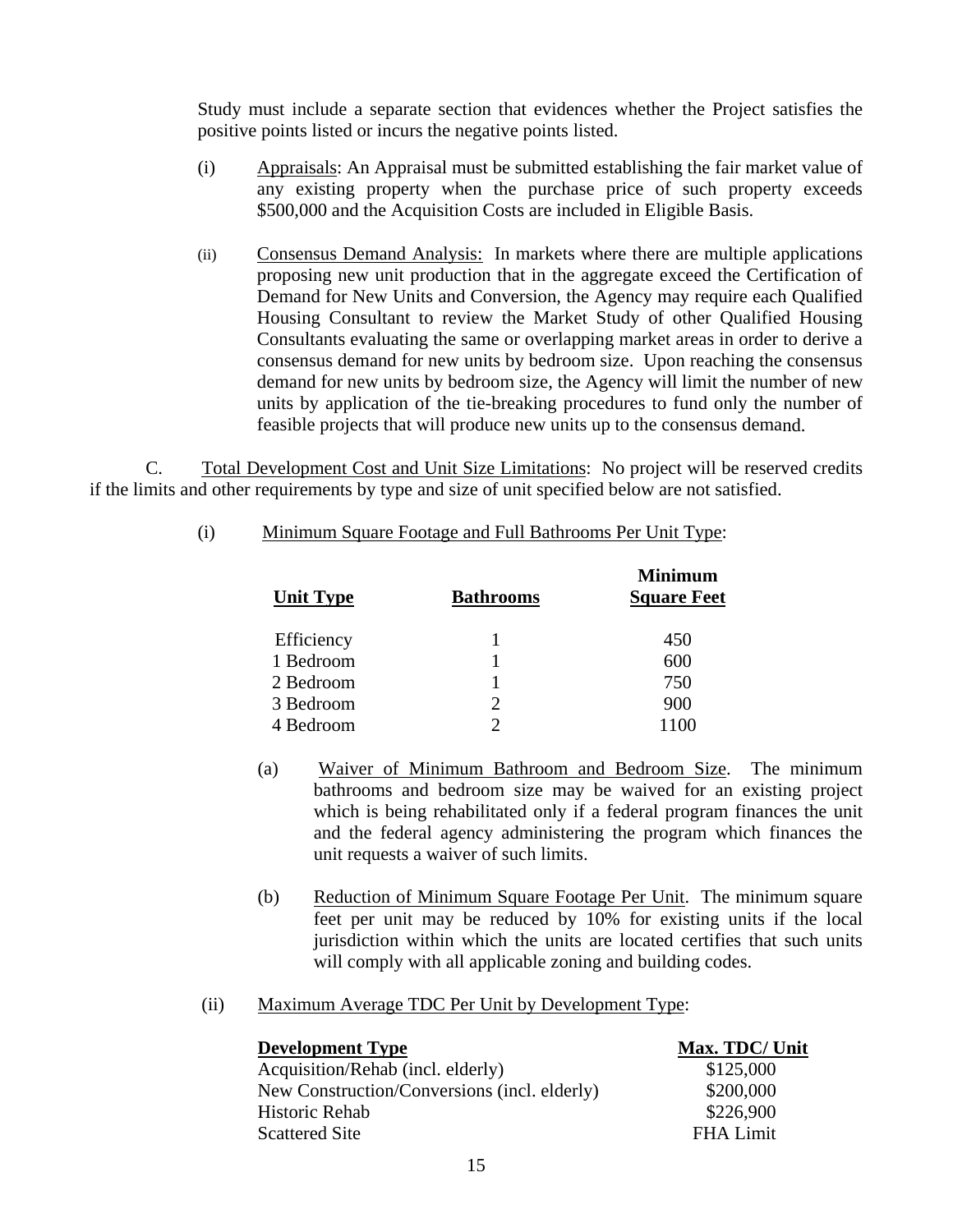(iii) Maximum Average Dollar Per Square Foot: The Maximum Average Dollar Per Square Foot for all Development types shall not exceed \$150 per square foot unless Project is a Small Project, Scattered Site Project, Special Needs Project or Historic Rehabilitation Project, in which case, the square foot limit shall not exceed \$175 per square foot.

 (iv) Exclusion of Governmental Grants and Historic Credit Syndication Proceeds from Cost Limits. The costs of a development funded by a governmental grant or with the proceeds from syndicating historic credits will be excluded from total development costs for the purposes of establishing the Maximum Average TDC Per Unit and Maximum Average Dollar Per Square Foot and for purpose of calculating maximum qualified basis of a building or Project.

 (v) Exclusion of Costs of Community Facilities and Community Service Facilities from Cost Limits: The costs associated with Community Facilities and Community Service Facilities will be excluded from total development costs for purpose of establishing the Maximum Average TDC Per Unit and Maximum Average Dollar Per Square Foot. The costs of Community Facilities which are functionally related and subordinate to the residential units and the costs of Community Service Facilities not in excess of ten percent (10%) of the eligible basis of the qualified low-income housing project of which it is a part may be included in eligible basis of a building or Project.

> (vi) SRO Projects: Single Room Occupancy Projects will not be subject to Maximum Average TDC Per Unit Limits or Maximum Average Dollar Per Square Foot Limits if the local governmental unit by resolution or ordinance endorses the SRO Project and certifies that the SRO Project will provide shelter to homeless persons or will receive Stewart-McKinney Act Funds.

 (vii) Projects Reallocated Credits Based on Housing Discrimination: Notwithstanding any other calendar year Qualified Allocation Plan to the contrary, additional costs to projects which are delayed based upon housing discrimination and which are reallocated credits will not be subject to cost limits if the project is otherwise feasible and viable and the Agency's Board of Commissioners acknowledges that the increased costs were due to circumstances beyond the control of the Taxpayer.

 (viii) New Construction Scattered Site Projects: Local city or parish zoning ordinances shall govern subjects such as minimum lot size, side yard, front yard and back yard setbacks. Each Application must evidence the prevailing local ordinance with a letter attached hereto as an Appendix labeled "Local Code Compliance Letter" that states that the proposed development meets all zoning requirements. Applications regarding projects built in Parishes or jurisdictions without zoning ordinances must include, as an appendix, a letter from the local governing authority stating that there are no zoning laws or building codes applicable to the Project. Where zoning laws or ordinances are absent, the following lot sizes and minimum setbacks will take precedent, if and only if front lot line, not less than twenty feet  $(20')$  from the rear lot line and not less than a ten feet  $(10')$  side traverse between buildings. the new development is connected to the city sewer system. In Rural areas where there is no local zoning ordinances each residential unit shall have a setback of not less than twenty feet (20') from the yard setback on one side and twenty feet (20') on the other side. In rural areas, lot sizes shall be a minimum of one quarter (1/4) acre or 10,890 square feet. If the new project is not tied into the city sewer system and each site utilizes a well/septic system, then each lot must be one full acre in size. The same minimum setbacks would prevail. Due to fire safety, there will be no exceptions to the setbacks required. Response time to fires in rural areas is critical and fire trucks must be able to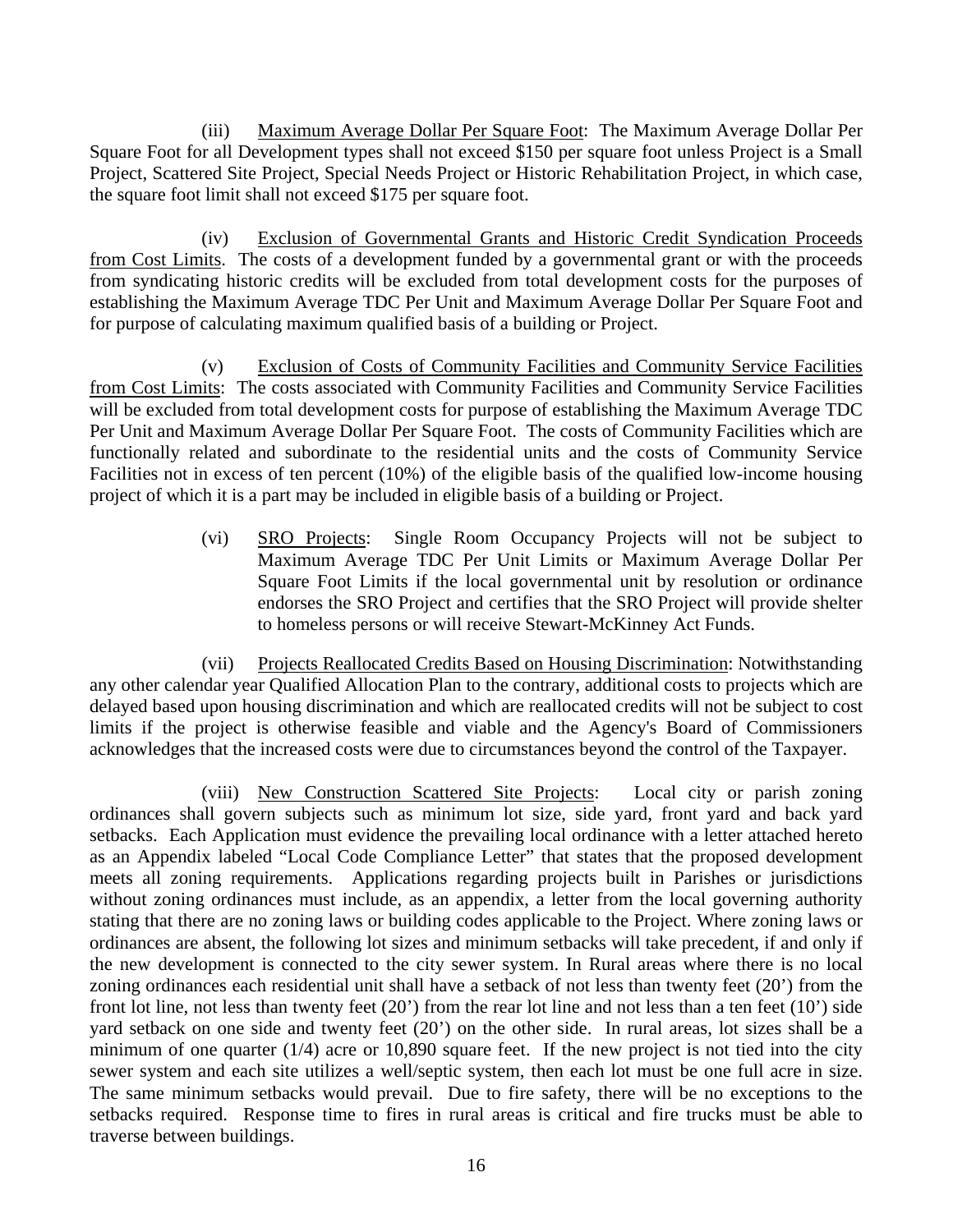(ix) Bond Financed Projects: Bond financed projects are not subject to the Maximum Average TDC Per Unit Limits.

D. Project Amenities: All properties other than SRO Projects must include HVAC systems, additional charge. The requirement of an on-site laundry shall not apply to rehabilitation projects with 12 or fewer units. refrigerators, stoves, an on-site laundry (1 washer and 1 dryer per every 10 units. If washers and dryers are installed and maintained in every unit at no additional cost to tenants, an on-site laundry is not required. All amenities, with the exception of the on-site laundry, must be available to the tenants at no

## E. Profit Limits:

 (i) Developer Fees: Developer Fees for a project shall not exceed fifteen percent (15%) of the Developer Fee Base plus either (i) five percent (5%) of the Acquisition Cost Base or (ii) 8% of the Acquisition Cost Base in the case of RD or HUD Distressed Properties.

 No Developer Fee, including payments to consultants, will be allowed unless a Development Services Agreement is submitted as an Exhibit to the Tax Credit Application Package. Developer or persons related to or having an identify of interest with the Developer. Fees paid to The Developer Fee Base will include only the amount of Builder Profit, Builder Overhead and General Requirements at the maximum limits permitted by the Agency and will exclude all payments to the CHDOs or non-profits will not be added to the total amount of developer's profit cap.

 (ii) Builder Profit: Builder Profit shall not exceed six percent (6%) of the Builder Profit Fee Base.

 (iii) Builder Overhead: Builder Overhead shall not exceed two percent (2%) of the Builder Profit Fee Base.

 (iv) General Requirements: The actual costs associated with General Requirements shall not exceed six percent (6%) of the General Requirements Base. Bond Premium paid by the Developer or the Taxpayer/Owner will be excluded from the General Requirements.

(v) Syndication Costs: Syndication Costs in excess of ten percent (10%) and fifteen percent (15%) of Gross Equity for privately placed and publicly offered Syndications, respectively, will be treated as part of the Developer Fee.

 F. Self-Owned Equipment Limitations: Costs deemed to lease self-owned equipment or to lease equipment owned by persons related to or having an identity of interest with the Developer or Builder will be considered as builder profit and overhead; provided, however, that certifications as to costs of fuel, lubrication, normal expenditures for such identified equipment, maintenance, repair and depreciation will be considered as a construction cost.

 G. Subcontractor Limits Related to Builder Profit and Overhead: No overhead and builder profit will be allowed when (i) more than fifty percent (50%) of the contract sum in the construction contract is subcontracted to one subcontractor, material supplier or equipment lesser or (ii) seventy five percent (75%) or more with three or fewer subcontractors, material suppliers or equipment lessors.

 H. Pro Forma Cash Flows: All projects must submit fifteen year pro forma cash flows complying with the following requirements: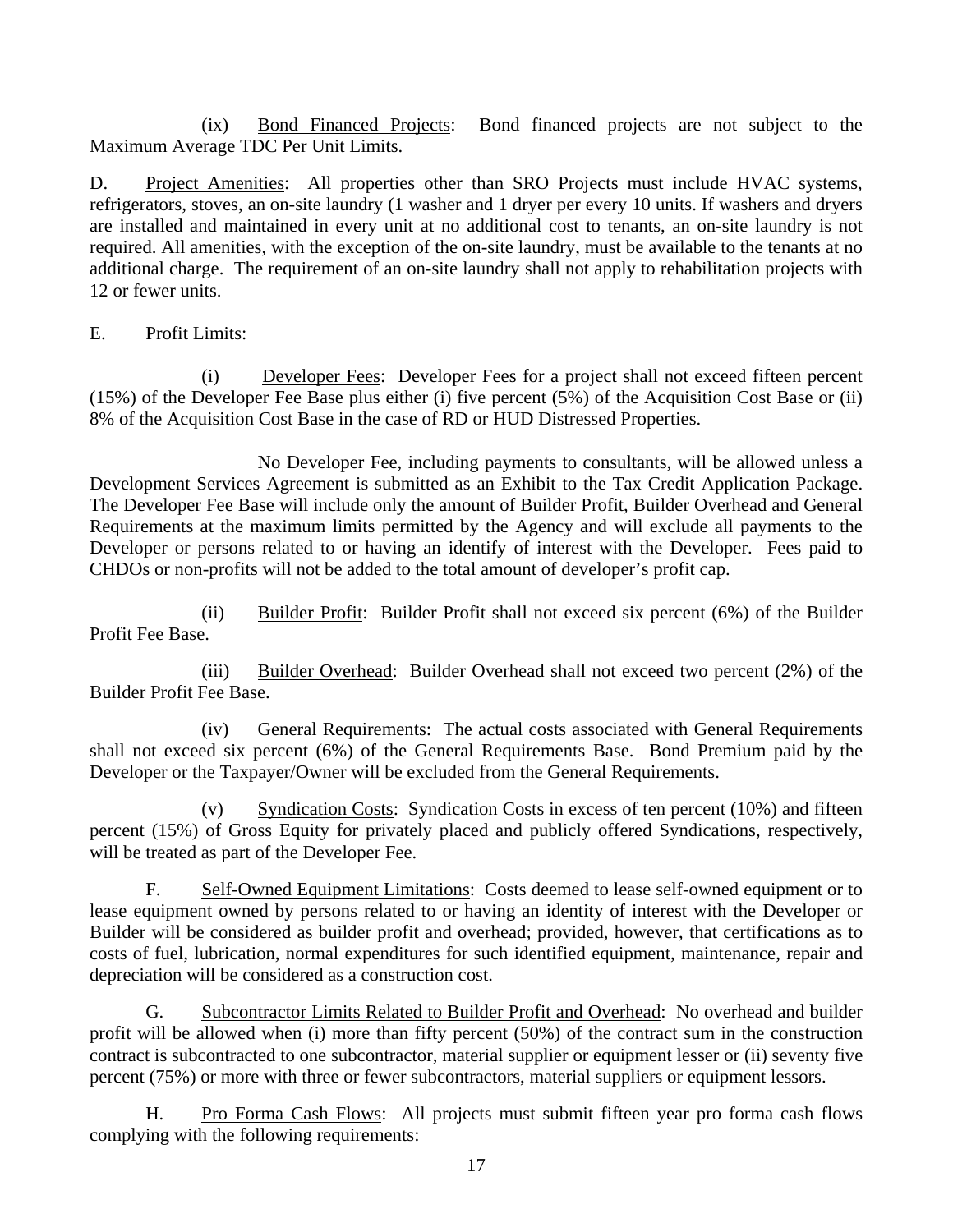increase at a rate of not less than OCAF or three percent  $(3\%)$ . (i) *Rate of Increase Assumptions for Revenues and Expenses:* Revenues may be projected to increase at a rate not in excess of two percent (2%) and expenses must be projected to

(ii) *Required Debt Service Ratios*: Debt service ratios may not fall below 1.15 (1.10) for RHS Properties) unless the Taxpayer/Owner executes an appropriate escrow or acceptable guarantee in an amount equal to the maximum cumulative cash flow shortfall. If Debt Service Ratios during the compliance period with respect to all debt exceeds 1.4, the excess cash flow must be deposited to the Reserves for Replacement or used to prepay hard debts. The Minimum Reserve Balance shall be increased by such excess cash flow.

# *for Projects with HOME Funds and*  (iii) *Maximum Return on Taxpayer Capital Distributions of Surplus Cash*: Any project which receives HOME Funds from the Agency and which evidences satisfaction of the Minimum Reserve Balance will be permitted a Capital

Recovery Payment on Taxpayer Capital equal to 350 basis points above the comparable Treasury bill yields as of the Closing Date that are coterminous with the return of taxpayer capital over a maximum fifteen year period. Tax Credit equity shall be disregarded as Taxpayer Capital. Surplus Cash evidenced in annual audits may be distributed each fiscal year so long as such distributions are limited to not exceeding fifty percent (50%) of such Surplus Cash.

exceed 55 years unless such cash flow note is a Developer Fee Cash Flow Note, in which case such Developer Fee Cash Flow Note must mature by the end of the extended Use Period of 30 years. (iv) *Terms Required for Cash Flow Notes*: Any cash flow note associated with the acquisition of an existing project must be accompanied by a schedule establishing the imputed principal of the cash flow note under Section 1274(b) of the Internal Revenue Code and any basis adjustment of the note and project pursuant to Section 1.1275-4(c) of the Treasury Regulations. All cash flow notes must mature on or before the end of the economic life of the project which may not

 (v) *Vacancy Rate Assumptions*: Assume a five percent (5%) vacancy rate and two percent (2%) bad debt unless the project is located in a "soft" market as determined by the Independent Qualified Housing Consultant within which a higher vacancy allowance will be required. Projects in the Mark-to-Market Program may use the allowances established in the HUD approved Restructure Plan.

should equal \$250 per unit per year for new construction developments for seniors and \$300 per unit finance the first mortgage, the annual deposit to the Reserves for Replacement may be determined in (vi) *Required Deposit to Reserves for Replacement*: Minimum replacement reserves per year for new construction developments for families and developments involving rehabilitation. If the reserve deposits specified in Physical Needs Assessment exceed the foregoing minimum reserve deposits following rehabilitation, then the deposits to the reserved for replacement shall be the higher amount specified in the Physical Needs Assessment. Notwithstanding the foregoing, if HUD and RD accordance with HUD or RD policies or regulations. Deposits to the Reserves for Replacement will be regulated and monitored in accordance with the Tax Credit Regulatory Agreement.

maximum rent permitted by Section 42 of the Code. (vii) *Maximum Rents*: Pro forma Rents for Application purposes may not exceed the lower of HUD's most recently published fair market rents (FMR) or the maximum rent permitted by Section 42 or any subsidy program which benefits the project. Actual rents may not exceed the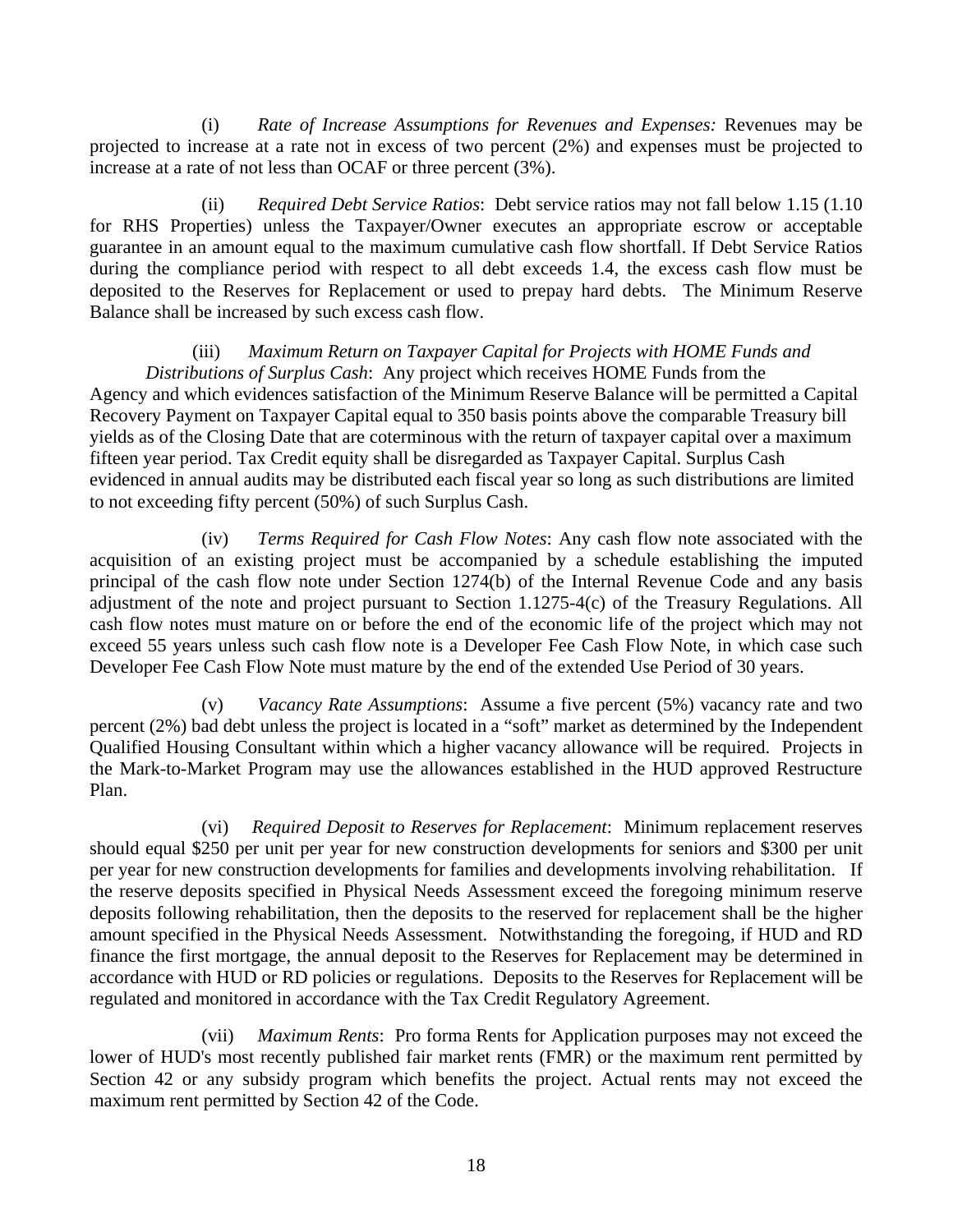(viii) *Minimum Operating and Maintenance Expenses:* Minimum operating and undergoing rehabilitation the Minimum Operating and Maintenance Expenses shall be increased if, following a review of the prior three years of audits of the project's operations, the expenses exceed maintenance expenses shall not be less than \$3,000 per unit per year. For an existing project the minimums and if the rehab to be completed will not reduce the historic expenses. SRO Projects shall evidence appropriate subsidies to sustain the proposed operating budget.

 (ix) *Minimum Reserve Balance:* Minimum operating reserves should equal six months of projected operating expenses. Initial operating reserves and other up front reserves must be funded either with deferred developer fees, unsecured debt or soft cash flow debt.

 I. Capital Needs Assessment: A Capital Needs Assessment by an architect or engineer, dated no earlier than 90 days before the Application deadline, is required for all existing projects.

J. Receipt of Cost Certifications and GAAP Audits: Prior to mailing a Form 8609 for a date sustaining occupancy is to be attained. The GAAP audit and the Financing Certification must certify all sources and uses of funds through the Placed in Service Date of a project and must clearly distinguish and show (a) costs that may be included in eligible and qualified basis and (b) costs which may not be inc luded in eligible and qualified basis. project, the Agency must receive (i) a GAAP Audit, (ii) a Financing Certification, (iii) a Syndication Certification and (iv) a proposed baseline operating budget (including trending assumptions) as of the

 K. Subsidy Layering Review: A subsidy layering review will be conducted in connection with any project receiving Governmental Assistance from HUD or RD in addition to housing tax credits for each of acquisition, rehabilitation and new construction uses.

L. Processing Projects With Federal Funds or Insurance: Projects receiving Federal Funds agency advises the Agency in writing that the federal agency providing such funds or insurance has no objections to the reservation of tax credits to the Project. or insurance under a Federal program will be reserved credits only after the federal

M. Financing Commitments: Fully executed Financing Commitments for all sources of funds must be included with the Application.

N. Debarred Participant: No Taxpayer utilizing a Debarred Participant in the development or operation of a project may be reserved or allocated tax credits.

0. Legal Description of Project Property Site:

 Projects in Urban and Rural Areas: The legal description and cost of the portion of a site on which the Project is located must be submitted in the Application involving a Project in Urban and Rural Areas. The legal description shall include parish, municipality, subdivision, tracts, section, ranges, boundaries, directions and measurements.

 Scattered Site Projects in Urban Areas: A Scattered Site Project located in an urban area may identify only the street addresses for each separate site.

 Consistency of Project Description: The legal description and/or street addresses of the inconsistency in the legal description of the Project Site between the Application Deadline and Property Site included with the Application must be consistent with all subsequent documents submitted to the Agency during the development and operation of the Project. If a material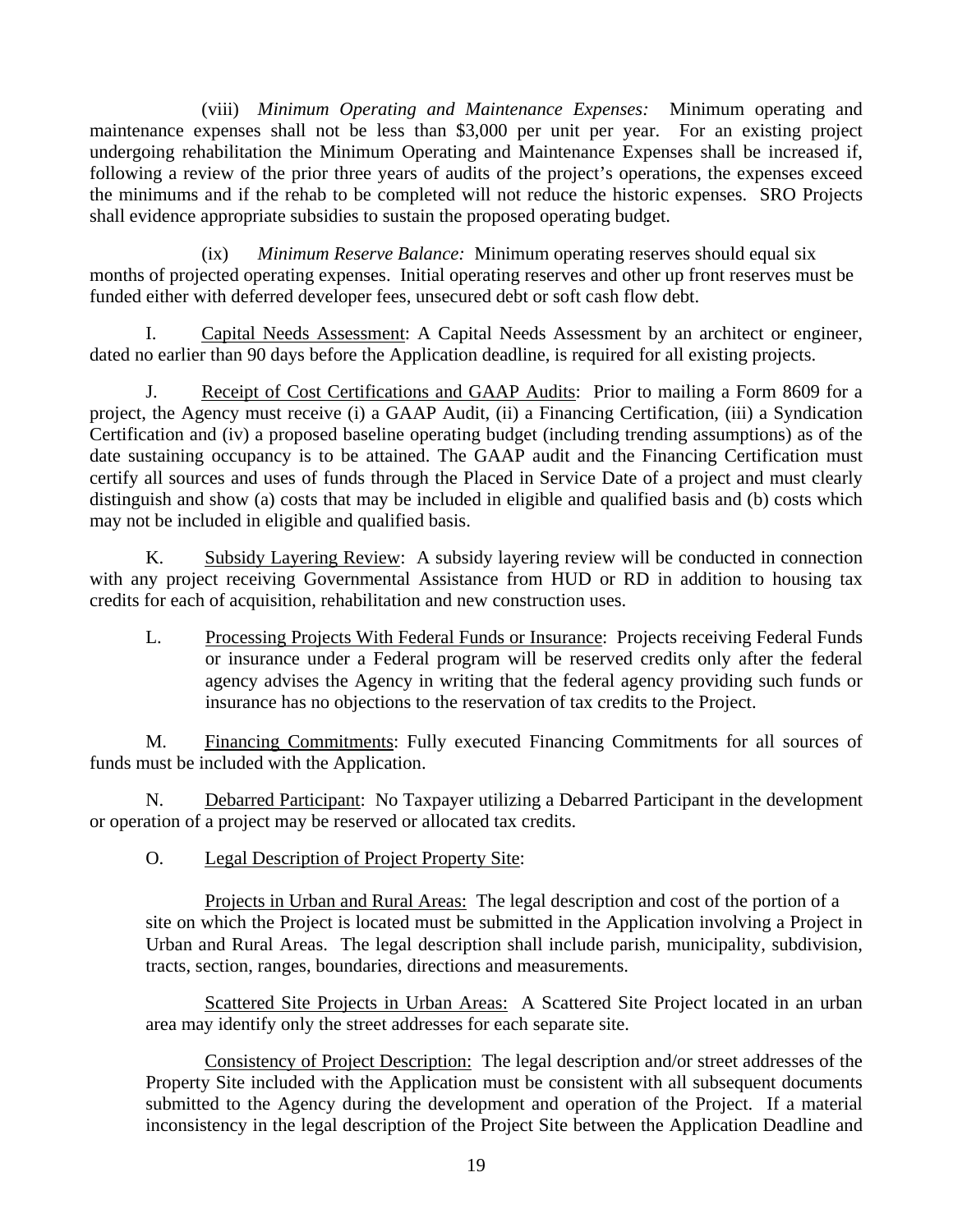Change, the tax credits reserved and/or allocated to the Project will be subject to rescission any reservation or allocation of credits is identified and such inconsistency constitutes a Site and/or recapture.

 Additional Sites: No additional sites may be included in a Scattered Site Project following the Application Deadline unless the Project is located in a Redevelopment Area and the local governmental unit requests the addition of new sites within the Redevelopment Area; however, no additional sites may be included in a Project following carryover allocation.

 Map Requirement: A map identifying the Project Site must be included with all legal descriptions and/or street addresses. The map must show parish, municipality, subdivision, tracts, section, ranges, boundaries, directions, and measurements.

P. Notification of Material Changes: It is the applicant's responsibility to notify the Agency, in writing, of any occurrence of a material change in a project. Notwithstanding any provision of any other program requirements, no project that the Agency determines to have materially changed shall be deemed feasible or viable.

 (i) Material Changes Prior to Final Application Deadline: The Agency may receive a new Application for a Project which has materially changed in advance of the Final Application Deadline for a competitive funding round. A new Application, along with the Application and analysis fees must be received by the Final Application Deadline. (This option is applicable only when a preliminary Application review is offered by the Agency.)

 (ii) Material Changes After Final Application Deadline: A material change occurring after the Final Application Deadline cancels either the tax credit reservation or the carryforward allocation of tax credits.

 Q. Notification of Reprocessing Change: It is the applicant's responsibility to notify the Agency, in writing, of any occurrence of a reprocessing change in a Project. A reprocessing change may occur prior to delivery of Form 8609 to a Project; however, Form 8609 will be withheld until the Taxpayer submits a revised Application and Reprocessing Fee. Following receipt of the revised allocated to the Project. Projects subject to reprocessing are at risk of credit loss if such Project fails to satisfy the minimum score or if other projects on the waiting list which are not reserved credits have Application and reprocessing fee, the Agency will complete a new legal, feasibility and viability review in order to determine any adjustment of maximum qualified basis and/or the tax credits to be higher scores.

 R. Site Change: A Site Change in a Project following the Final Application Deadline will automatically cancel any reservation, commitment or allocation of tax credits to such Project.

S. Re-Allocation of Recaptured Tax Credits Based Upon Housing Discrimination: Tax Credits which are recaptured from a Taxpayer will be reserved automatically to a project in an amount approved in a reprocessing of the Project Application (but not greater than the recaptured credits) upon receipt of all of the following:

- merit based upon evidence contained or certified in such complaint, (i) Evidence that HUD or the Department of Justice has determined to proceed to process a complaint of housing discrimination because such a complaint has
- (ii) A revised Application,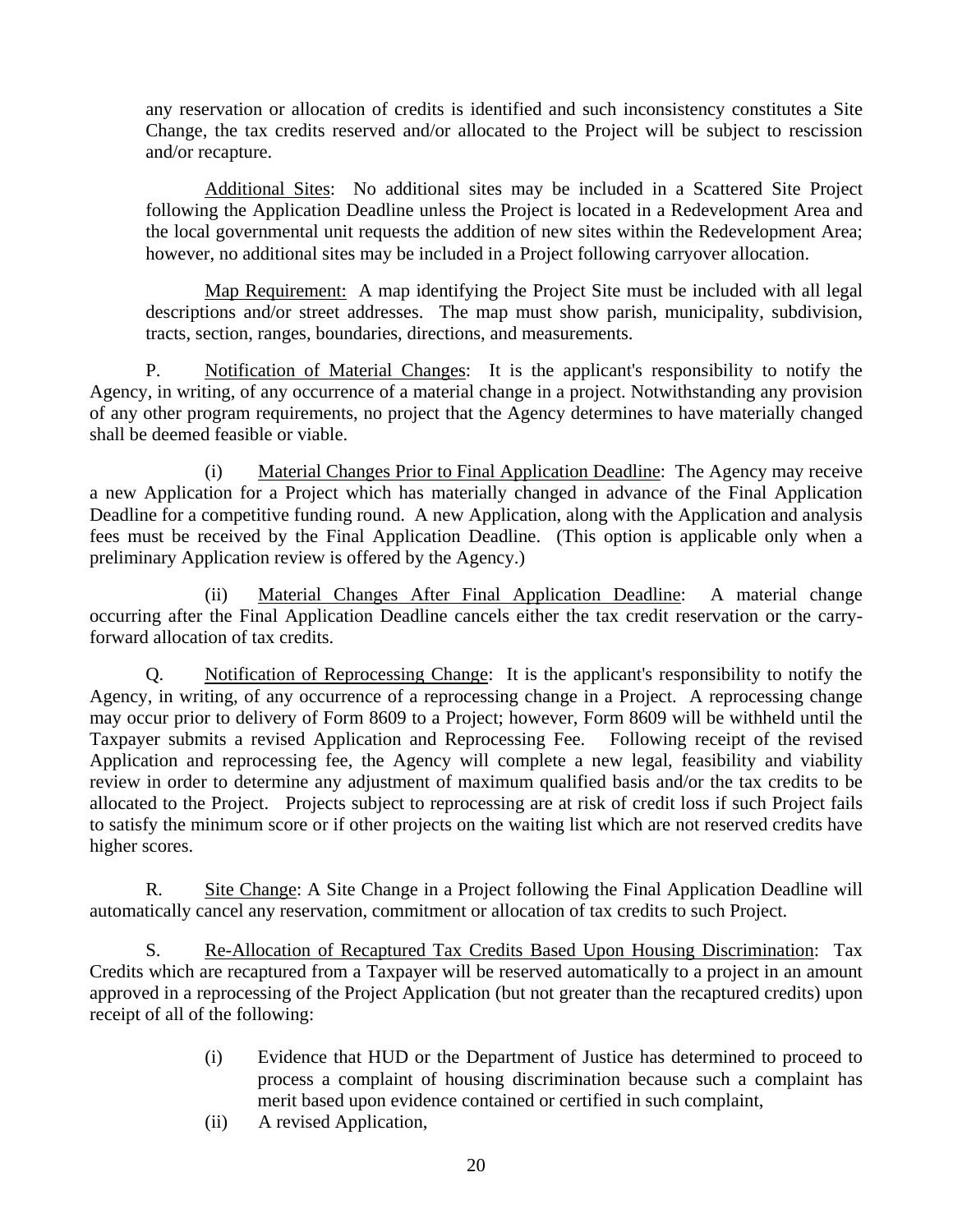- (iii) An opinion of tax counsel to the Taxpayer that the project remains qualified for a Tax Credit reservation, and
- (iv) A report that the project remains feasible and viable at the time of the reallocation.
- T. Reasonable Professional Fees and Other Soft Costs: The Agency retains the right to determine safe harbors for reasonable professional fees and other soft costs that may be professional fees and other costs should exceed such safe harbors, any professional 1 fee or soft cost in excess of Agency approved safe harbors will either be excluded from the development cost budget in determining the gap for tax credit underwriting purposes or will be deemed to be paid through a deferred developer fee. included in a project's development cost budget. Absent compelling reasons that

U. Quality Production: : The Agency will require each Taxpayer's Architect to certify that the design and materials used to submit the Estimate and Certificate of Costs with the application satisfy the State's new building code.

## **VII. NON-REFUNDABLE FEE SCHEDULE**

 Tax Credit recipients will be required to pay a Credit Award Fee upon award of a T ax Credit reservation by the Agency. The following non-refundable fees govern the Application, processing, reprocessing and reservation of Tax Credits and the fees to monitor and report non-compliance. All fees must be paid either with a money order or with a certified check. If any other form of payment is received, the unacceptable form of payment will be returned and the Application will be disqualified.

| A.        | <b>Application Fee</b><br>1 to 4 units<br>5 to 32 units<br>33 to 60 units<br>$61$ to 100 units<br>Over 100 units | <b>Stand-Alone Non-Profit</b><br>\$<br>50.00<br>500.00<br>750.00<br>1,250.00<br>2,500.00 | All Others<br>$\mathbb{S}$<br>100.00<br>1,000.00<br>1,500.00<br>2,500.00<br>5,000.00 |
|-----------|------------------------------------------------------------------------------------------------------------------|------------------------------------------------------------------------------------------|--------------------------------------------------------------------------------------|
| <b>B.</b> | Analysis Fee<br>1 to 4 units<br>5 to 32 units<br>33 to 60 units<br>61 to 100 units<br>Over 100 units             |                                                                                          | \$100.00<br>1,000.00<br>1,500.00<br>2,500.00<br>5,000.00                             |

C. Reprocessing Fee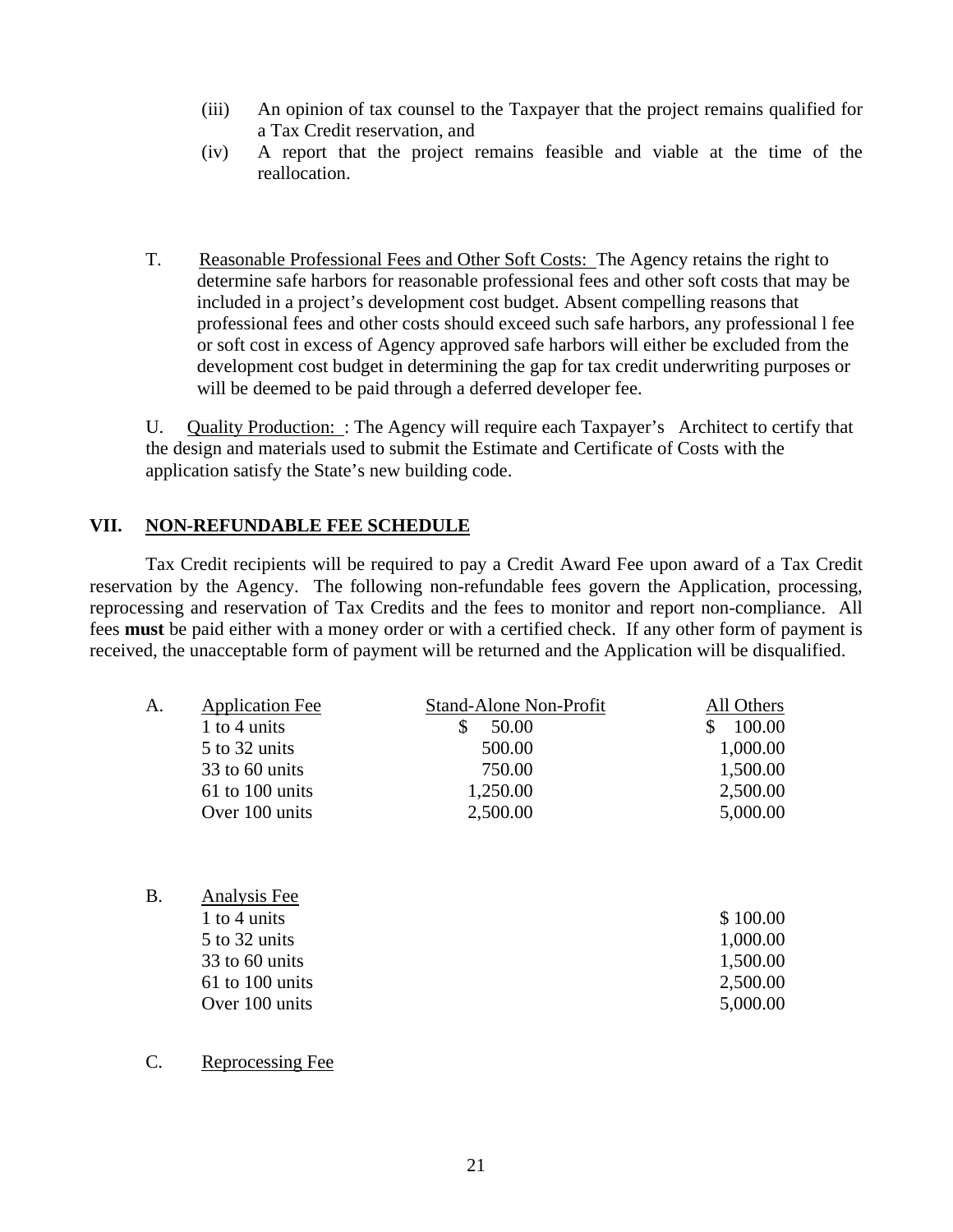at the time the reprocessing changes are submitted to the Agency for approval ½ Analysis Fee The reprocessing fee established in the fee schedule of the Application will be required whenever reprocessing changes occur. The applicant must receive approval of the Agency for any reprocessing change to a project and the fee will be required

D. Credit Award Fee 5% of Credit Reserved

#### E. Annual Compliance/Monitoring Fee

The Minimum Fee by project size; provided that the Agency reserves the right to charge such additional amounts at any time as may be required to monitor compliance in accordance with the Internal Revenue Code of 1986, as amended, and regulations promulgated pursuant thereto.

Minimum Fee is as follows:

| <b>Project Size</b> | Minimum Fee                                           |
|---------------------|-------------------------------------------------------|
| $1-4$ units         | \$20.00                                               |
| $5-16$ units        | \$80.00                                               |
| $17-32$ units       | \$160.00                                              |
| 33 and over         | Amount equal to 50% of units in Project times \$10.00 |

#### F. Subsidy Layering Review Fee

 (If HUD or RD Housing Assistance or other Government Assistance is provided to Project)  $\frac{1}{2}$  Analysis Fee

### ALL FEES COLLECTED BY THE AGENCY ARE NON-REFUNDABLE

## **VIII. MODIFICATION OF PROGRAM INSTRUCTIONS, REQUIREMENTS AND PROCEDURES**

 The Agency reserves the right to amend, modify or withdraw any of the program instructions, requirements or procedures contained herein that are inconsistent or in conflict with state and federal laws and/or regulations.

## **IX. EXTENDED USE AGREEMENT, COMPLIANCE MONITORING AND OTHER REQUIREMENTS**

 The Agency has approved the form of a Tax Credit Regulatory Agreement to be dated as of December 31 of the calendar year immediately preceding the first year of the Credit Period, pursuant to which the Agency requires the Applicant/Taxpayer to fulfill the commitments and representations made in this Application. An Extended Use Agreement in accordance with the Code and Tax Regulations has been incorporated into the Tax Credit Regulatory Agreement. Upon execution, the in service and prior to the Agency providing Form 8609. The Agency may impose reporting and record keeping requirements, nondiscrimination regulations, and any other special conditions considered desirable by the Agency or the U.S. Department of Treasury. Tax Credit Regulatory Agreement must be filed in the mortgage/conveyance records of the Parish within which the Project is located. A separate Compliance Monitoring Agreement also has been approved by the Agency and must be executed and returned to the Agency when the Project is placed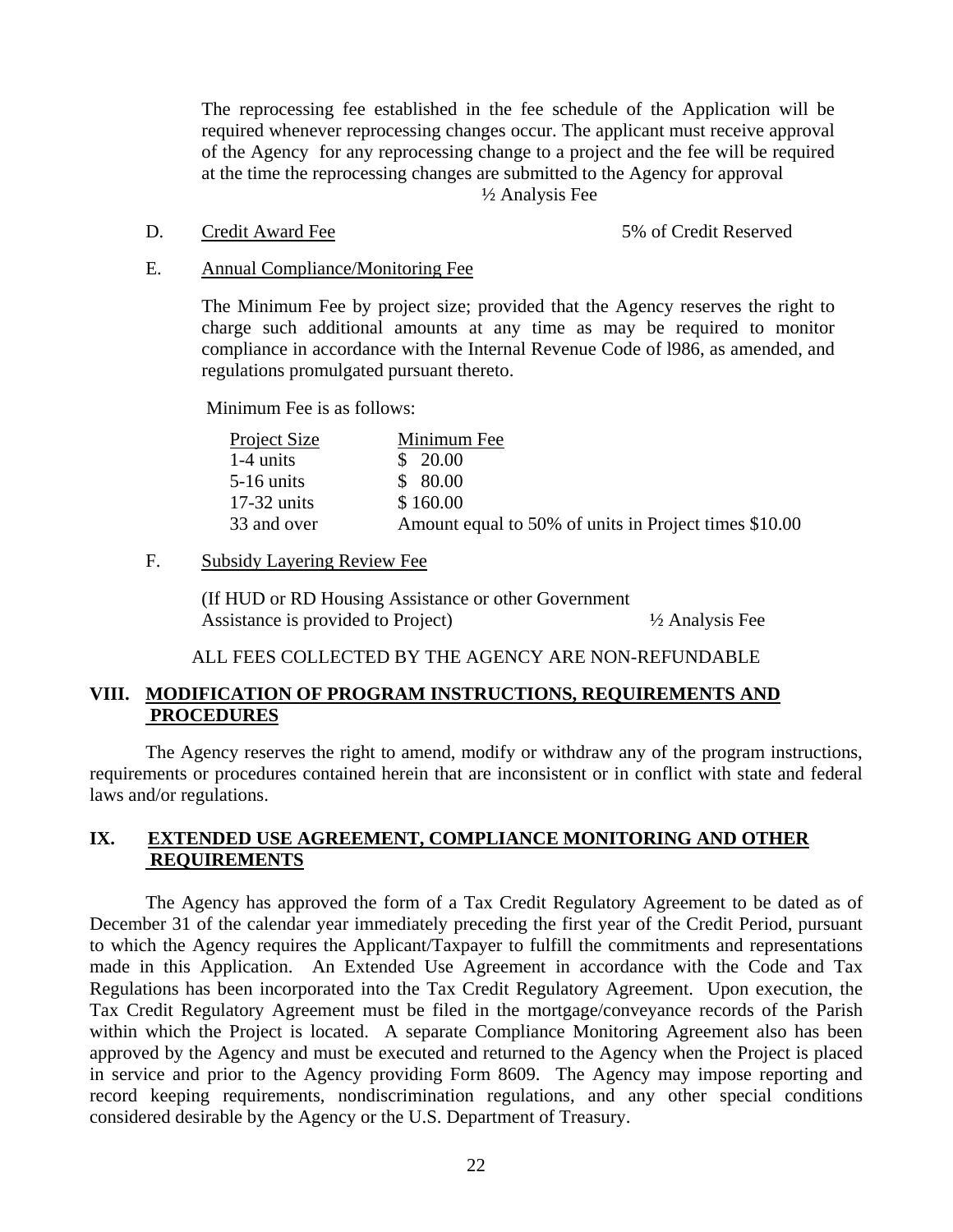#### **GOVERNING LIHTC PROGRAM DOCUMENT X.**

 The Qualified Allocation Plan is the governing document for the LIHTC Program. If any inconsistencies with other program documents, including the electronic Application, are noted, the Qualified Allocation Plan is the controlling document and dictates the Agency's requirements for the LIHTC Program.

For more information on the LIHTC program, contact:

Louisiana Housing Finance Agency 2415 Quail Drive Baton Rouge, Louisiana 70808 Telephone: (225) 763-8700 Fax: (225) 763-8710 Attention: LIHTC Program Email: lihtcinfo@lhfa.state.la.us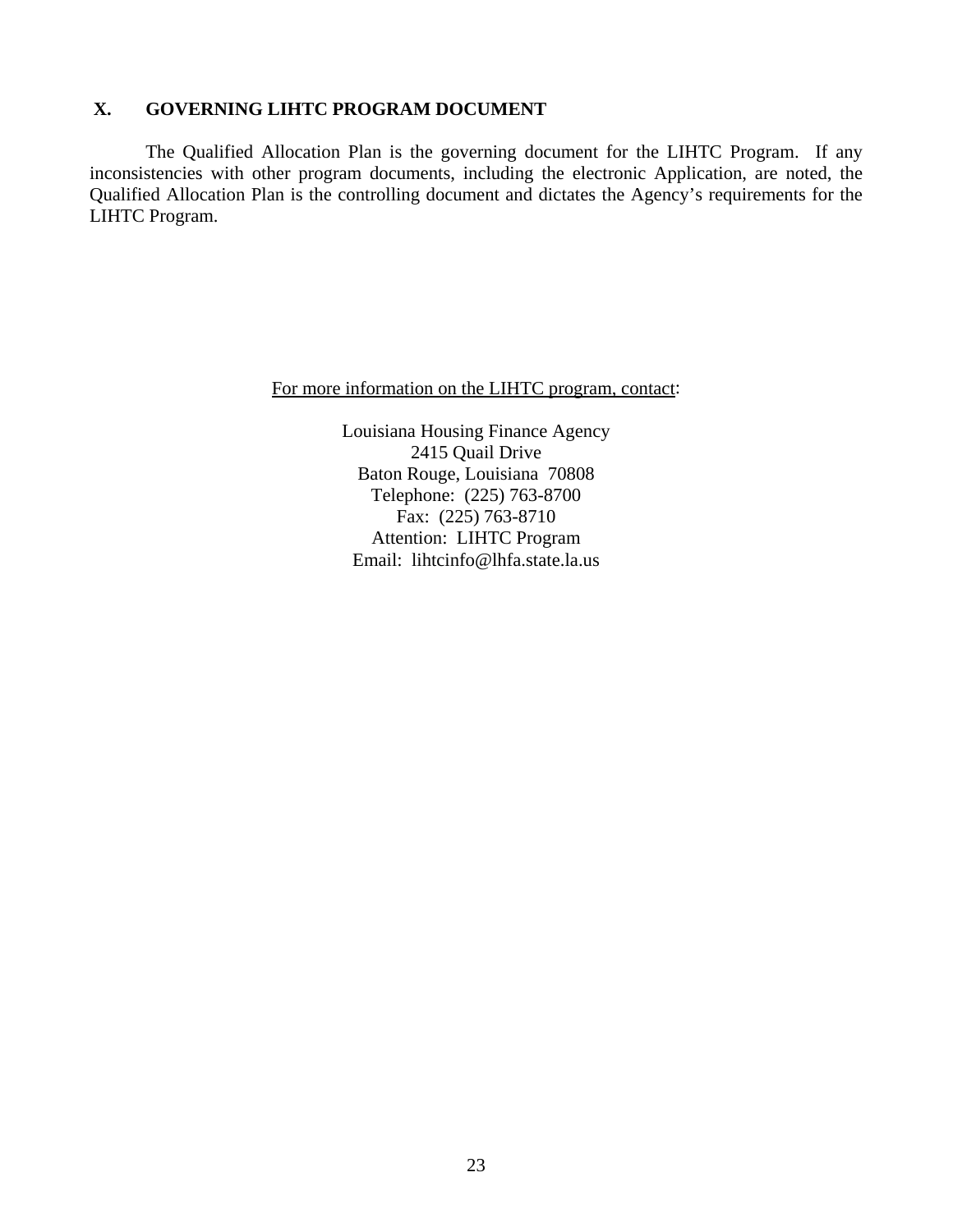# **GLOSSARY**

**ABANDONED UNIT:** A housing unit which has been certified by the Developer/Owner and the local jurisdiction within which the housing unit is located that the unit is Substandard and has not been occupied for at least six months. Evidence must be submitted with the Application that the local jurisdiction specifically identified the unit and stated that the unit is substandard and has been vacant for at least six months.

**ABANDONED PROJECT:** A project in which 100% of the housing units are Abandoned Units.

**ACCESSIBLE:** A site, building, facility or portion thereof that complies with the accessibility requirements of the Fair Housing Act and is handicap adaptable.

**ACCESSIBLE PROJECT:** A project in which at least twenty-five percent (25%) of the units are Disability Equipped Units and set aside for Disabled Households and evidencing appropriate Project Based Subsidy to support Disabled Households occupying the Disability Equipped Units whose incomes are at or below thirty percent (30%) of area median income. Accessible Project must provide that five percent (5%) of units be accessible for people with mobility impairment and two percent (2%) for people with hearing or vision impairments.

**ACCESSIBLE UNITS:** Units which satisfy Section 504 of the Rehabilitation Act of 1973 and fully meet the handicap accessibility requirements of the Uniform Federal Accessibility Standard.

**ACQUISITION COSTS**: The actual costs of the buildings on the Property Site prior to rehabilitation of such buildings plus any additional indirect costs of acquiring the buildings.

**ACQUISITION COST BASE**: The Acquisition Costs exclusive of any Developer Fee or Acquisition Fee.

**ACQUISITION FEE:** Any fee, other than a broker fee to a professional broker listing the Project, for arranging the purchase of the building or Project for which tax credits are requested.

**ADAPTABLE:** The flexibility of certain building spaces to add features or adjust elements in a short time by unskilled labor without structural or material changes to accommodate the needs of persons with different types or degrees of disability. Examples of adaptable features include counter tops or closet rods that are supported by adjustable supports rather than built into the wall at a fixed level.

**ADDITIONAL AFFORDABILITY PROJECT:** A Project that agrees have equal twenty percent (20%) set asides for households in each of the following income classes:

- (a) at or below twenty percent (20%) or less of the AMI,
- (b) above 20% AMI but less than or equal to thirty percent (30%) of the AMI and
- (c) above 30% AMI but less than or equal to forty percent (40%) of the AMI and
- (d) above 40% AMI but less than or equal to fifty percent (50%) of the AMI.

**AFFILIATE:** Any corporation, entity, partnership, venture, syndicate, or arrangement in which a local housing authority has an ownership or governance interest of less than a majority either directly or indirectly through one or more subsidiaries.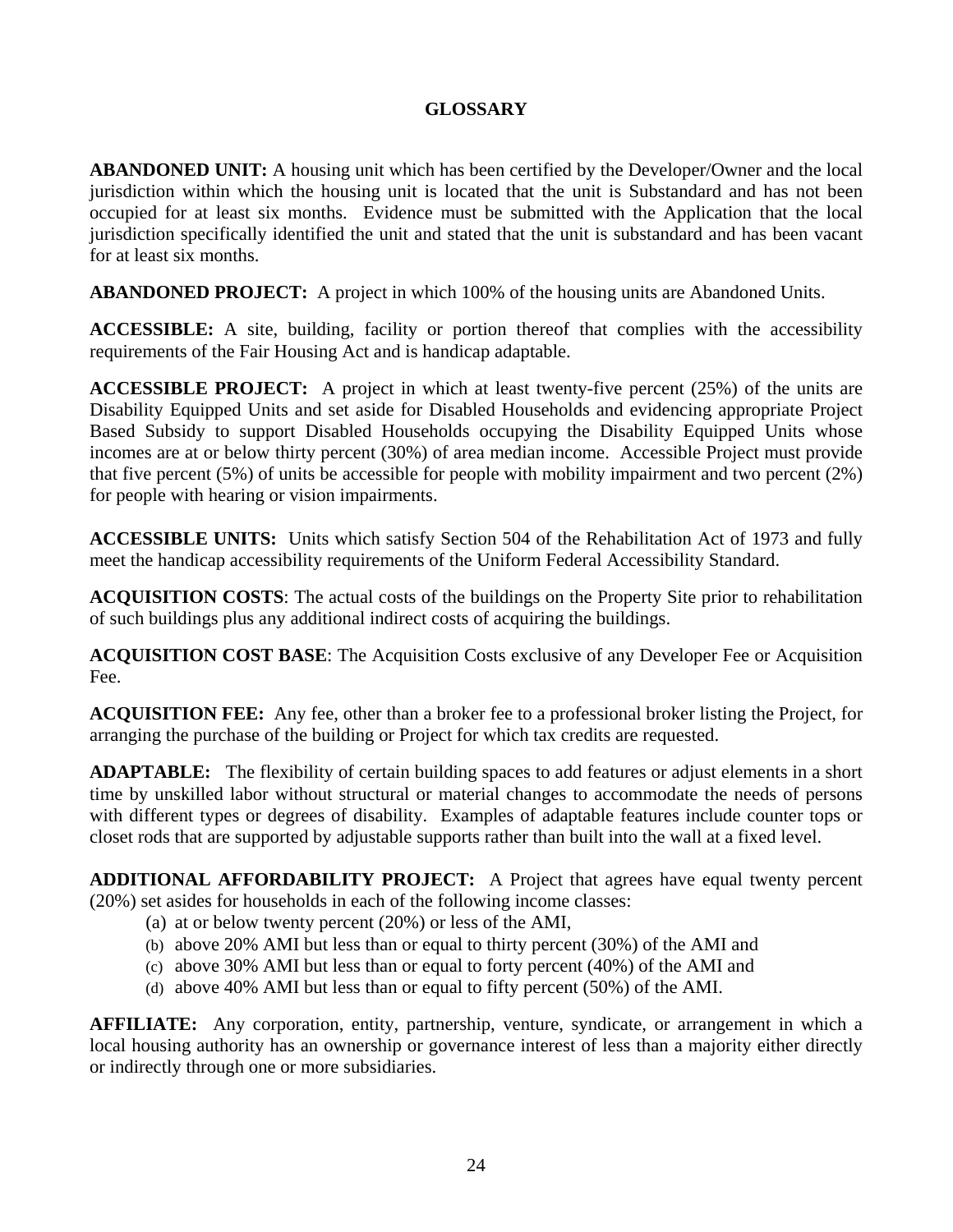**ADVANCE RESERVATION (FORWARD COMMITMENT):** A reservation of credits from a credit ceiling in a calendar year following the competitive funding round in which a project has been evaluated.

**AMENITIES:** Equipment and/or facilities which are for the exclusive benefit of the residents and which are not essential to constituting a residential rental unit and which are not being submitted as a Community Facility. Examples of such amenities are: 1) recreational facilities such as basketball or tennis courts, 2) swimming pools, 3) learning centers, 4) day care facilities, 5) family counseling facilities, 6) gates accessible only with ID or other device and 7) non-essential appliances, e.g.: built-in dishwashers, clothes washers and dryers and microwave ovens. (Air conditioning or heating systems are not considered an amenity). If a Project is one phase of a larger development, only the amenities identified on the Project Site of the phase which is being processed may qualify as an amenity for that phase only and such amenity shall not be qualified for any other phase.

AMI: Area median income as determined by HUD and as may be adjusted by family size.

**ANALYSIS FEE:** The fee by that name as calculated in accordance with the Non-Refundable Fee Schedule.

**APPLICATION CHECKLIST:** The form by that name contained in the Application for Tax Credits.

**APPLICATION FEE:** The fee by that name as calculated in accordance with the Non-Refundable Fee Schedule.

**AUDIT INSTRUCTIONS:** The instructions to be posted to the Agency's web site and to be used by an independent CPA to submit placed in service and annual audits.

**BASELINE OPERATING BUDGET:** The budget established for a project during the first year of the Credit Period that is formatted in accordance with the Agency's Chart of Accounts.

**BEDROOM:** An area of a unit to be used for sleeping and not primarily for family activities other than sleeping.

**BUILDER:** The licensed general contractor or any other entity executing a contract with the Developer/Owner to construct and/or rehabilitate a housing unit.

**BUILDER OVERHEAD:** Portion of a general contractor's expenses necessary to conduct business which directly concerns the Project and may include such items as office rent, fuel, lights, telephone and telegraph, stationery, office supplies, fire and liability insurance for the office, salaries of office employees such as a bookkeeper, social security taxes, public liability insurance, workmen's compensation insurance, and unemployment compensation taxes for office personnel. The allowance does not include salaries of the builder or executives of the builder.

**BUILDER PROFIT FEE BASE:** The construction hard costs specified in the Estimate and Certificate of Actual Cost which hard costs must be audited by an independent certified public accountant in accordance with generally accepted auditing standards utilizing generally accepted accounting principles and reduced by any General Overhead.

**BUILDING:** A discrete edifice or other man-made construction consisting of an independent foundation, outer walls and roof.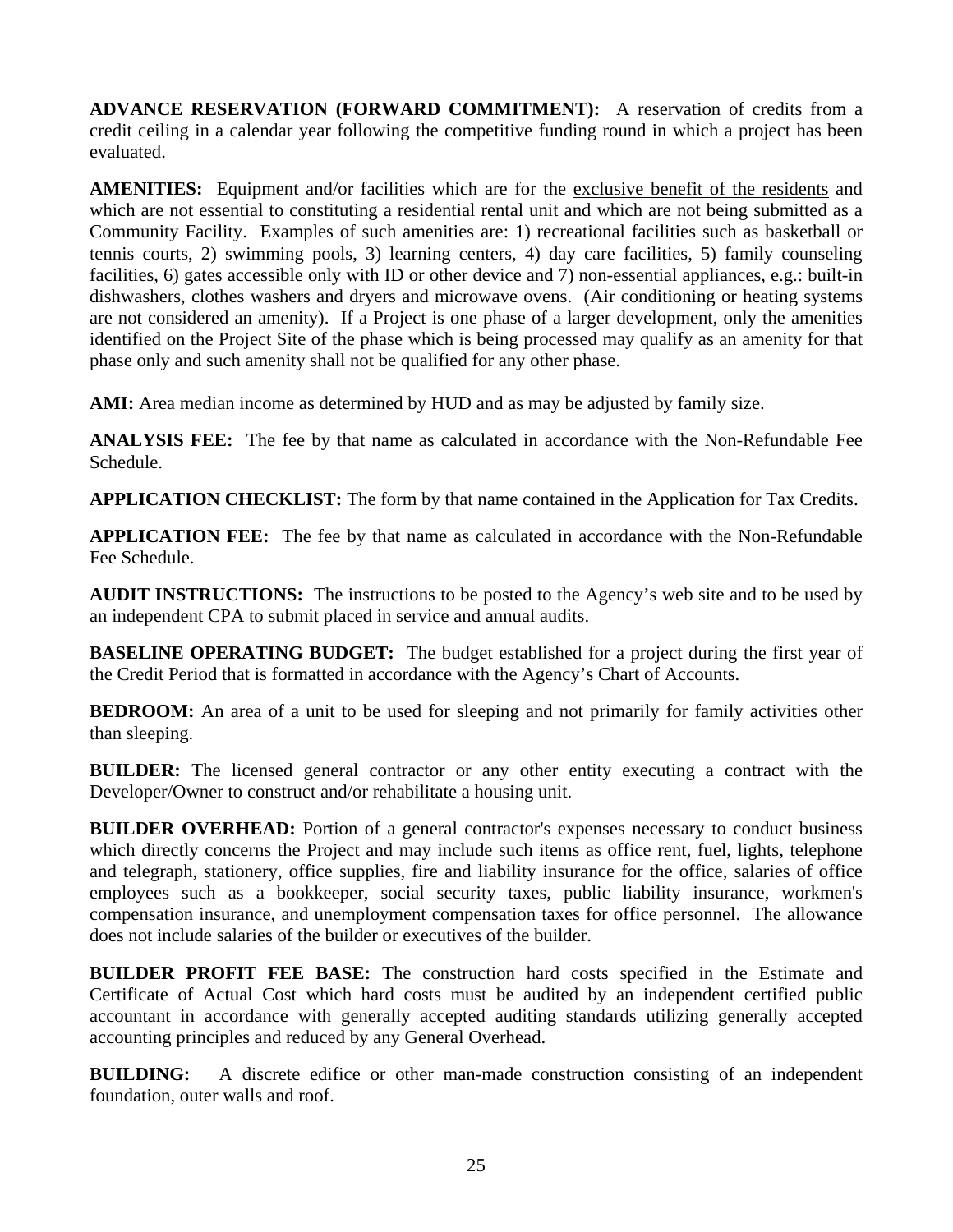**CAPITAL FUNDS:** Funds appropriated to the Local PHA to carry out capital and management activities in accordance with the provisions of Section 9 of the United States Housing Act of 1937, as amended

**CAPITAL NEEDS ASSESSMENT:** An inspection report of an existing building or project by an architect or engineer conducted in accordance with Fannie Mae's Physical Needs Assessment Guidance to the Property Evaluation which (i) identifies the age and condition of the building or project and related major systems (including climate control equipment, plumbing and fixtures, cooking and other kitchen equipment, roofs, exterior siding and electrical systems), (ii) specifies the required repair and/or rehabilitation of the buildings and systems (including the estimated costs of each) over at least twenty years following the Placed in Service Date, (iii) estimates the useful remaining life of the project and related major systems following their repair, (iv) specifies the minimum amount which must be deposited to the repair and replacement reserve over twenty years to maintain property quality and habitability standards and (v) either identifies the presence of environmental hazards, such as asbestos, lead paint and mold on the property or contains an Exhibit A Phase I Environmental.

**CAPITAL RECOVERY PAYMENT(S):** The monthly payments, or, if no cash exists for the payment thereof, the monthly accruals to reimburse the Owner, with interest, for the capital contributions made by Owner.

**CAPITALIZED COSTS:** The expenditures relating to the acquisition, rehabilitation or construction of a building and any facilities functionally related and subordinate thereto which may be included in the adjusted basis of the building for depreciation.

**CARRYOVER ALLOCATION:** A commitment by the Agency following receipt from the Taxpayer of the ten percent (10%) carryover certification of a portion of the current calendar year credit authority to a project that will not be placed in service by the end of the current calendar year. Projects receiving a carryover allocation must be completed and placed in service in accordance with the Project Schedule and not later than two years after receiving a carryover allocation.

**CASH FLOW NOTE:** Any evidence of indebtedness which is issued or assumed in connection with the acquisition of a building and which (i) is not payable in whole or in part in accordance with a fixed amortization schedule or (ii) is payable in whole or in part only to the extent of profit or the cash flows of the Project.

**CDBG FUNDS:** Community Development Block Grant Funds.

**CHART OF ACCOUNTS**: The standard chart of accounts to be posted to the Agency's web site and which will be used to submit annual audits of a project to the Agency.

**CHDO:** A community housing development organization as defined at 24 CFR Part 92.2 of the Federal Regulations.

**CLOSING DATE:** The date that the Construction Contract is executed.

**CODE:** The Internal Revenue Code of 1986, as amended.

**COMMUNITY FACILITIES:** Facilities located on the Project Site which are functionally related and subordinate to a Project and which are intended to primarily (not exclusively) benefit tenants of a Project but which are available to neighborhood residents without charge or a fee. Community facilities must be relative to the type of project and number of units and in compliance with locale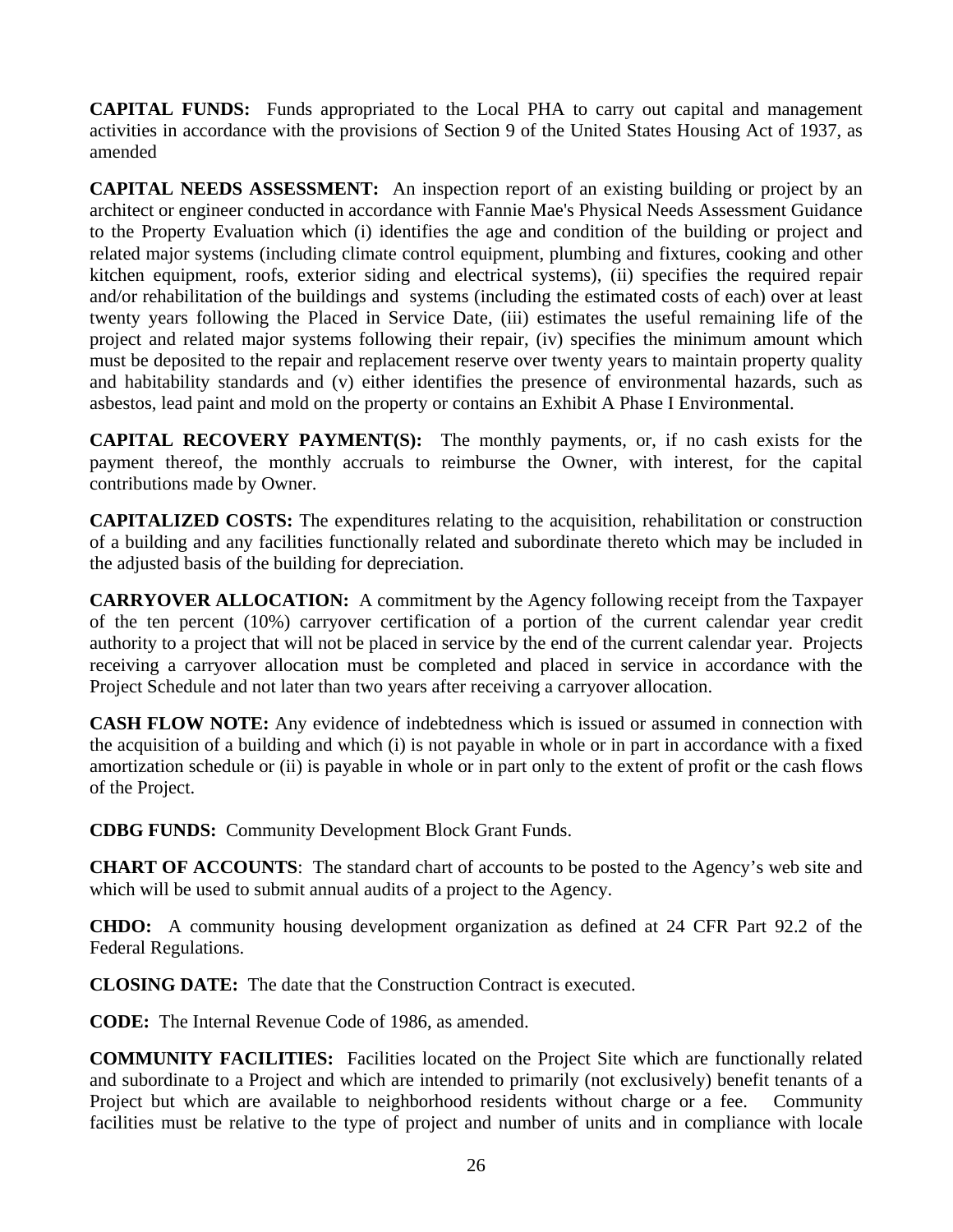codes. It must contain at least 15 net square feet for each residential units. It must also have a kitchen or kitchenette that will be available to all residents. Community facilities may not be amenities. If a Project is a phase of a larger development, only the Community Facility identified on the Project Site of the phase may qualify as a Community Facility for that phase only and shall not be qualified for any other phase. Excluded from receiving Community Facility Selection Criteria points are Scattered Site Rental Projects on Non-Contiguous Land and all Homeownership Projects.

**COMMUNITY SERVICE FACILITY:** Any facility which is (i) located in a Qualified Census Tract and (ii) designed to serve primarily individuals whose income is sixty percent (60%) or less of area median income within the meaning of section  $42(g)(1)(B)$  of the Code by satisfying the following conditions:

 First, the facility must be used to provide services that will improve the quality of life for community residents.

 Second, the taxpayer must demonstrate that the services provided at the facility will be appropriate and helpful to individuals in the area of the project whose income is 60 percent or less of area median income. This may, for example, be demonstrated in the market study required to be conducted under  $\frac{242(m)(1)(A)(iii)}{3}$ , or another similar study.

 Third, the facility must be located on the same tract of land as one of the buildings that comprises the qualified low-income housing project.

 Finally, if fees are charged for services provided, they must be affordable to individuals whose income is 60 percent or less of area median income.

**COMPLETION DATE:** The last date permitted in the Construction Contract for completing construction and /or rehabilitation.

**CONCERTED COMMUNITY REVITALIZATION PLAN:** A plan, including measurable and/or tangible objectives, approved by a local governmental unit following a public hearing which describes an area and the incentives and the measures to coordinate and target resources to the area for purposes of redeveloping or revitalizing the area and which identifies the strategies and organizations to implement revitalization.

**CONSTRUCTION CONTINGENCY:** An amount not in excess of the lower of ten percent (10%) of the Hard Cost or such lower amount as may be determined by the Agency as reasonable for the construction or rehabilitation of a project.

**CONSTRUCTION CONTRACT:** Means the agreement between the Taxpayer and the Contractor for construction and/or rehabilitation of the Project.

**CONSTRUCTION START:** The date on which construction work pursuant to a construction contract may begin.

**CONTACT PERSON:** The person listed as the Contact Person by the Taxpayer in the Tax Credit Project Summary or such substitute individual specified in writing by the Managing General Partner. The Contact Person may not be a professional who will render any independent and/or unqualified professional opinion to the Agency.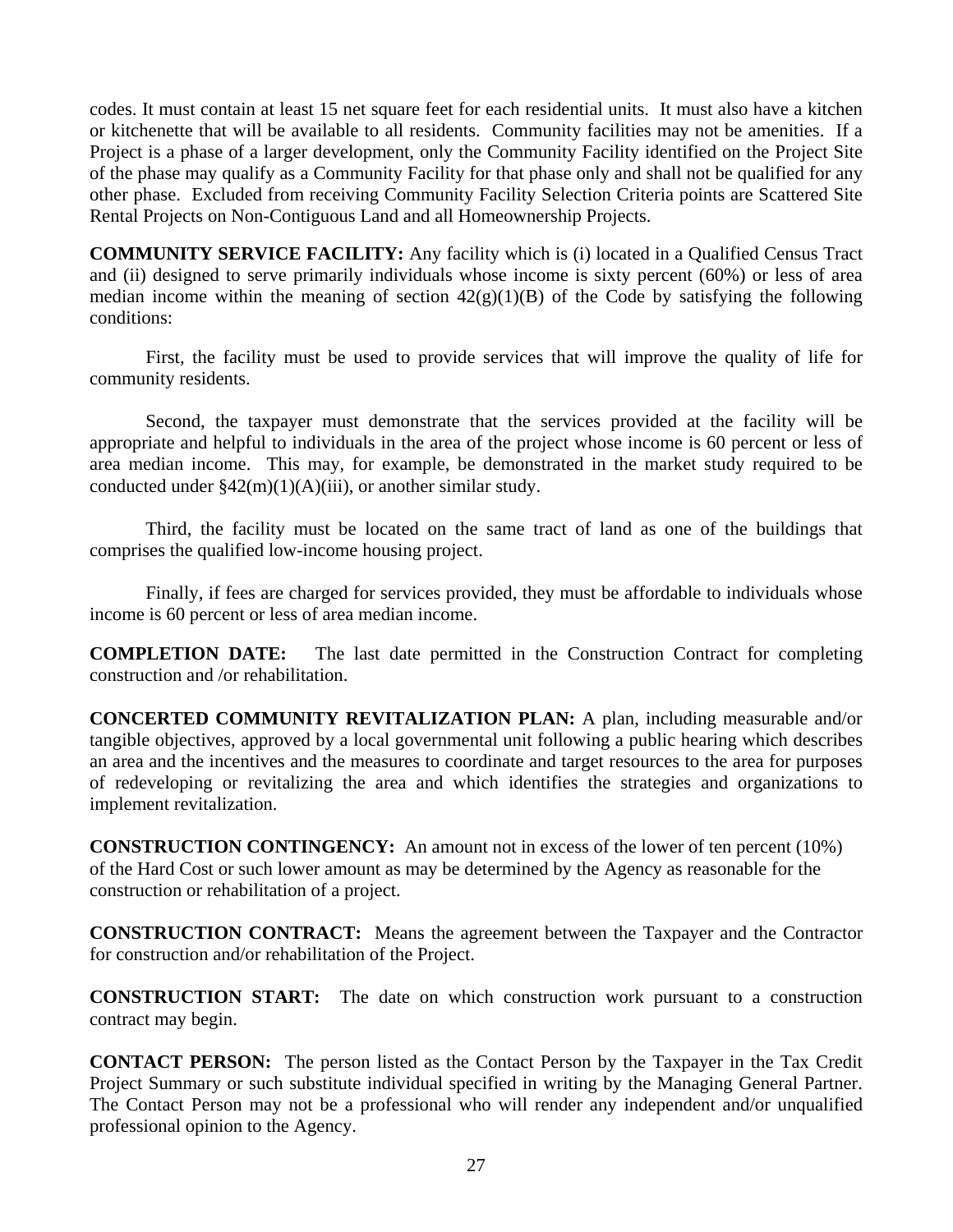**CONTINGENCY FEE:** A fee to be earned by a Developer or other professional in consideration of achieving a specified benchmark for earning such fee.

**CONSTRUCTION CONTINGENCY:** An amount no in excess of the lower of ten percent (10%) of the Hard Cost or such lower amount as may be determined by the Agency as reasonable for the construction or rehabilitation of a project.

**CONTRACTOR:** The person who is licensed as a general construction contractor by the state and who has executed a construction contract with the Taxpayer.

**CONTROL:** Having the capacity or the power to designate 25% or more of the board or management of an entity or general partner of a limited partnership.

**CONVERSION:** The process of rehabilitating a nonresidential building to residential rental use.

**CREDIT CEILING:** The dollar amount of credits available in a calendar year for allocation by the Agency.

**DEBARRED PARTICIPANT:** Any developer, person, company, firm, staff or development team member or employee thereof, who (i) is currently debarred, suspended, declared ineligible or is prohibited from participating in any housing program sponsored by any federal agency, local government or instrumentality thereof or (ii) is convicted or pleads guilty to any criminal offense related to the construction, development, ownership, management or operation of a housing development.

**DEBARMENT CAUSES:** Providing fraudulent documents or committing fraudulent acts, failing to fulfill reasonable Agency requests in a prescribed time period following expenditure or use of Agency resources, or having a controlling ownership interest in a project determined to be in material noncompliance with any federal, state or local requirement related to the development or operation of such project. Other causes may be determined by the Agency to constitute cause for debarment following an appropriate administrative hearing on the record which permits the person subject to sanction an opportunity to contest the facts specified as the debarment cause.

**DEBARMENT PROCEDURES:** The procedures established by the Agency pursuant to which the compliance division recommends debarment of a Developer to the Agency's General Counsel and upon the Agency's General Counsel's concurrence with such recommendation the Board of Commissioners approve the debarment following an opportunity of the Developer to contest the recommended actions at a public meeting of the Board of Commissioners.

**DEBARMENT SANCTION:** Includes, but is not limited to, suspension from participation in Agency programs, cancellation of reservations or commitments, funding of additional escrows, etc. Agency applied sanctions will be reported to other state, federal or local governments, or instrumentalities thereof.

**DEBT SERVICE RATIO:** Payments on any amortizing mortgage secured debt divided by the sum of all operating expenses plus Required Reserve Deposit.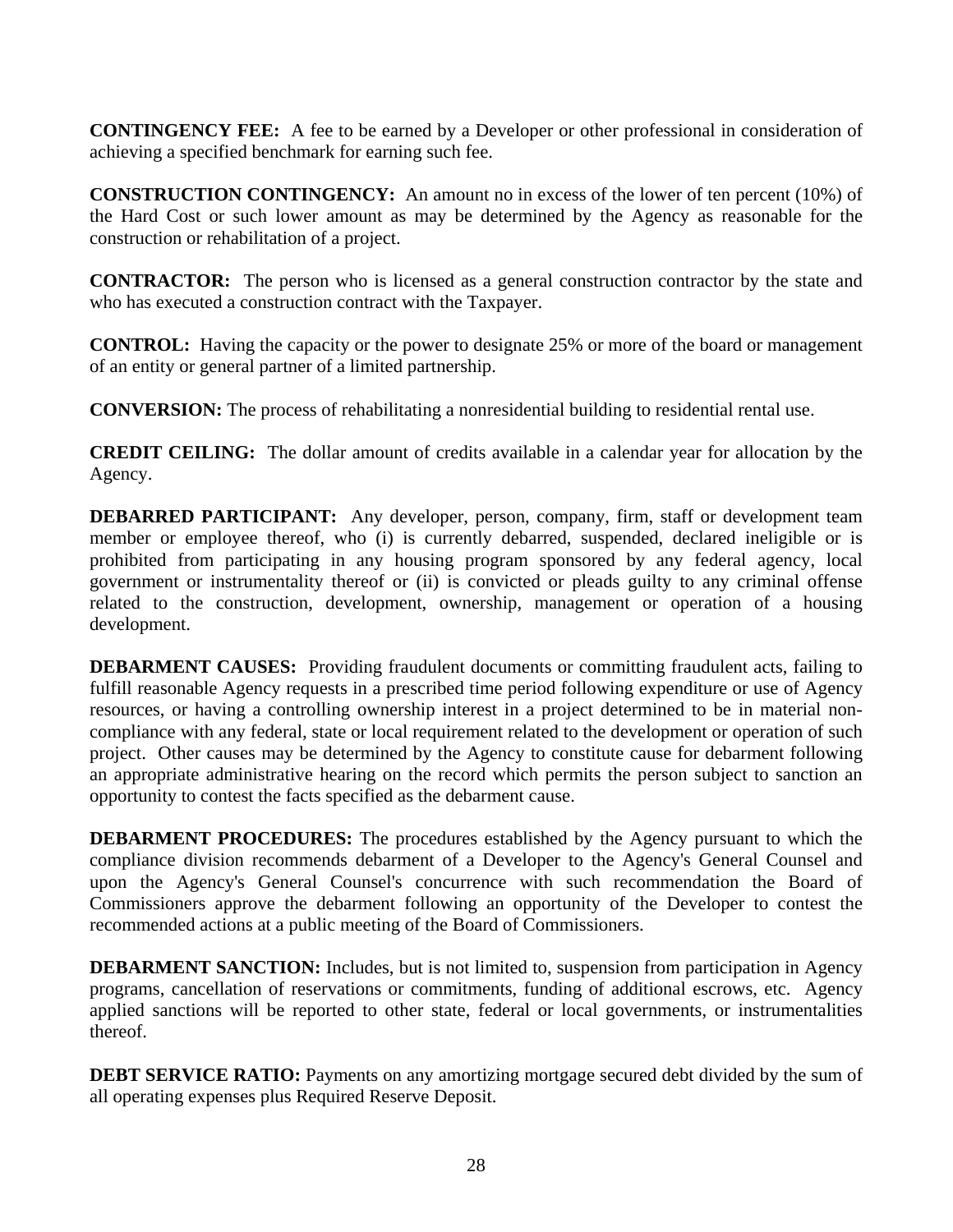**DEVELOPER:** Any person or entity (including persons or entities which constitute Related Persons to such person or entities or have an identity of interest with such person or entity) which owns or develops a Project, including any general partner of a partnership, any Builder related to or having an identity of interest with the person or entity which owns or develops the project and any consultant receiving any fee or compensation to assist in the development of a Project.

**DEVELOPER FEE:** Any profit, fee or income realized by the Developer in connection with the development of the project as specified in a GAAP Audit and which satisfy the Developer Fee Terms.

**DEVELOPER FEE BASE:** The Development Costs of a Project reduced by (i) any Acquisition Costs, (ii) any Land Costs, (iii) any payments deemed lease payments for self-owned equipment, (iv) any payments to related persons or to persons with an identity of interest to the Developer, and (v) any Developer Fees (including Builder Profit and Overhead when there is an identity of interest between the Builder and the Developer).

**DEVELOPER FEE TERMS:** The fees and income of a Developer as may be specified in the Development Services Agreement between a Developer and the Taxpayer which must meet the following requirements and/or include the following information:

(1) The fee is reasonable and does not exceed the limits on Developer Fees established by the Agency;

(2) The taxpayer is legally obligated to pay the fee;

(3) The portions of the fee, if any, allocable to Land Costs, Organizational Costs, Acquisition Costs and Syndication Costs;

(4) The fee is not paid (or to be paid) by the taxpayer to itself; and

(5) If the fee is paid (or to be paid) by the taxpayer to a related person, and the taxpayer used the cash method of accounting, the taxpayer could properly accrue the fee under the accrual method of accounting (considering, for example, the rules of section 461(h) of the Code).

**DEVELOPMENT COSTS:** The costs of acquiring land or buildings or constructing and/or rehabilitating buildings and facilities functionally related and subordinate to such buildings as certified in a GAAP Audit by an independent certified public accountant in accordance with generally accepted auditing standards utilizing generally accepted accounting principles as of the placed in service date of the building or as of the end of the first year of the credit period for the building.

**DEVELOPMENT PLAN OF ACTION:** A plan of action to redevelop an area defined by a local governmental unit in accordance with the requirements of Section  $42(i)(3)(E)$  of the Code.

**DEVELOPMENT SERVICES AGREEMENT:** The agreement(s) with a Developer, including any consultants, evidencing (i) the Developer Fee Terms, including the amount of the Developer Fee and how it's to be paid, (ii) how the Developer Fee will be determined, (iii) who is the Developer and the Developer's relationship to the Taxpayer or to the general partner of the Taxpayer, (iv) the individuals controlling the Developer who are primarily responsible for performing the services of the Developer and (v) the nature of the services to be performed by the Developer.

**DEVELOPMENT TEAM:** Any party identified in the Application as such or any other party identified who advances funds to the Developer or Taxpayer prior to an allocation.

**DHH:** The Louisiana State Department of Health and Hospitals.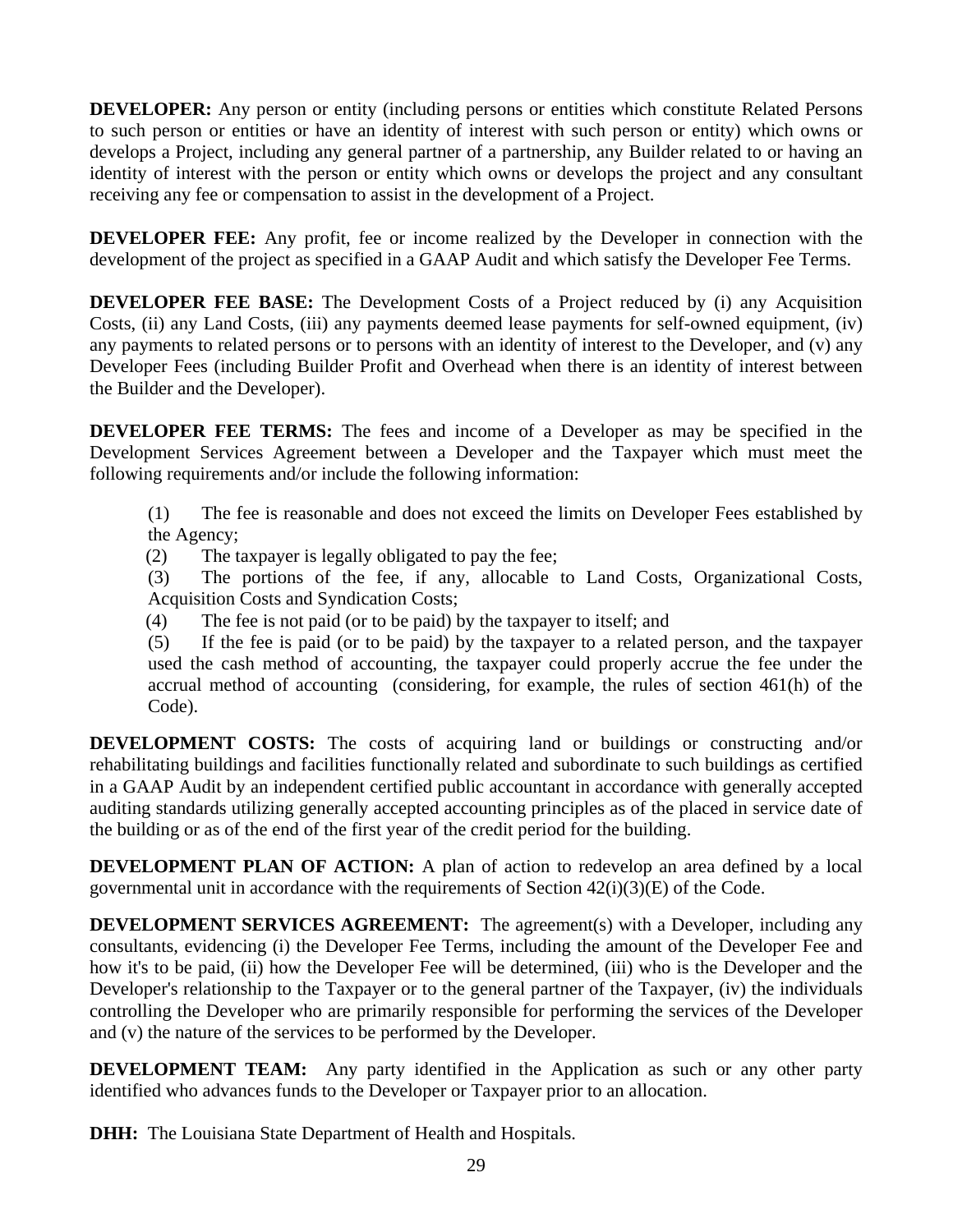**DIFFICULT DEVELOPMENT AREAS:** Areas designated by HUD as an area which has high construction, land, and utility costs relative to area median gross income.

**DISABLED HOUSEHOLD:** A household composed of one or more persons at least one of whom has: (1) a disability as defined in Section 223 of the Social Security Act or (2) is determined to have a physical or emotional impairment that is expected to be on long-continued and indefinite duration and the impairment substantially impedes his/her ability to live independently, and is of such a nature that such ability could be improved by more suitable housing conditions **OR** (3) has a developmental disability as defined in Section 102 of the Developmental Disability Assistance and Bill of Rights Act.

**DISABILITY EQUIPPED UNITS:** Units which satisfy Section 504 of the Rehabilitation Act of 1973 and fully meet the handicapped accessibility requirements of the Uniform Federal Accessibility Standard.

**DISTRESSED PROPERTY:** Any federally-assisted building for which a waiver of the ten year period described in Section 42(d)(2)(B)(ii) is obtained or a building which qualifies for such a waiver but for the building having been last placed in service more than ten years prior to the Application deadline or any project financed by RD and placed in service 15 years or earlier from the Application Deadline which project requires rehab (exclusive of soft and intermediary costs) of \$5,000 or more per unit.

**DSS:** The Louisiana State Department of Social Services.

**ECONOMIC LIFE:** The maturity of any debt funded by either HUD or RD; provided that economic life shall not exceed fifty-five (55) years or the period which may be reported for federal income tax purposes as the economic life of a building.

**ELDERLY HOUSEHOLD:** A household composed of Elderly Persons; provided that a non-Elderly Person may reside in the household only if such household qualifies pursuant to the Fair Housing Act.

**ELDERLY PERSON:** A person who is 62 years of age or more at the time of initial occupancy.

**ELDERLY HOUSING PROJECT:** A project in which all units are occupied by Elderly Households and in which no unit contains more than two bedrooms and which satisfies the requirements of the Fair Housing Act.

## **ELIGIBLE TARGET POPULATION FOR PERMANENT SUPPORTIVE HOUSING:**

Extremely Low Income Households consisting of one or more of the following:

- (i) Hurricane displaces in need of permanent supportive housing living in the homeless shelter system or otherwise in temporary housing,
- (ii) Households in which an individual or household member has substantial, long term disability as determined by DHH/DSS, including any one of the following:
	- (a) Serious Mental Illness
	- (b) Addictive Disorder (i.e., individuals in treatment/ recovery from substance abuse disorder),
	- (c) Developmental Disability (i.e., mental retardation, autism, or other disability acquired before the age of 22),
	- (d) Physical, sensory, or cognitive disability occurring after the age of 22 or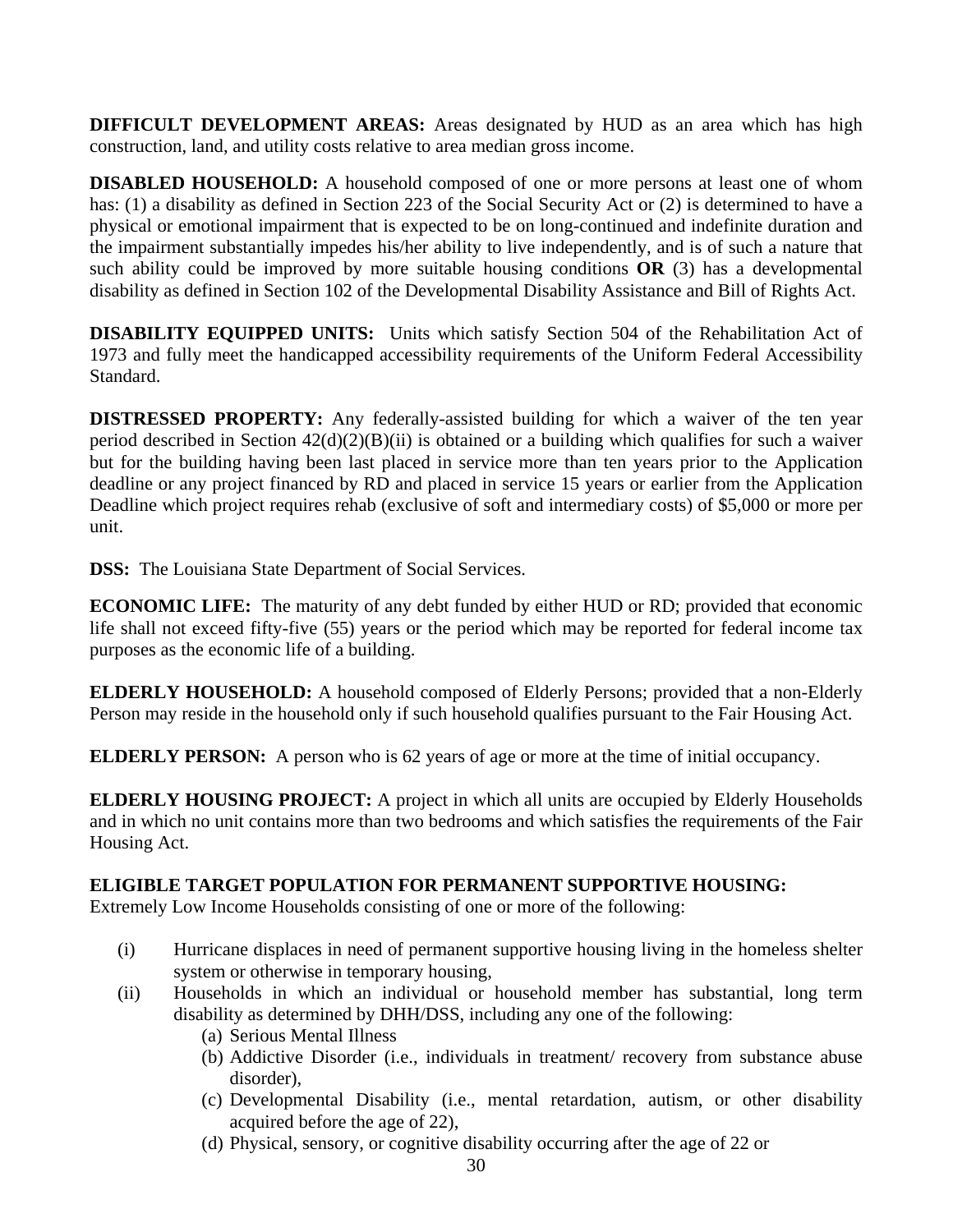- (e) Disability caused by chronic illness (e.g., people with HIV/ AIDS who are no longer able to work),
- (iii) *Frail Elderly Household,*
- (iv) Homeless Household in need of permanent supportive housing or a household determined by DSS to be most-at-risk of homelessness an d in need of permanent supportive housing or
- (v) An individual or household member aging out of the foster care system and determined by DSS to be in need of permanent supportive housing.

**EQUITY:** Funds which are provided by investors in a project and which are contingent upon the value attributed to the tax benefits generated by ownership of the project.

**EXISTING HOUSING:** Housing units which have previously been occupied.

**EXPENDITURES EXCLUDED FROM ELIGIBLE BASIS:** (A) Items noted in the IRS Audit Guidelines, including Land Costs and the following enumerated items:

- Organization Costs
- Syndication Costs
- Bridge loan interest and origination fees
- Permanent loan credit enhancement, origination fees and closing costs
- Reserves required by the lender
- Marketing/advertising
- Compliance fees

(B) Items noted in Internal Revenue Service National Office Technical Advice Memorandums Nos. 100727-00; 100740-00; 100743-00; 100745-00; and 100748-00; including the following:

- Developer Fees Allocated to Land
- Unused Construction Contingency
- Rent up Costs
- Local Impact Fees (See "C" below which reverses this treatment)
- Landscaping not affected by replacement of building and considered inextricably associated with the land
- Surveys not used to determine if improvements can be built on site
- Bond Issuance Costs
- Partnership Syndication and Formation

(C) Revenue Ruling 2002-9 now requires impact fees incurred by developer of residential rental building to be capitalized under Section 263A as indirect costs allocable to the building.

**EXTREMELY LOW INCOME HOUSEHOLDS:** Households in which the household income at initial occupancy is thirty percent (30%) or les of area median income.

**FACILITY:** A least consisting of a building commensurate with the activities to take place or the services to be provided therein.

**FEDERAL HOUSING ACT:** The United States Housing Act of 1937, as amended through April 1, 2005.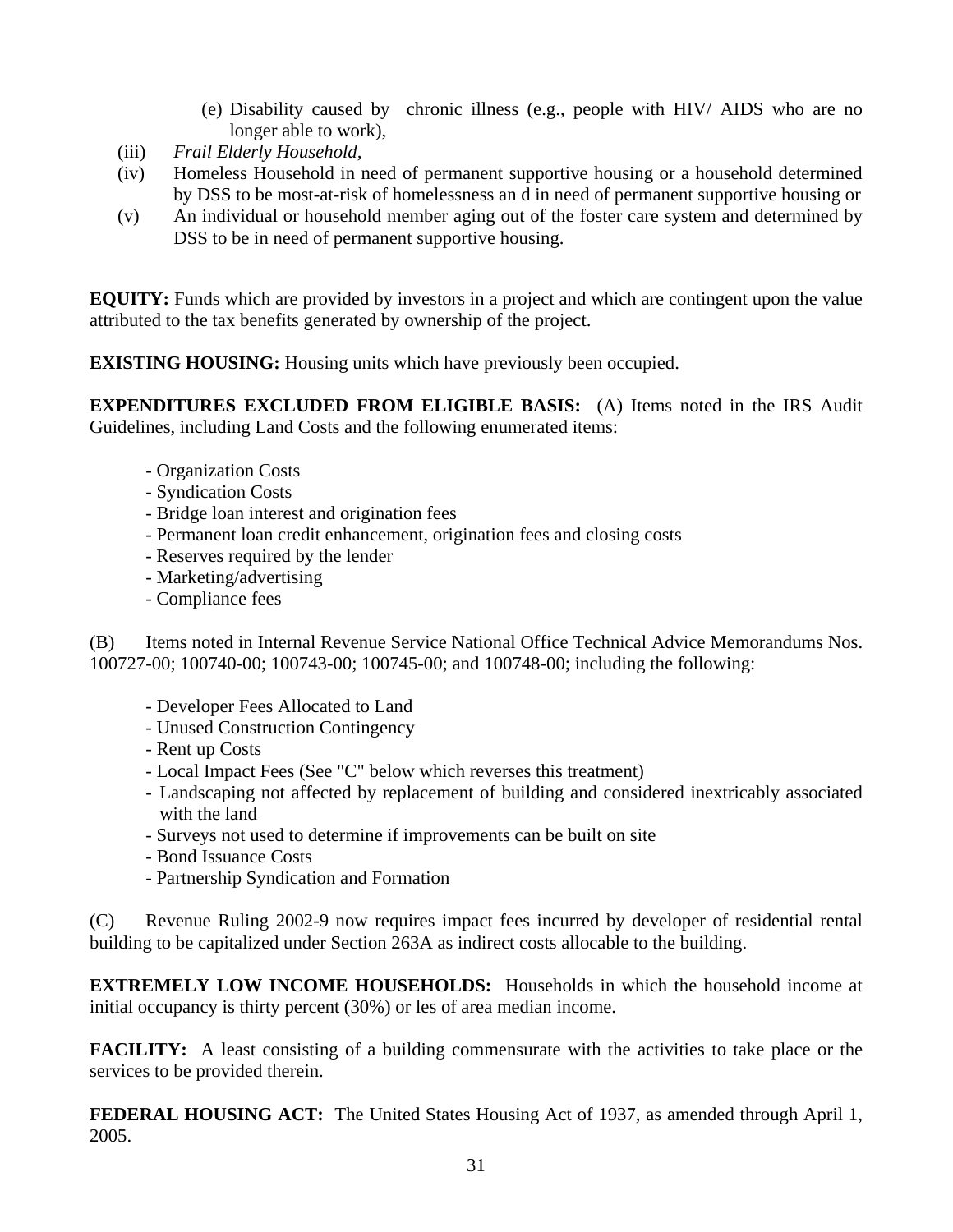**FHA LIMITS:** The 203(b) limits for FHA insurance of single family housing as published by HUD.

**FINAL ALLOCATION:** The mailing of Form 8609 to the Taxpayer. The Agency must adjust the amount of tax credits specified in a reservation or a carryover allocation based upon the feasibility/viability review and subsidy layering review as of the project's placed in service date.

**FINANCING CERTIFICATION:** A certification by the Taxpayer on the form provided by the Agency which specifies among other matters (a) Sources of Funds for a Project, (b) Syndication Information, (c) Subsidies provided to a Project and (d) amounts allocated to various development costs as of Application, reservation and placed in service dates.

**FLEXIBLE FUNDS:** Funds made available by or through the Louisiana Housing Finance Agency that do not impose either rent or occupancy restriction on any units other than Maximum Low-Income Units.

**FOSTER PARENT HOUSEHOLD:** A household providing shelter to an unrelated child who was assigned for foster parenting to such household by the Department of Social Services.

**FRAIL ELDERLY:** An elderly person with at least one impairment in *Activities of Daily Living*  and/or multiple impairments in instrumental *Activities of Daily Living* as determined by DSS/DHH or the DHH/DSS.

**GAAP AUDIT:** An audit in accordance with generally accepted auditing standards performed by an independent certified public accountant using the Agency's Chart of Accounts:

 I. At Placed in Service Date: At a minimum a GAAP Audit as of a project's placed in service date must contain:

 (a) an audit of the certificate of actual cost in accordance with generally accepted auditing standards utilizing generally accepted accounting principles evidencing no line item with a "to be paid" amount in excess of five percent (5%) of such line item;

 (b) an audit of the sources and uses through the Placed in Service Date of a project specifying separately (i) uses to be included in eligible basis, (ii) land costs and costs properly capitalizable to land, (iii) Acquisition Costs, (iv) Organizational Costs, (v) Syndication Cost paid by the Taxpayer and (vi) Developer Fees which are properly allocable to (iii), (iv) and (v);

 (c) an identification of all identities of interest and related persons to the Taxpayer receiving payment from the Taxpayer; and

 (d) an identification of all subcontractors owned in whole or in part by employees of the developer or the contractor and a statement of the percentage of construction costs subcontracted to a subcontractor.

 II. Annual Audit: At a minimum a project's annual audit must (i) identify all transactions involving related persons, (ii) distinguish operating expenditures from capital expenditures and (iii) specify Surplus Cash.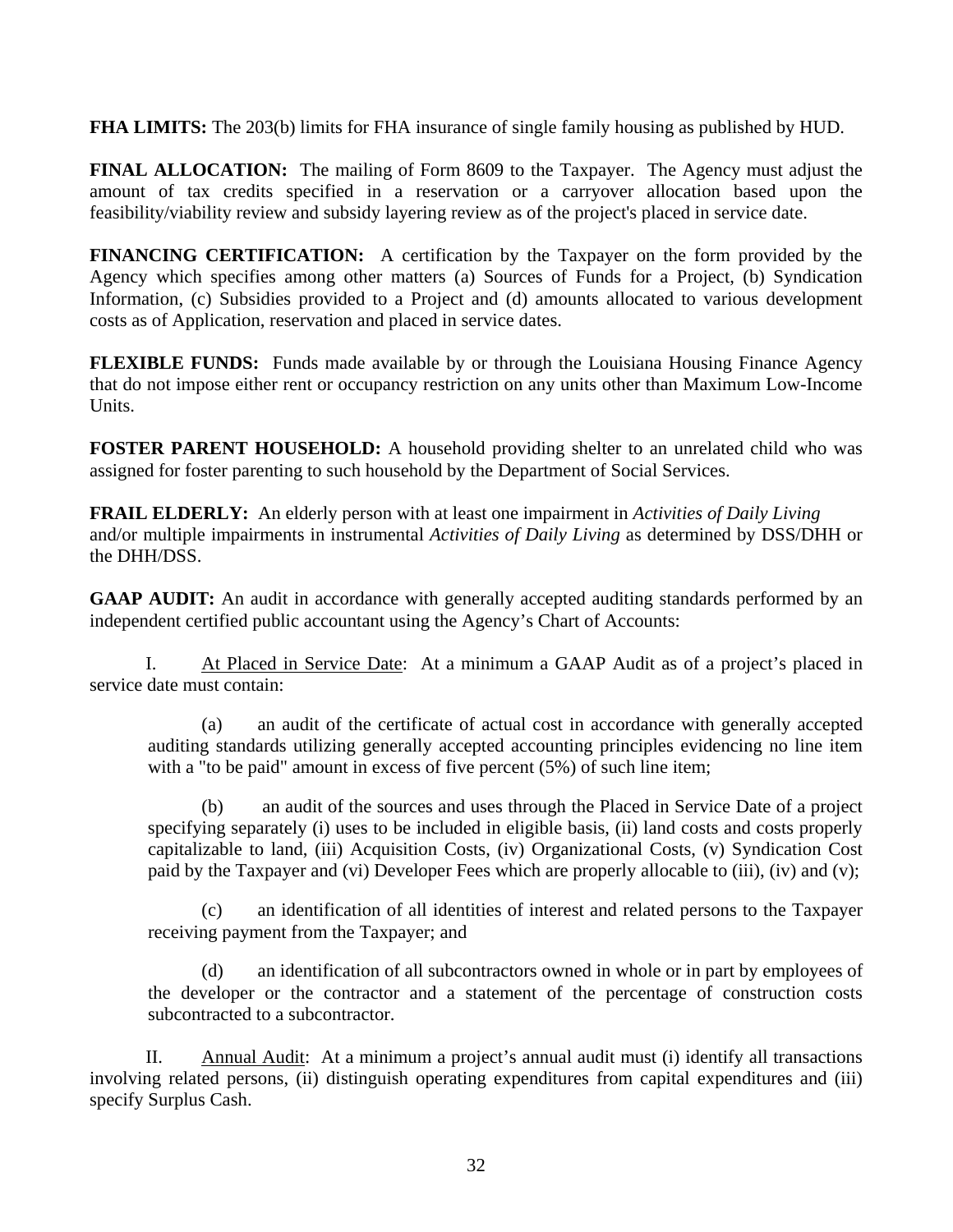**GENERAL REQUIREMENT BASE:** Hard cost plus bond premium and miscellaneous fees paid by contractor.

**GENERAL REQUIREMENTS:** The actual costs for those items incurred in the construction of a Project and directly pertaining to the Project, excluding amounts paid to the Contractor or Developer which may be characterized as Overhead.

**GOVERNMENTAL ASSISTANCE:** Includes any loan, grant, guarantee, insurance, payment, rebate, subsidy, credit tax benefit, or any other form of direct or indirect assistance from the Federal, State or local government for use in, or in connection with, a specific housing project.

**GREEN BUILDING:** A building that meets one of the following criteria:

(A) LEED Criteria: Building design and construction emphasizing sustainable site development, water savings, energy efficiency, materials selection and indoor environmental quality that achieves the points necessary to qualify as LEED Certified (a minimum of 26 points under the LEED Green Building Rating System® for lodging). The LEED (Leadership in Energy and Environmental Design) Green Building Rating System® is a voluntary, consensus-based national standard for developing high-performance, sustainable buildings created by the US Green Building Council. See the LEED-NC (New Construction) Application Guide for Lodging. For existing buildings, see LEED-EB (Existing Buildings).

(B) Green Communities Criteria: Building's design, construction and location for energy, smart growth, health protection and resource conservation are as follows:

- (i) Energy Requirements: A building that has a score of 20 or less on the 2006 Home Energy Rating System Index; provides Energy Star Domestic Appliances; heating and cooling loads per most recent Air Conditioning Contractors of America Manual J and size equipment using Manual S; Energy Star windows and sliding glass doors as standard; Energy Star defined to SEER 13;
- (ii) Resource Conservation: Implements storm water protection Best Management Practices outlined in EPA's Guidance for Specifying Management Measures for Sources of Nonpoint Pollution in Coastal Waters; carpet systems meet or exceed the Carpet and Rug Institute Green Label Plus program Air Quality Test Program; cabinets, counter substrates and trim materials have no added urea formaldehyde or are fully sealed on all six surfaces; bathroom fans exhaust to the outside and are connected to either a timer or a humidistat sensor;
- (iii) Reduced Use of Natural Resources: Kitchen and bathroom fixtures exceed 1992 Energy Policy Act gallons/minute requirement; high-efficiency or dual flush toilets; water resistant materials in first floor living spaces;
- (iv) Smart Growth: Located on site that is within  $\frac{1}{4}$  mile of public transit or within  $\frac{1}{2}$  mile of 5 basic community services (i.e. grocery store, bank, place or worship, pharmacy, post office, etc.).

**GROSS EQUITY:** The nominal dollar amount invested in the Taxpayer by the Syndicator.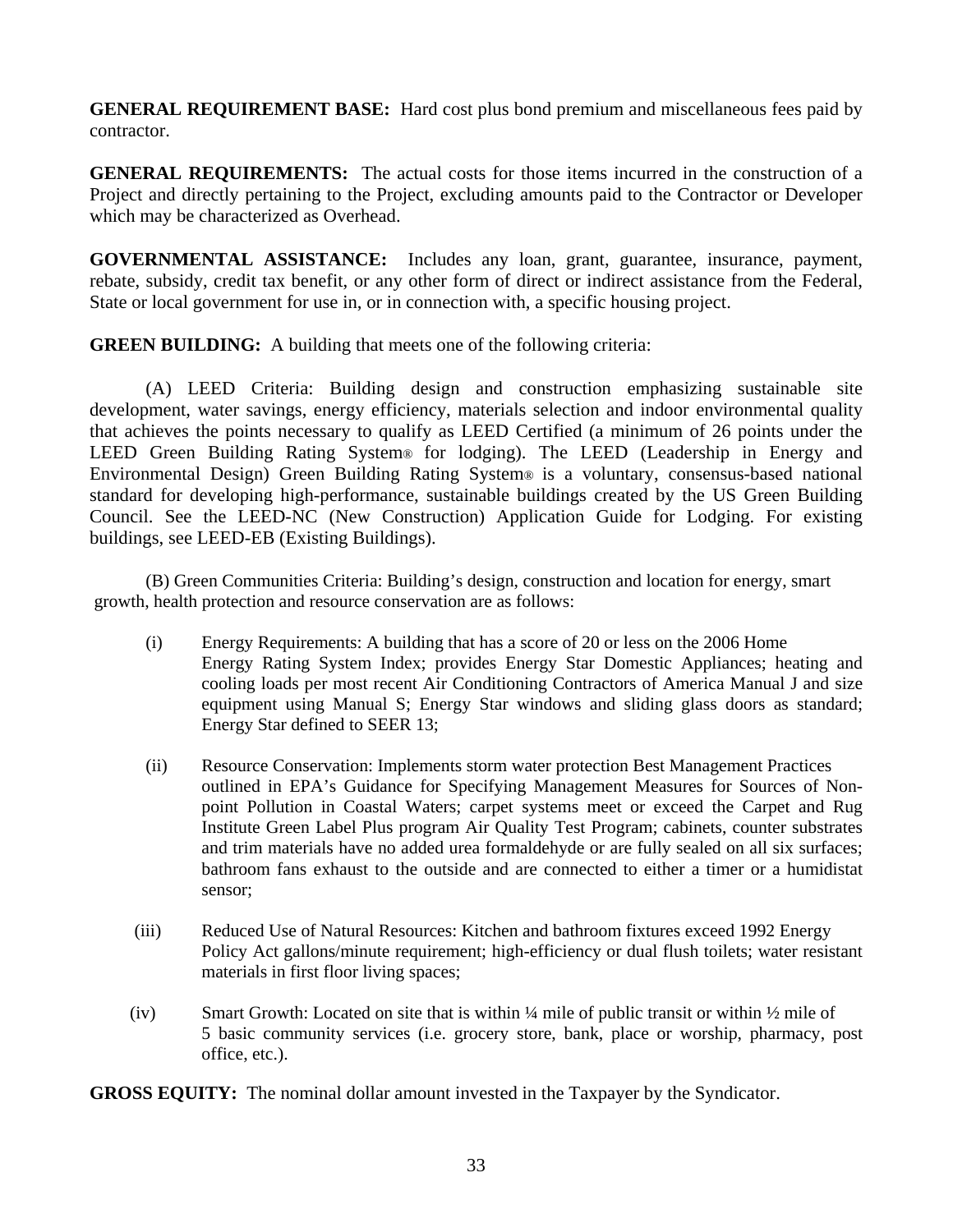**HABITABILITY STANDARDS:** The Physical Conditions Standards promulgated in HUD Regulations at 24 CFR 5.703, including the major areas of housing: the site, the building exterior, the building systems, the dwelling units, the common areas and health and safety conditions.

**HARD COSTS:** Costs of constructing the project as evidenced in the Estimate and Certificate of Actual Costs reduced by any amount which reduces the Builder Fee Base. Hard Costs do not include Builder Profit, Builder Overhead, Developer Fees or Soft Costs (such as architectural, engineering, consultant, legal fees, etc).

**HISTORIC REHABILITATION CREDIT:** Tax Credits authorized to be taken by a Taxpayer for the rehabilitation of an historic property in accordance with the requirements of Section 38 of the Code.

**HOMELESS PERSON/HOUSEHOLD:** A Person or household sleeping in a place not meant for human habitation or in an emergency shelter; and a person or household in transitional housing for homeless persons who originally came from the street or an emergency shelter.

**HOMEOWNERSHIP PROJECT**: Project consisting of townhouses, duplexes with firewalls or buildings with not more than one unit per building. Applicants for Homeownership Projects must execute the Agency's form of an Option to Purchase and Right of First Refusal Agreement which provides to an individual tenant the option to purchase a unit at the Minimum Purchase Price. No points will be awarded for Community Facilities located in a Homeownership Project.

**HOUSEHOLDS IN POVERTY:** Households at or below the most recent Poverty Threshold as determined by the U.S. Census Bureau.

**HOUSEHOLDS WITH LONG TERM DISABILITY:** A household in which a household member has Substantial Long Term Disability.

**HOUSING NEEDS ASSESSMENT**: The assessment of the State's housing needs will be fully incorporated in the 2007 QAP.

**HUD:** The U.S. Department of Housing and Urban Development.

**HURRICANE DISPLACED HOUSEHOLD:** A household displaced from its principal residence and living in a homeless shelter or other temporary housing as a result of Hurricane Katrina or Rita.

**IDENTITY OF INTEREST:** An identity of interest is construed to exist when:

(i) There is any financial interest of the Developer or Taxpayer in the Builder or any financial interest of the Builder in the Developer or Taxpayer.

(ii) Any officer, director or stockholder or partner of the Developer or Taxpayer who is also an officer, director or stockholder or partner of the Builder.

(iii) Any officer, director, stockholder or partner of the Developer or Taxpayer has any financial interest in the Builder; or any officer, director, stockholder or partner of the Builder has any financial interest in the Developer or Taxpayer.

(iv) The Developer or Taxpayer advances any funds to the Builder.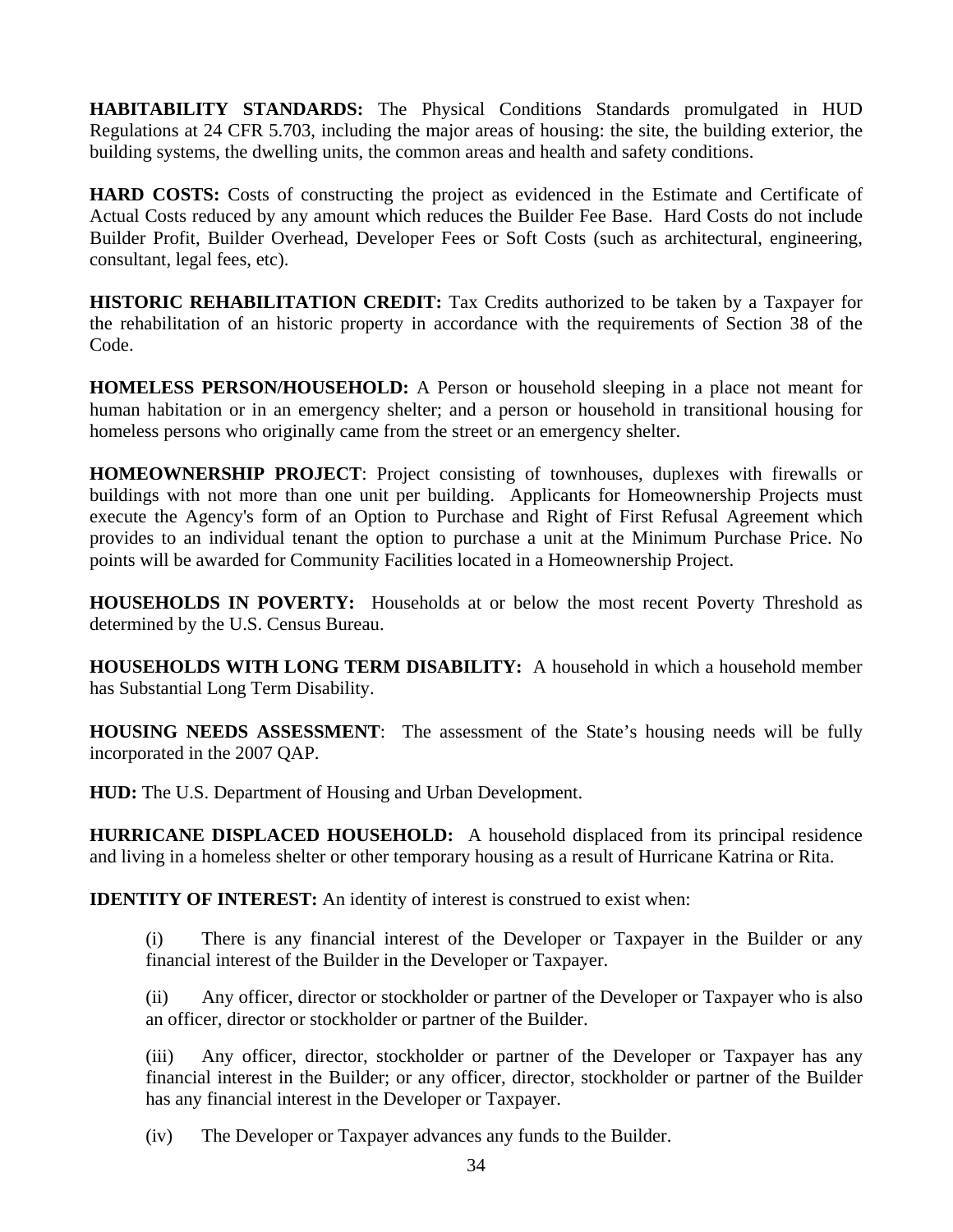(v) The Developer or Taxpayer supplies and pays, on behalf of the Builder, the cost of any architectural services or engineering services other than those of a surveyor, general superintendent, or engineer employed by a Developer or Taxpayer in connection with its obligations under the construction contract.

(vi) The Developer or Taxpayer takes stock or any interest in the Builder cooperation as consideration of payment.

(vii) There exists or comes into being any side deals, arrangements, contracts or undertakings entered into or contemplated, thereby altering, amending, or canceling any of the required closing documents, except as approved by the Agency.

(viii) Any relationship (e.g., family) existing which would give the Builder or Developer or Taxpayer control or influence over the price of the contract or the price paid to any subcontractor, material supplier or lesser of equipment.

(ix) Any member of the Development Team advances any funds to the Developer or Taxpayer at any point prior to an allocation.

For purposes of determining an identity of interest between parties not identified in (i) through (ix), such parties will be identified as either the Developer and Taxpayer or the Contractor as appropriate to establish the identity of interest.

**INCOME QUALIFIED RENTER DEMAND:** Number of households projected to be at 60% or less of area median income which can afford to pay the rent proposed at subject project provided such rent does not exceed 35% of their household income.

**INDEPENDENT QUALIFIED HOUSING CONSULTANT:** A disinterested professional housing consultant who has been approved by the Agency and who has no identity of interest with any Builder or Developer participating in the Housing Tax Credit Program in any state and who by virtue of academic training, licensing and/or experience is a recognized expert skilled in the requirements of conducting a market survey and demand study.

**IREM:** Institute for Real Estate Management.

**LAND COSTS:** The purchase price related to the purchase of undeveloped land plus the following additional costs:

-excavating and earth-moving expenses

- -finders/brokerage fees for assistance in acquiring title to land
- -costs for excavation of water retention ponds
- -cost of land surveys

-unpaid back real estate taxes and similar assumed costs

-legal and professional fees related to the acquisition of land

-environmental impact tests and perk tests

**LARGE FAMILY HOUSEHOLD:** A household with at least five persons at initial occupancy of a unit.

**LEED:** The acronym for Leadership in Energy and Environmental Design.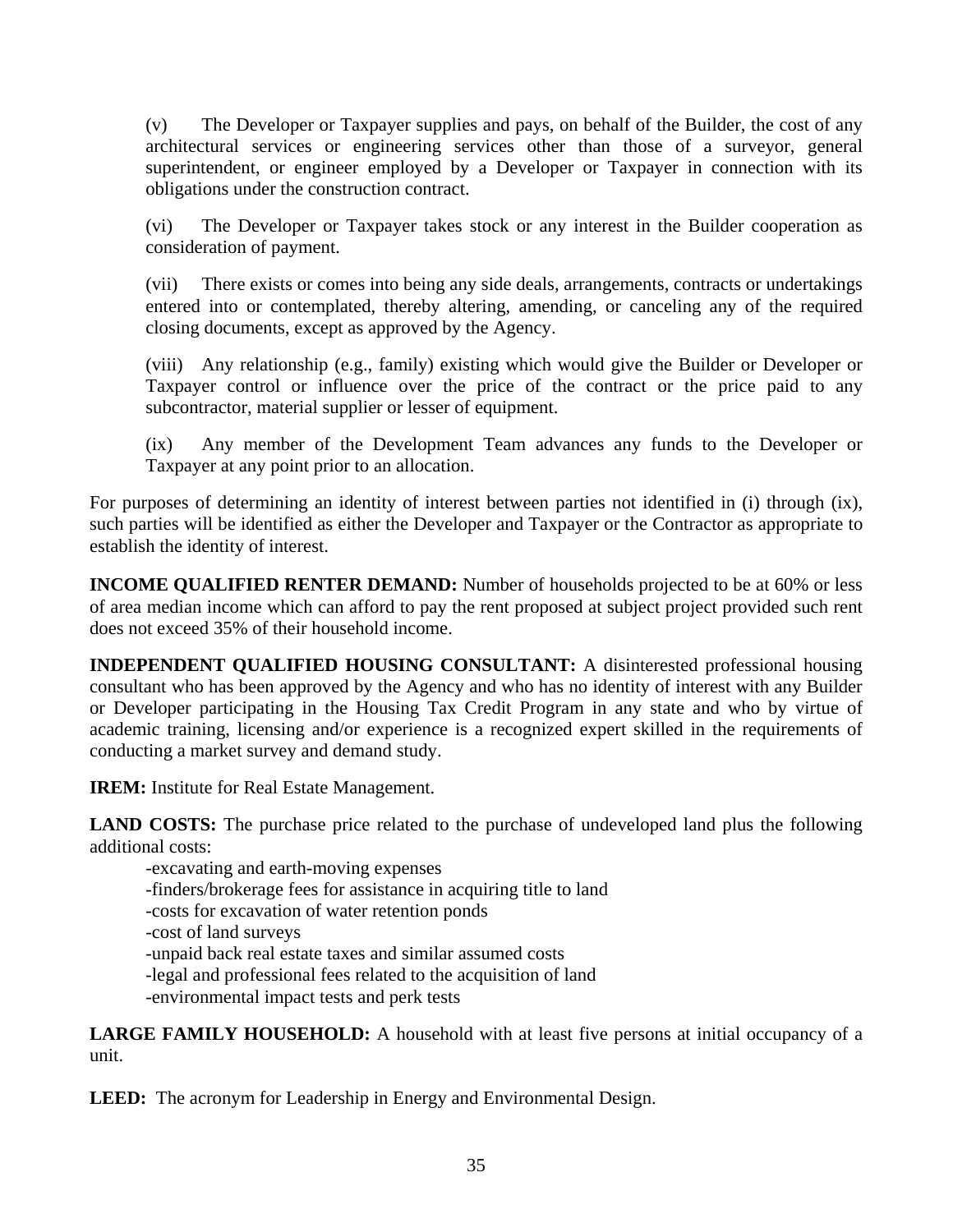**LLA:** Local Lead Agency designated by *DHH*/*DSS* for management of supportive services for *Permanent Supportive Housing*. A *DHH/DSS* designated LLA may be a *DHH* Regional Office or human services district/authority.

**LOCAL GOVERNMENT:** Governing authority of the local governmental unit. A parish or municipality under the Louisiana Constitution of 1974**.** 

**LOCAL NON-PROFIT SPONSOR:** A 501(c)(3) or 501(c)(4) organization in which not more than fifteen percent (15%) of the members of the governing board are domiciled outside the service area of the non-profit and at least seventy-five percent (75%) of the governing board are domiciled within the Project's Market Area or is a State certified Community Housing Development Organization ("CHDO") with a service area encompassing the Project's market area.

**LOCAL PARTICIPATING JURISDICTION (LOCAL PJ):** One of any governmental unit or consortium of governmental units receiving HOME Funds directly from HUD and which is not a state recipient.

**LOCAL PHA:** A local public housing authority organized and existing under the State's Housing Authorities Law at Chapter 30 of Title 40 of the Louisiana Revised Statutes of 1950, as amended.

**LOUISIANA DEVELOPER:** Any Managing General Partner or Sponsor who submits evidence of having filed Louisiana tax return (Form 990 in the case of a Non-profit) in the two calendar years preceding the year in which an Application for tax credits is submitted, or if no return was required to be filed for the two (2) calendar years preceding the year in which an application for tax credits is submitted, then a CPA's statement to that effect is required.

**LOUISIANA FAMILY RECOVERY CORPS:** An entity established within the State to coordinate and mobilize a network of providers, organizations and government agencies to deliver comprehensive humanitarian services to displaced residents of the State.

**LOW INCOME UNIT:** A low-income unit as defined in Section 42(i)(3) of the Code.

**LRA:** The Louisiana Recovery Authority.

**MANAGING GENERAL PARTNER:** The entity or individual(s) that controls or owns all of an entity which is designated in the Application as the managing general partner or the primary sponsor/operator of the Project.

**MARKET AREA:** An area referenced on a map included with the Market Study and certified by the Independent Qualified Housing Consultant to be an appropriate market area to be served by the project in view of geographic and other barriers and demographic and mobility factors for low income households at or below 60% of AMI.

**MARKET STUDY:** An analysis performed by an Independent Qualified Housing Consultant which evidences demand for the proposed market matrix of a project, including demand capture rate at the subject property by bedroom type and which further the housing needs of the Targeted Households, Large Families, Tenants with children and Special Needs Households if the Project serves Special Needs Households.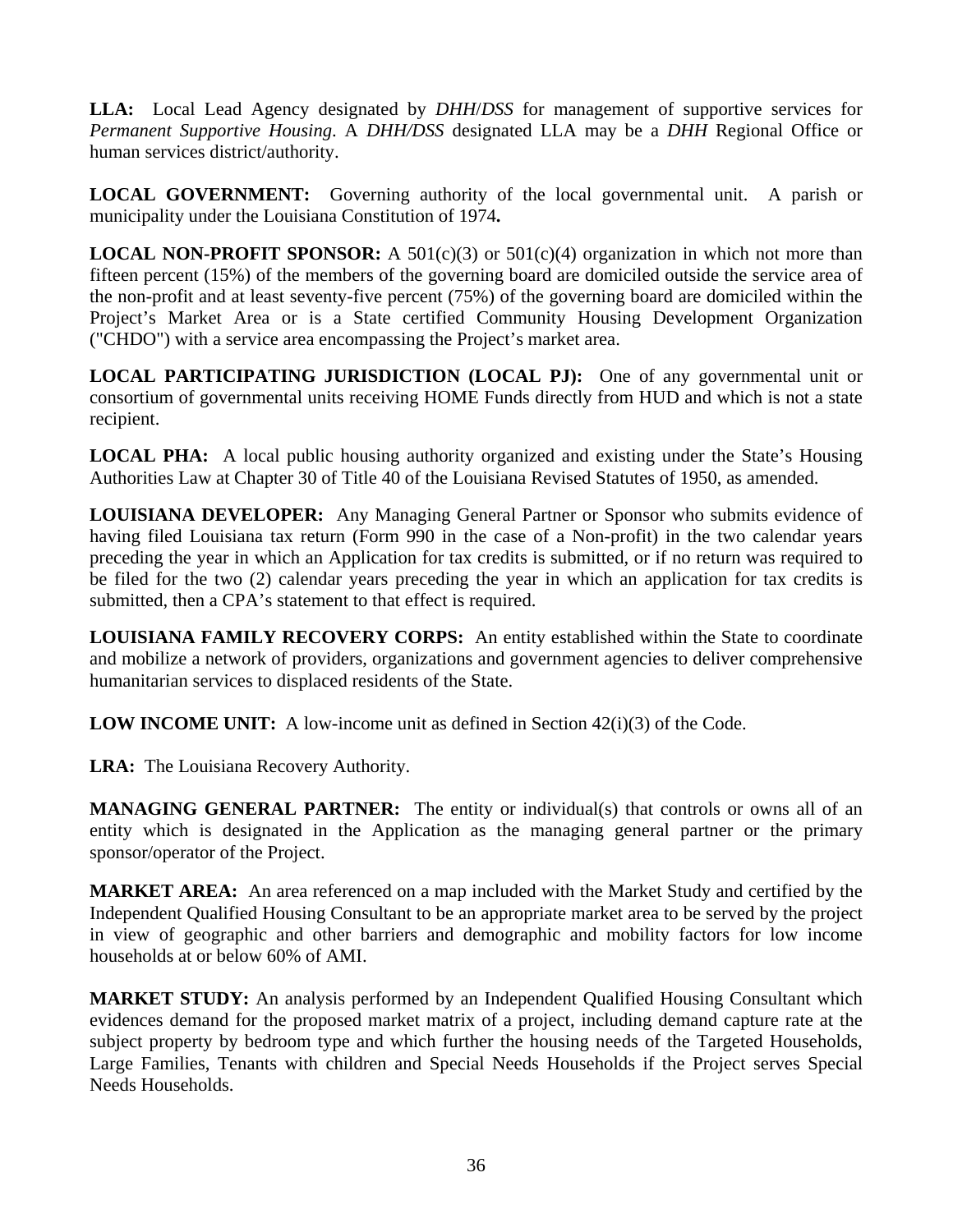**MATERIAL CHANGE:** Notwithstanding the provisions of any prior Qualified Allocation Plan, a material change for any project, including projects receiving a reservation or allocation from a prior Calendar year credit Ceiling, shall mean any reprocessing change which results (i) in the project deemed not feasible or not viable or (ii) a reduction of points from the Selection Criteria below the minimum score or below the score of the highest ranked project on the waiting list for the year in which the credits were allocated. Any change caused by force majeure or circumstances beyond the control of an Owner will not be a material change if the Agency's Board of Commissioners concurs that such change was beyond the control of the Owner. The Agency also considers the following to be material changes:

 Removal of any managing general partner, Bankruptcy of any managing general partner, site change, or Change in unit design (increase or decrease in number of units, unit mix, square footage etc. greater than 10%).

**MATERIAL PARTICIPATION:** Having an ownership interest other than a passive ownership interest and which participation is regular, continuous and substantial.

**MILITARY IMPACT AREA:** Generally a small or medium size metropolitan housing market area or a remote or isolated non-metropolitan area where:

- 1. Military-connected households comprise 25 percent or more of the total households in the market area. Military-connected households include active duty military personnel, civilian employees of the military service (Department of Defense) or other Federal agency at or in support of the installation, and employees of contractors and sub-contractors directly associated with the military installation and their dependents. Unaccompanied active duty military personnel housed in military-controlled group quarters housing (barracks, BOQ's) are excluded; and
- 2. The Department of Economic Development has expressed written concern about the continued stability of the current level of military strength and mission at the installation based on the absence of suitable affordable housing, or public announcement from the Department of Defense or the military service, advise that the stability of the military installation is at risk because of the absence of affordable housing.

**MINIMUM RESERVE BALANCE**: At least 1/6 of the largest annual deposit to Reserves for Replacement and Repair.

**MINIMUM PURCHASE PRICE:** An amount equal to the sum of (i) the principal amount of outstanding indebtedness secured by the building (other than indebtedness incurred in the five year period ending on the date of the sale to the tenants) and (ii) all Federal, State and local taxes attributable to such sale. Except in the case of Federal income taxes, these shall not be taken into account under clause (ii) any additional tax attributable to the Application of clause (ii).

**MIXED FINANCE PROJECT:** A project described in Section 35(d) of the Federal Housing Act that is financially assisted with private resources in addition to amounts provided under the Federal Housing Act.

**MIXED INCOME PROJECT:** A project that is (i) receiving housing tax credits for the Maximum Low-Income Units, (ii) having Neighborhood Impact and (ii) sponsored by a Substantial Developer. A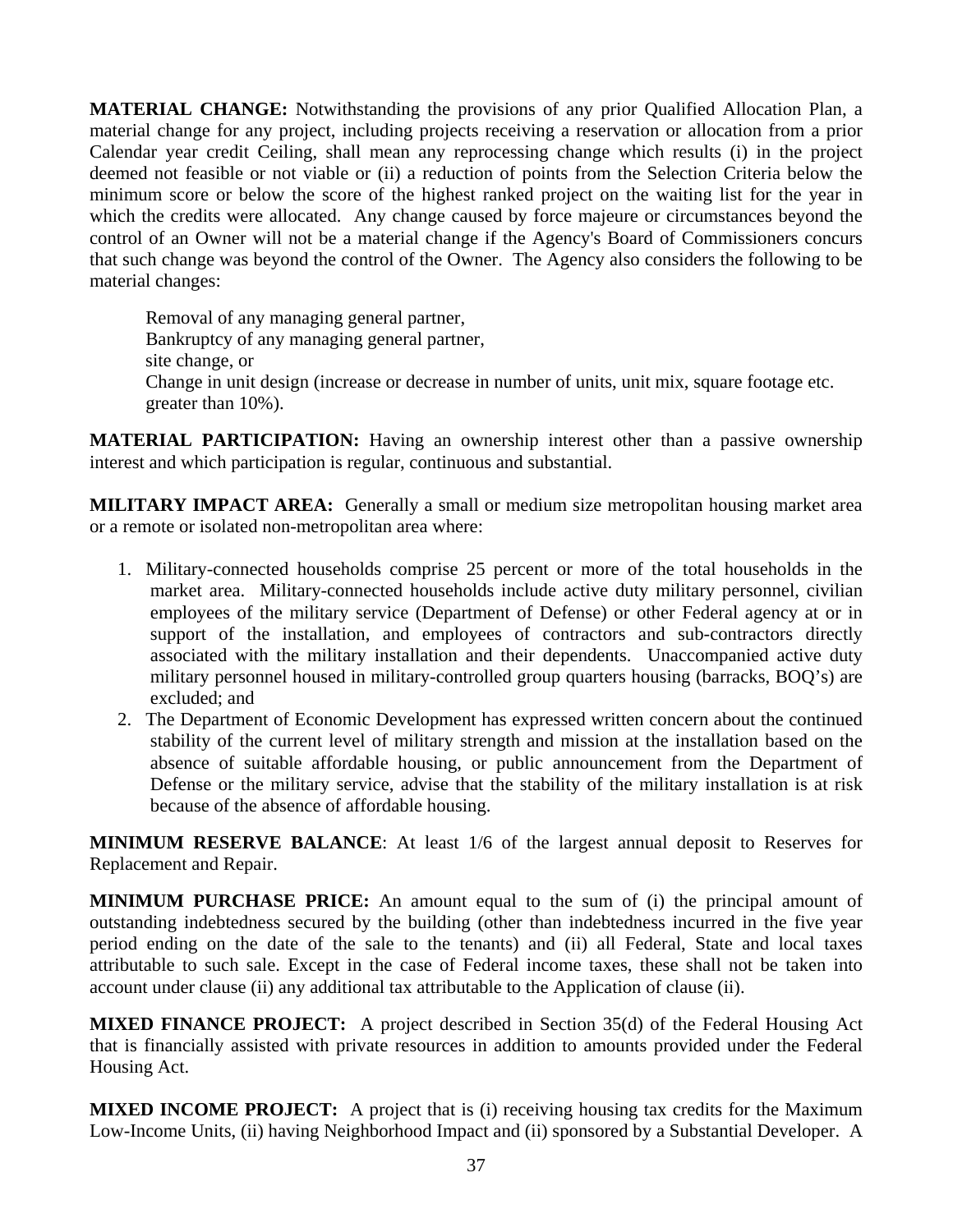Mixed Income Project qualifies for CDBG Funds from LRA/OCD only if twenty percent (20%) of the units are set aside for household whose family incomes are not in excess of forty percent (40%) of the area median income. Unless otherwise waived by the LRA/OCD, a Mixed Income Property receiving CDBG Funds must also assure that at least fifty-one percent (51%) of the residents a t initial occupancy have incomes at or below eighty percent t (80%) of the area median income adjusted by family size. For purposed of the Mixed Income Pool, reservations will first be made to Mixed income Projects qualified for CDBG Funds.

**MIXED OCCUPANCY PROJECT:** A Project involving the occupancy of units by Special Needs Households and the occupancy of units by households which are not Special Needs Households.

**MIXED USE BUILDING:** A building consisting of units available for residential rental use and other property the use of which is not related to residential rental use, e.g., commercial office space, owner-occupied residences, etc.

**NEIGHBORHOOD IMPACT:** With respect to a clearly defined neighborhood described on a map outlining such neighborhood, either (i) the construction of at least one hundred (100) new residential units or (ii) the demolition of at least fifty (50) functionally obsolete residential units and the construction and/or reconstruction of not less than fifty (50) residential housing units.

**NEIGHBORHOOD NETWORK:** A multi-service community learning center located in a *facility* of a Project promoting self-sufficiency by (i) improving computer access for tenants, (ii) advancing literacy, (iii) preparing residents to take advantage of employment opportunities and (iv) providing access to healthcare information and other social services.

**NEIGHBORHOOD NETWORK FUNDING:** Financial commitments or funding evident in the operating pro forma of a Project committed to providing a Neighborhood Network that includes (i) a business plan for staffing, technical support, and ongoing funding, and a strategy for achieving ongoing partnerships with other neighborhood, community, or educational groups, (ii) the location and size of the space to be used for the *facility* to used as a Neighborhood Network, (iii) an estimate of the number and percentage of residents who will benefit directly from the services of the Neighborhood Network and (iv) a detailed estimate of the center's initial cost and ongoing operating expenses.

**NET EQUITY:** The Gross Equity invested in the Taxpayer as discounted and compounded to the placed in service date.

**NEW CONSTRUCTION:** Housing units which have not previously been occupied.

**OCD:** The Office of Community Development in the Office of the Governor.

**OCAF:** Operating Cost Adjustment Factor published annually for the State of Louisiana.

**ON-SITE DAY CARE SERVICE:** A formal contractual agreement must be in place to receive points under this category. The provider must be licensed by the State of Louisiana. The service contract must be on the service provider's letterhead and it must have a designated space for the applicant's acceptance of the contract and agreement to terms of the contract. Points will not be allowed if the formal agreement does not contain the signatures of both parties and allow for a minimum contractual period of no less than 1 (one) year with the option to renew annually; provided such contract must clearly define adequate day care services. Services must be provided Monday through Friday for at least 10 hours and flexible hours on the week-end. Food service must be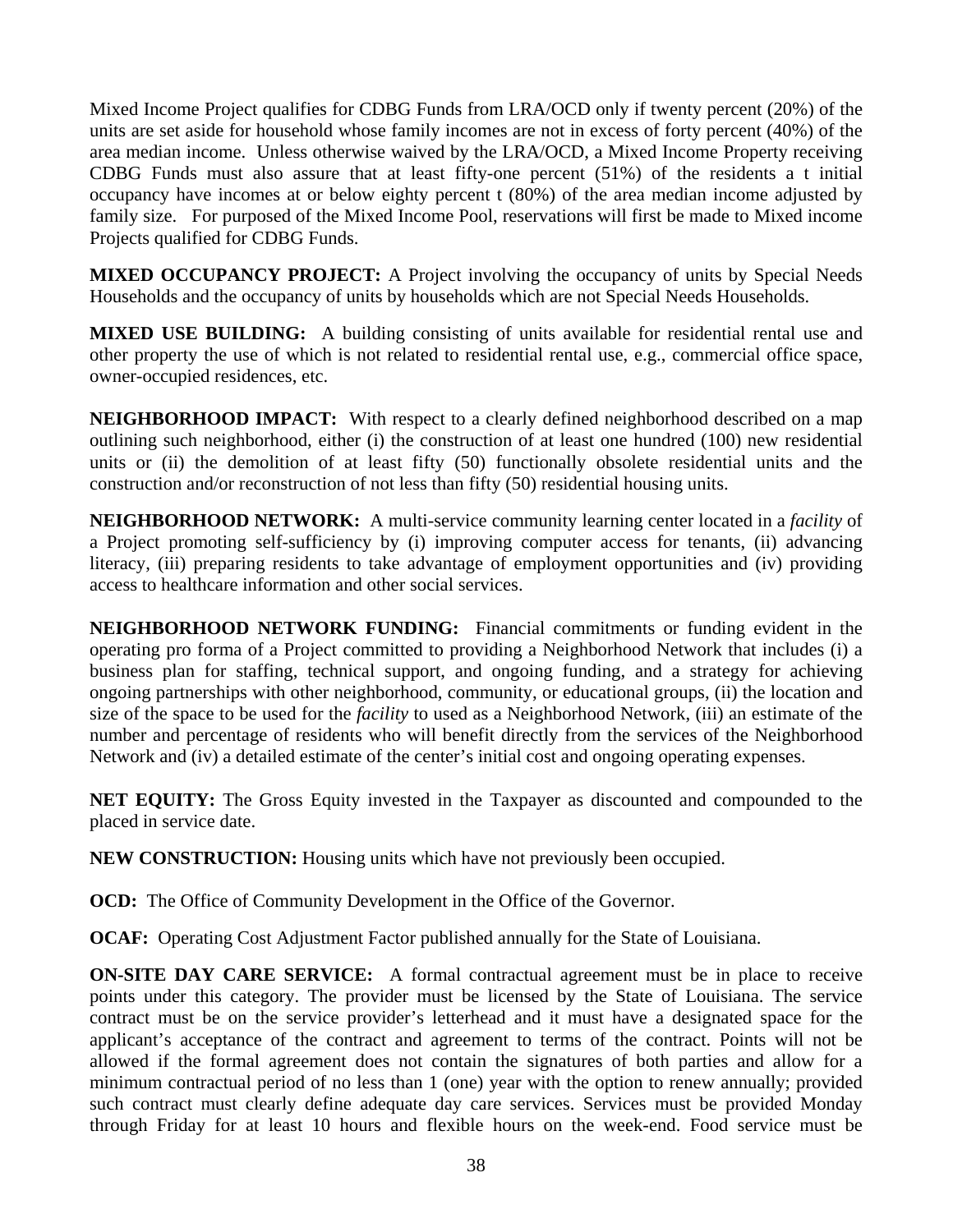provided. NOTE: The day care service must be provided continuously for the entire 15-year compliance period.

**OPTION TO PURCHASE AND RIGHT OF FIRST REFUSAL AGREEMENT:** The Agreement by that name attached as an Appendix to the Application.

**ORGANIZATIONAL COSTS:** Costs of organizing the Taxpayer, including the legal and accounting costs necessary to organize the Taxpayer and facilitate the filings of the necessary legal and other regulatory paperwork at the state and national level are of a character which, if expended incident to the creation of the taxpayer having an ascertainable life, would (but for Section 709(a) of the Code) be amortized over such life.

**OWNER OCCUPIED BUILDING:** A Building containing more than one but less than five units in which one of the units is occupied by the owner of such unit and which is located in an area in which the local governmental unit has approved by a Development Plan of Action.

**PAYMENT STANDARD:** One of the following standards of payment selected by the Taxpayer in connection with a Low Income Unit receiving a *State Project Based Rental Assistance* and occupied by an Extremely Low Income Household: (a) 50% AMI, (b) 55% AMI or (c) 60% AMI.

**PERMANENT SUPPORTIVE HOUSING:** Housing that is (i) safe and secure, (ii) affordable to the eligible target population, (iii) permanent, with continued occupancy as long as the eligible target population pays the rent and complies with the terms of the lease or applicable landlord/tenant laws in the State of Louisiana and (iv) linked with supportive services that are flexible and responsive to the needs of the individual, available when needed by the eligible target population and accessible where the tenant lives, if necessary.

**PERMANENT SUPPORTIVE HOUSING PROJECT**: A Project in which between five percent (5%) and fifty percent (50%) of the Low Income Units are designated to be occupied by a member of an Eligible Target Population for Permanent Supportive Housing and for which a Taxpayer/Owner) submits with the Tax Credit Application either (i) an irrevocable binding commitment for Project Based Subsidy for units constituting Permanent Supportive Housing or (ii) demonstrates in the project's operating pro forma that units which are not Permanent Supportive Housing adequately subsidize the units occupied by the Eligible Target Population For Permanent Supportive Housing in a manner consistent with the minimum coverage ratios required by this QAP.

**PHA REFERRAL AGREEMENT:** The executed form of the PHA Referral Agreement attached as an Appendix to the Application.

**PHYSICAL CONDITION STANDARDS:** HUD Standards for housing which is decent, safe, sanitary and in good repair.

**PLACED IN SERVICE DATE:** The date on which the first unit in building of the Project is available for occupancy in accordance with the requirements of the Code and the local jurisdiction within which the Project is located. For rehabilitations which qualify as a separate new building, such date occurs at the end of the 24 month period over which such expenditures are aggregated.

**POVERTY CENSUS TRACT:** Census tract in which the percentage of Households in Poverty exceed 15% of the total households of such census tract.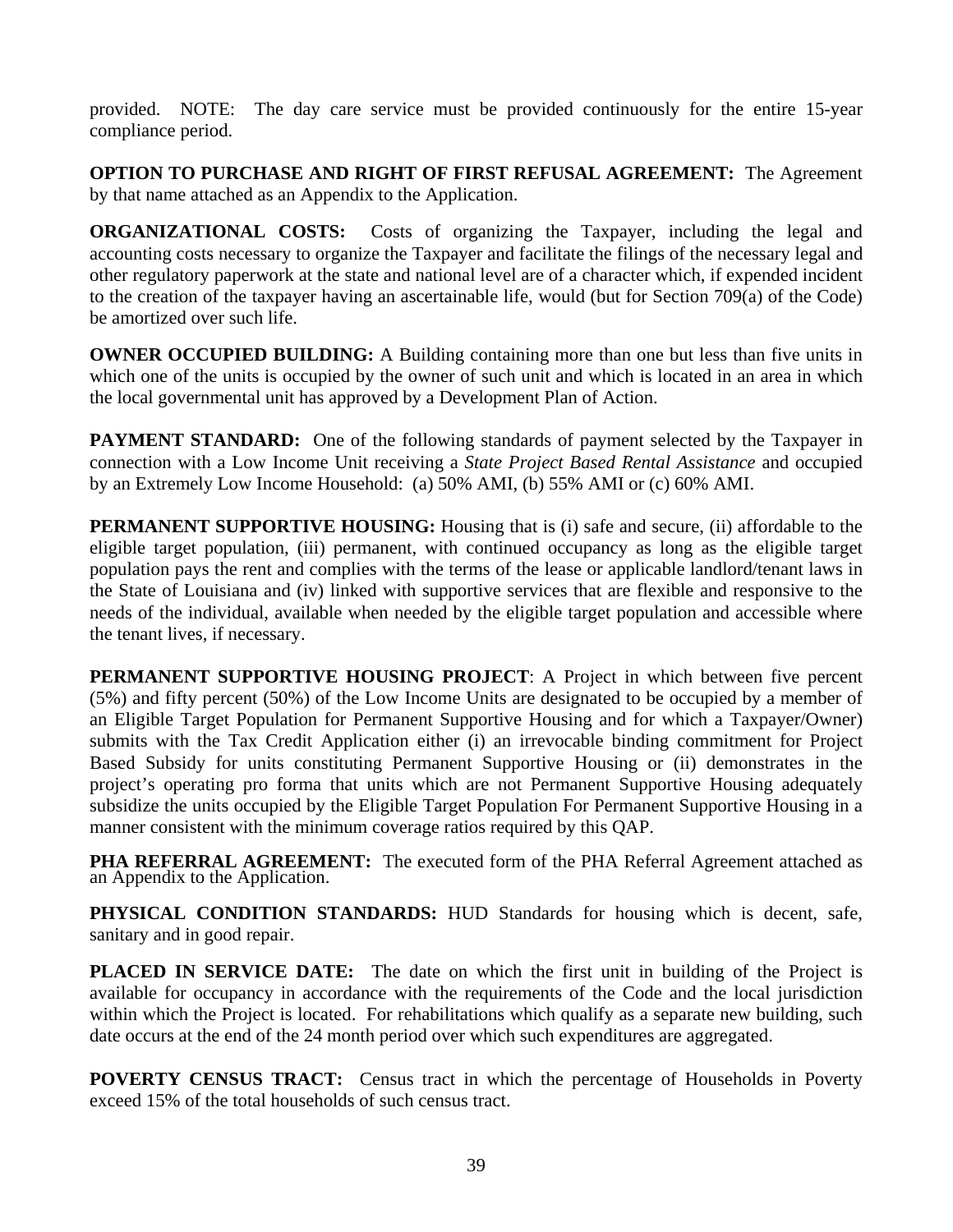**PRIORTIY HUD REHABILITATION PROJECT:** A project in which the mortgage is either FHA insured or HUD held and which receives a *Project Based Subsidy* or is subject to occupancy restrictions which are as restrictive as the restrictions applicable to a *Low Income Unit.*

**PRIORITY NEIGHBORHOOD SUPPORTED PROJECT:** A project that is specifically identified to be constructed, reconstructed, or rehabilitated in a neighborhood plan consistent with the LRA Local Planning Process.

**PRIORITY ELDERLY REHABILITATION PROJECT:** A project (i) that was substantially damaged or destroyed by Hurricane Katrina or Rita, (ii) in which one hundred percent of the units were occupied by elderly or disabled residents an received a *Project Based Subsidy* that has been abated by may be reinstated or moved to another site if the Priority Elderly Rehabilitation Project is rehabilitated or relocated, (iii) cannot be restored or reconstructed with the proceeds of insurance claims alone, according to the capital needs assessment and (iv) currently in financial default.

**PRIORITY STRATEGIC PROJECT:** A Priority Elderly Rehabilitation Project, a Priority HUD Rehabilitation Project or a Strategic Priority Project.

**PROJECT:** At least one building together with any facilities functionally related and subordinate on a Project Site. Multiple buildings are part of the same project only if such buildings:

- (i) Have similarly constructed units;
- (ii) Are proximate, i.e., located on a single tract of land; and
- (iii) Are owned by the same person and are financed pursuant to a common plan.

**PROJECT BASED SUBSIDY:** Projects receiving operating subsidies based upon either (i) Section 8 project based assistance contract, (ii) rental assistance from RD or (iii) other operating subsidies in connection with housing supported under the Stewart McKinsey Act and (iv) Project Rental Assistance (PRACs), (v) Annual Contribution Contract (ACC) subsidies or other such operating subsidies in connection with a Federal or State operated program.

**PROJECT SCHEDULE:** A schedule required to enumerate the activities and the timelines or deadlines for completing such activities and placing the project in service. At a minimum, the Project Schedule shall evidence the following benchmark dates:

- (i) date that expenditure of ten percent (10%) of Project's Total Development Costs is to be achieved,
- (ii) date that final zoning will be approved,
- (iii) date that land and buildings are to be purchased,
- (iv) date that environmental clearance will be obtained,
- (v) date that construction contracts will be executed,
- (vi) date that building permits will be obtained,
- (vii) date that construction will commence,
- (viii) date that ten percent (10%) of construction will be complete,
- (ix) date that fifty percent (50%) of construction will be complete,
- (x) date that ninety percent (90%) of construction will be complete,
- (xi) date that project will receive certificates of occupancy and be placed in service and
- (xii) date for submitting the audited cost certifications.

**PROJECT SITE OR PROPERTY SITE:** The legal description of the land on which the Project is located as submitted in an Application on or before the Application Deadline.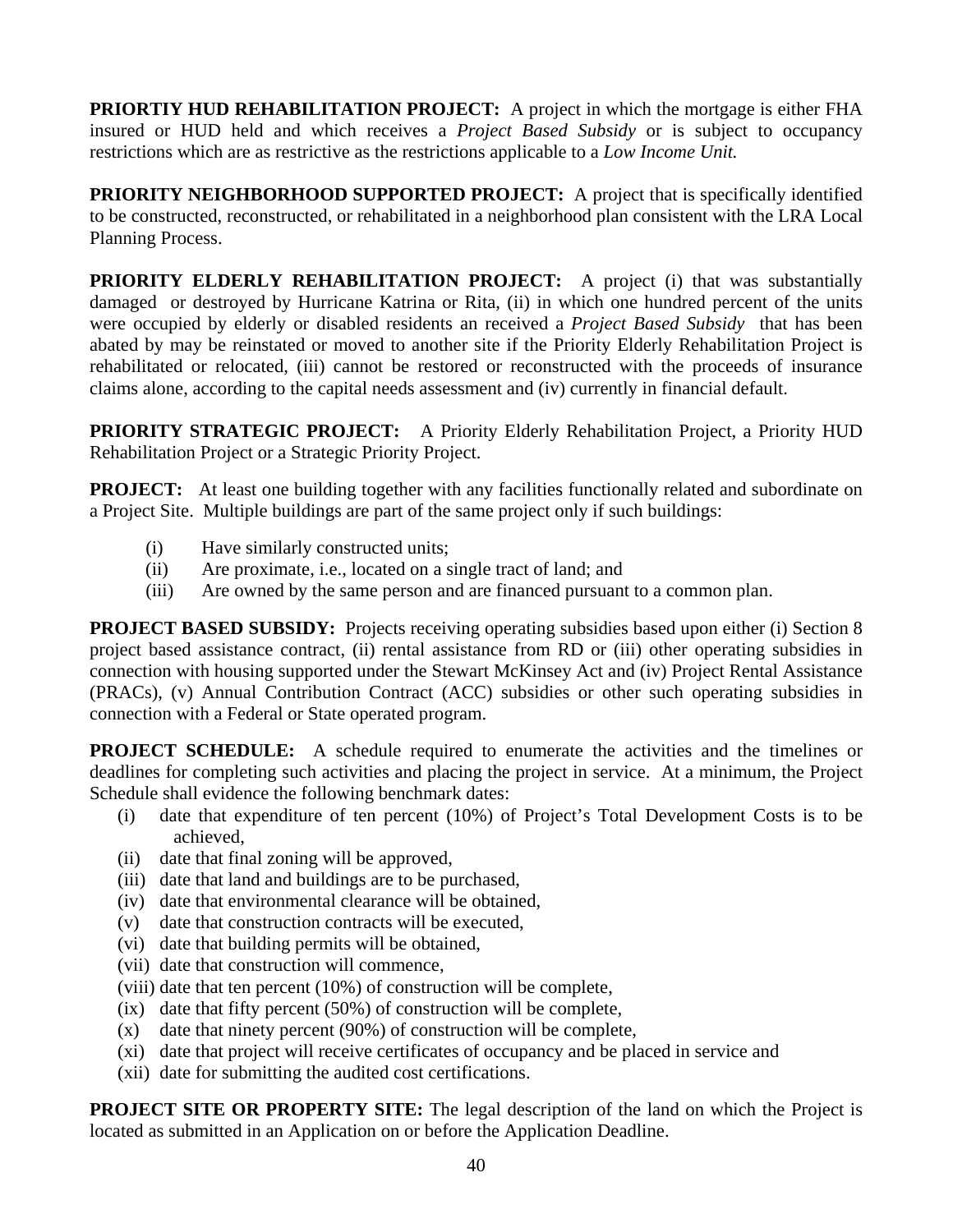**PSH:** Permanent Supportive Housing.

**QUALIFIED CENSUS TRACT:** Any census tract which is designated by HUD in which either 50% or more of the households have an income which is less than 60% of the area median gross income or which has a poverty rate of at least 25 percent (25%).

**QUALIFIED NON-PROFIT ORGANIZATION:** An organization (i) described in paragraph (3) or (4) of Section  $501(c)$  of the Code, (ii) exempt from tax under Section  $501(a)$  of the Code, (iii) determined by the Agency not to be affiliated with or controlled by a for-profit organization and (iv) one of the exempt purposes of such organization includes the fostering of low-income housing.

**QUALIFIED PURCHASE CONTRACT:** A contract defined in Section 42(h)(6)(F) of the Internal Revenue Code.

**QUALIFIED REHABILITATION EXPENDITURE:** Rehabilitation costs incurred within any 24 month period selected by the building owner and which are allocable to or substantially benefit one or more low-income units in a building and in which the hard costs of such rehabilitation equal or exceed the greater of \$3,000 per low-income unit in the building or ten percent (10%) of the adjusted basis of the building.

**RD:** Means the Rural Development division of the U.S. Department of Agriculture.

**RD TARGET AREA:** An area designated in writing by Rural Development of the U.S. Department of Agriculture as a priority area for financing housing under the 515 housing program.

**REDEVELOPMENT AREA:** An area or areas within Qualified Census Tracts which is specified by a local governmental unit as requiring revitalization and within which the local governmental unit provides incentives and/or resources on a priority basis in order to promote redevelopment pursuant to a Concerted Community Revitalization Plan.

**REDEVELOPMENT PROJECT:** A Project which is (i) a Distressed Property, (ii) Redevelopment Property, (iii) Owner-Occupied Property covered by a Development Plan of Action, or (iv) Urban Redevelopment Property.

**REDEVELOPMENT PROPERTIES:** A Project located in a Redevelopment Area.

**RELATED PERSON:** Any person bearing a relationship to such person as specified in sections  $267(b)$  or  $707(b)(1)$  of the Code, or if the persons for whom a relationship is being determined are engaged in trades or businesses under common control (within the meaning of subsections (a) and (b) of section 52 of the Code.

**RENT UP/LEASE COSTS:** Costs, such as advertising, sample unit costs, on site rental managers and staff and initial rental costs, necessary to fully rent a low-income building which may be amortized over the period necessary to rent all units, (e.g. 24 or 36 months).

**REPROCESSING CHANGE:** Any change other than a material change relating to (i) adjustments of sources or uses of funds in excess of 5%, (ii) increases or decreases in the number of units, unit mix, square footage, etc. greater than 5%, (iii) an applicant's inability to comply with the project schedule proposed in the Application by more than three months in any element of the Project and (iv) any increase in the interest rate of long term debt required to complete the Project.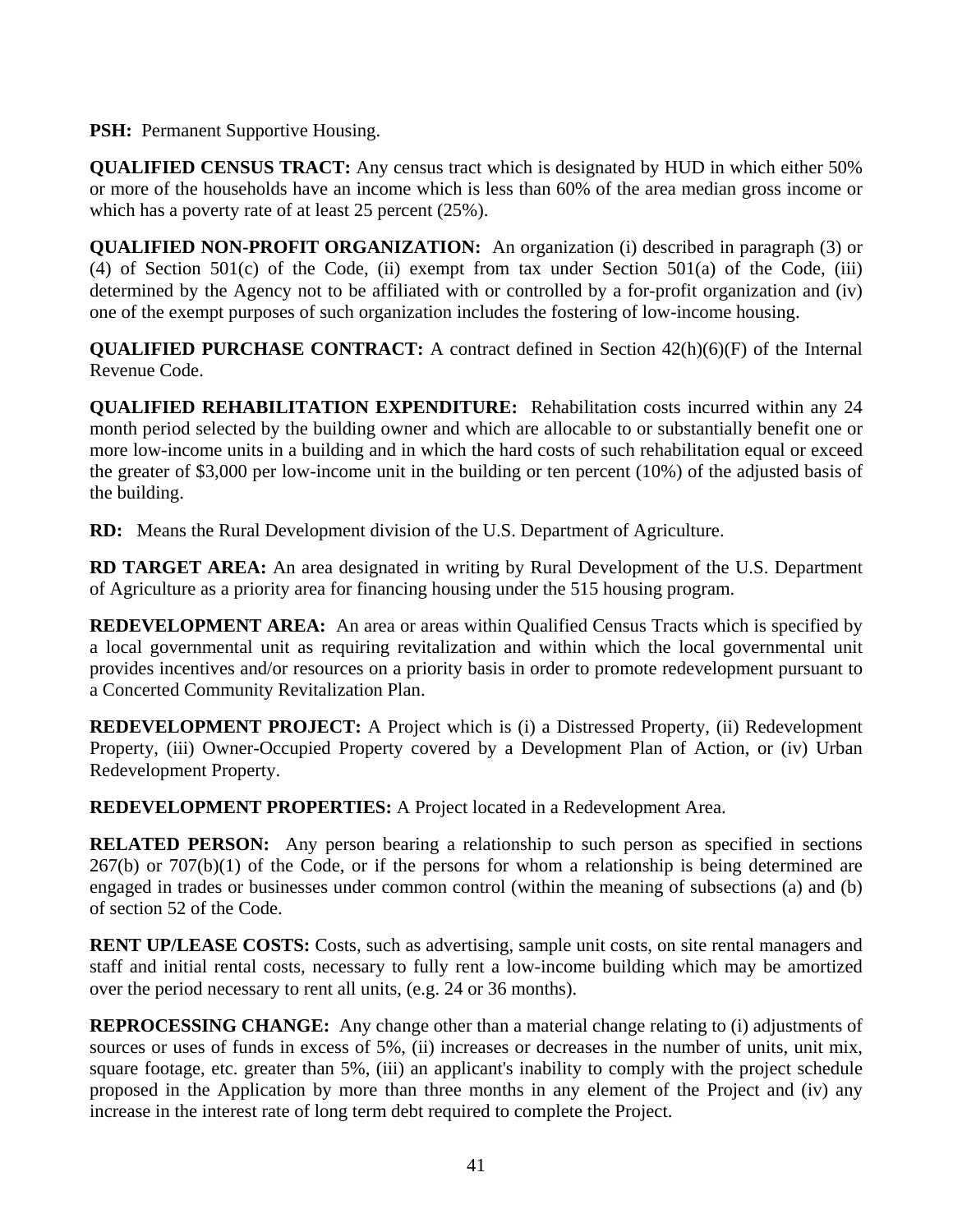**REPROCESSING FEE:** The fee by that name calculated in accordance with the Non-Refundable Fee Schedule.

**REQUIRED EXHIBITS:** The Exhibits and/or Appendices specified as Required Exhibits in the Application and does not include the Exhibits and/or Appendices to support Selection Criteria items.

**REQUIRED RESERVE DEPOSIT:** For new construction, assume \$200 per unit per year. For projects other than new construction assume \$300 per unit per year or the amount specified in Physical Needs Assessment required to be deposited to Reserves for Replacement. Notwithstanding the foregoing, if HUD and RD finances the first mortgage, the annual deposit to the Reserves for Replacement may be determined in accordance with HUD or RD policies or regulations. Deposits to the Reserves for Replacement will be regulated and monitored in accordance with the Tax Credit Regulatory Agreement.

**RESERVATION:** An agreement on the part of the Agency to allocate tax credits at a future date to a Taxpayer, subject to the Taxpayer satisfying the elements of the Qualified Allocation Plan and all conditions established by the Agency with respect to the submission of all documents and information required by the Agency prior to the delivery of Form 8609 to the Taxpayer.

**RESERVES FOR REPLACEMENT:** A special reserve to be established for each project from which the costs of replacement and repair of the project is to be funded.

**RESIDENT MANAGER UNIT:** The unit occupied by a full-time resident manager in the project.

**REVITALIZATION:** To impart new life or vigor for the purpose of redeveloping an area.

**RURAL AREA:** Any area outside of a metropolitan statistical area (MSA).

**SCATTERED SITE PROJECT:** A project consisting of buildings containing housing units in which all such units are rent restricted provided that each building is located on a single lot which is subdivided by the local jurisdiction and for which an option to purchase separately may be executed and further provided that a single building may not contain more than two (2) housing units. Evidence of a Scattered Site Project must consist of a subdivision plot or proposed subdivision plot evidencing separate lots for each building. If a Scattered Site Project is located on non-contiguous land, no points will be awarded for Community Facilities.

**SERVICES:** Benefits made available to the tenants of a Project.

**SINGLE PARENT HOUSEHOLD:** A household with children in which the parent or guardian of such children resides in the household and in which no other adult resides in such household at initial occupancy.

**SITE CHANGE:** The addition of any noncontiguous land to the Property Site or the reduction of the Property Site by more than 25% or the addition of contiguous land to the Project Site exceeding 25% of the area of the original Property Site; provided, however, that a Scattered Site Project located in a Redevelopment Area may include additional new sites within the Redevelopment Area if the local governmental unit requests such additional sites prior to a Carryover Allocation of Tax Credits. .

**SMALL PROJECT:** A project in which the total number of units do not exceed thirty units.

**SPECIAL NEEDS HOUSEHOLD:** A household which constitutes a Single Parent Household, Large Family Household, a Foster Parent Household, an Elderly Household, a Disabled Household or a Homeless Household.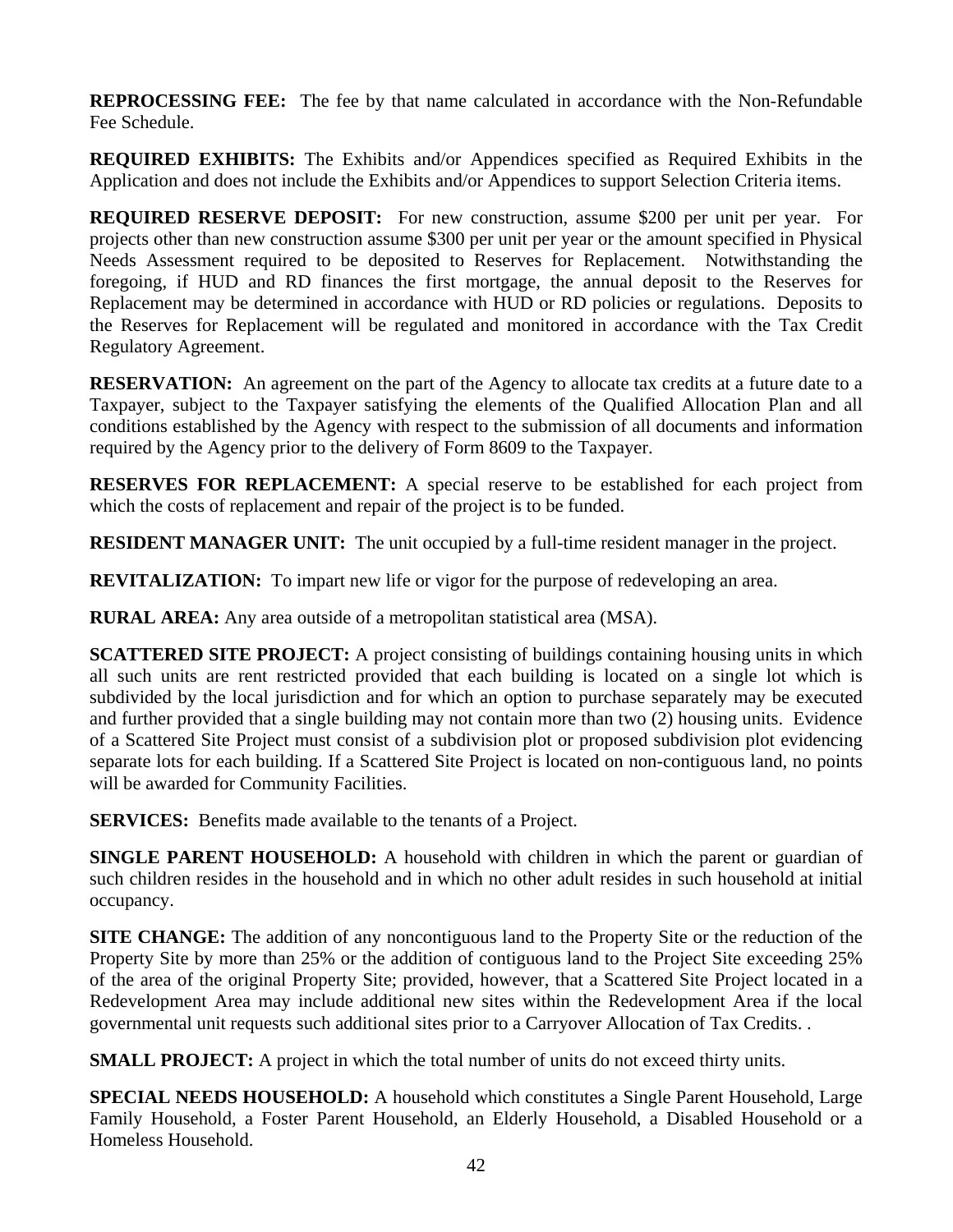**SPECIAL NEEDS PROJECTS:** A Project in which at least twenty-five percent (25%) of the units are set aside for Special Needs Households in accordance with the Tax Credit Regulatory Agreement; provided, however, that a Special Needs Project constituting an Elderly Project must satisfy the requirements of the Fair Housing Act.

**SPONSOR:** The person(s) owning one hundred percent (100%) of the interests in and who controls the Managing General Partner or Managing Member. A non-profit organization may sponsor another non-profit organization or a for-profit subsidiary entity only if such non-profit sponsor is legally entitled to designate all board members of the sponsored non-profit and/or owns 100% of the stock or ownership interest in the subsidiary as evidenced in the articles of incorporation of the sponsored nonprofit or the subsidiary's articles of organization. As this paragraph pertains to PHA's, the PHA must be receiving an Annual Contribution Contract from HUD.

**SRO:** A Project of single room occupancy providing Supportive Services in dwelling units that do not contain bathrooms or kitchen facilities and are appropriate for use as Supportive Housing.

**STAND-ALONE NON-PROFIT:** A 501(c)(3) or  $501(c)(4)$  organization or for-profit wholly-owned subsidiary of such organization which serves as the sole general partner of a limited partnership owning a project or the sole and exclusive manager of an LLC which owns the project. The managing agreement must be submitted with Application for LLC-owned projects.

**STORM WINDOWS:** double paned, double insulated windows.

**STUCCO:** A durable finish for exterior walls, usually composed of cement, sand, and lime, and applied while wet.

**SUBSIDIARY:** Any corporation, entity, partnership, venture, syndicate, or arrangement in which a local housing authority receiving an Annual Contribution Contract shall participate by holding a 100% ownership interest or participating in its governance, in which commissioners, officers, employees, and agents of such authority constitute a majority of the governing body of such entity.

**SUBSTANDARD:** Any housing unit which does not satisfy the Habitability Standards.

**SUBSTANTIAL REHABILITATION:** Any rehabilitation in which Hard Costs equal or exceed \$15,000 per unit.

**SUPPORTIVE HOUSING:** Housing designed to meet the special needs of the targeted special needs households occupying the housing and providing Supportive Services targeted to such special needs households.

**SUPPORTIVE SERVICES FOR PSH:** The range of services tailored to the needs of the category or categories of persons with special needs occupying housing in which such services are provided. The intensity of services delivered may vary based on the target population and individual needs but, for typical individuals would include an intensive service mix covering these types of services:

- Outreach and engagement
- Support in accessing housing (including assistance with applications, arranging for utilities and arranging for relocation)
- Crisis prevention and intervention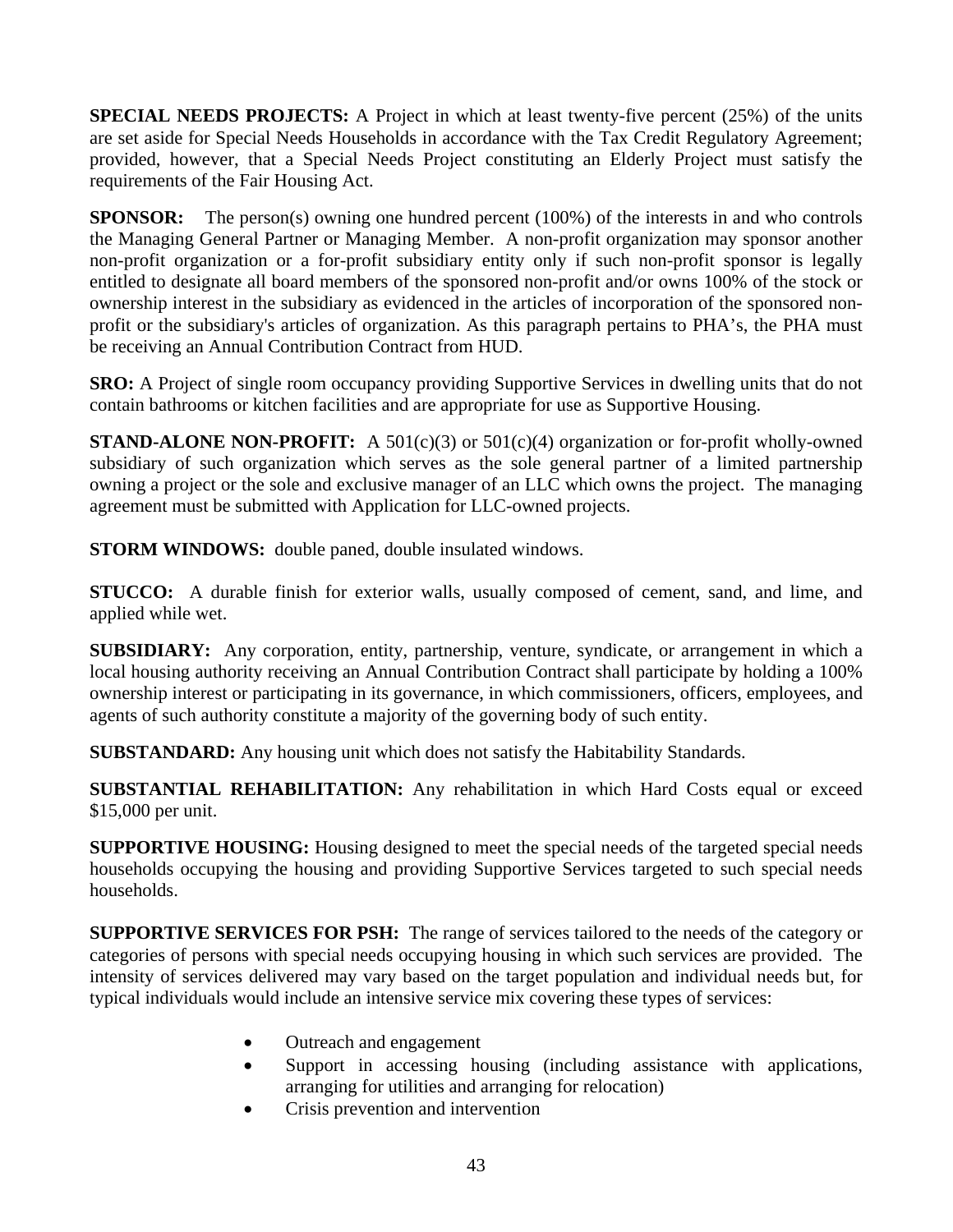- Support in acquiring skills and knowledge for community living including acquiring benefits an money management
- Providing opportunities for social support an peer support
- Advocacy, clinical case management, clinical interventions
- Facilitating arrangement for child care
- Service Coordination including services of a tenant services liaison
- Arranging access for acute and emergency care
- Mental health and substance abuse treatment
- Linkage to education and employment
- Arranging access to transportation and
- Services tailored to the frail elderly including securing access to meal services adequate to meet nutritional needs, housekeeping aid, personal assistance, and other services essential to a frail elder maintaining independent living.

**SUPPORTIVE SERVICES FOR SPECIAL HOUSEHOLDS TYPES OTHER THAN PSH:** The range of services tailored to the needs of the category or categories of persons with special needs occupying housing in which such services are provided. The costs of Supportive Services must be specified in the Application and separately identified as an expense item in the operating pro-formas or must be provided by a governmental or non-profit agency which evidences in writing a commitment to provide supportive services to special needs households in the Project without charge. For purposes of this definition, Supportive Services are presumed to be provided if such services qualify under HUD Regulations and if HUD informs the Agency in writing that services evidenced in the Application qualify under HUD regulations. Supportive Services must be provided for a period commencing at the placed in service date of a project and ending not earlier than the end of the tax credit compliance period for a project. A description of Supportive Services must contain minimum supportive services required under HUD regulations for such special needs group and may include:

- Daycare
- After-school programs
- Financial and budgeting seminars
- Job training
- Homebuyer training and seminars
- Supervised recreational activities for children
- Transportation to seminars
- Preventive health care programs/health screening on a regular basis
- Transportation to facilitate access to social services, doctors, shopping
- Computer labs/internet hookup and/or tutors
- Library
- Dry-cleaning and/or laundry
- Grocery pickup and/or delivery
- Continuing education
- Information and senior counseling
- Homemaker/housekeeping
- **Meals**
- 24 hour security/neighborhood watch programs
- Community pets (cost of care provided by project)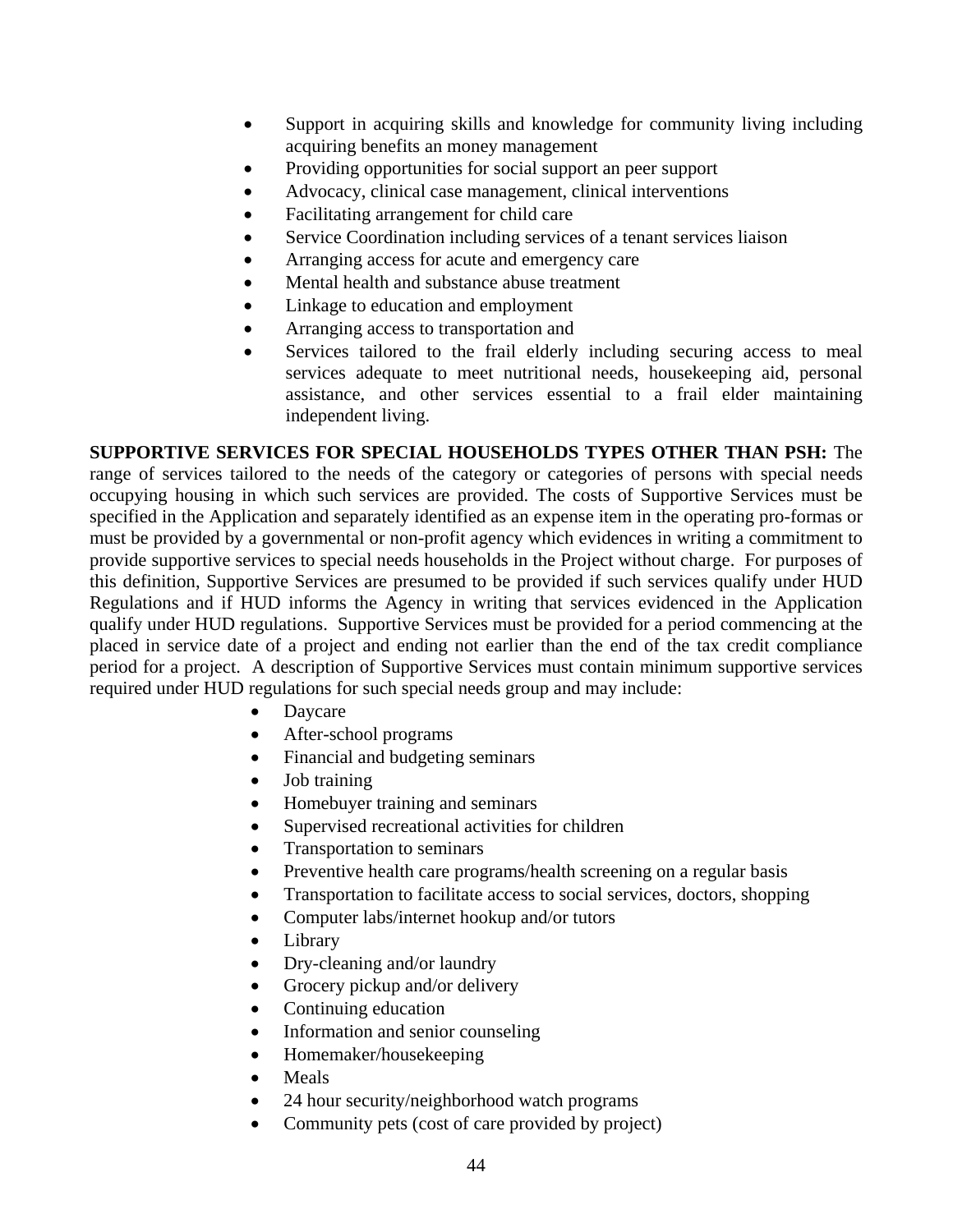- Community gardening
- Weekly exercise class
- Grandparent mentoring programs
- Weekly "day trips" to shopping centers/specialty shopping
- Reading service and library
- Social and recreational programs planned and overseen by the project manager. (Monthly birthday parties/holiday dinners and/or parties/potluck dinners, movie nights, bingo)

**SURPLUS CASH:** Any cash remaining at the end of each fiscal year of the Owner after:

 1. the payment of : (i) all sums due or currently required to be paid under the terms of (a) the first mortgage and/or the note secured thereby ("First Mortgage") and (b) if applicable, subordinate mortgages with cash flow priority ("Priority Cash Flow Indebtedness") approval by the Agency; (ii) all amounts required to be deposited in the reserve fund for replacements; (iii) all other obligations of the mortgaged property other than the First Mortgage and Priority Cash Flow Indebtedness, unless funds for payment are set aside or deferment of payment has been approved by the Agency; and (iv) the Capital Recovery Payments; and

 2. the segregation of: (i) an amount equal to the aggregate of all special funds required to be maintained by the project; and (ii) all tenant security deposits held.

**SYNDICATION:** The process of acquiring an ownership interest in the Taxpayer by the Syndicator and investing equity in the Taxpayer by the Syndicator.

**SYNDICATION COSTS:** Costs which are not includable in the tax credit basis for either the low income housing credit or the rehabilitation tax credit nor are allowable for depreciation purposes and which are the costs of syndicating a partnership and its related investment units.

**SYNDICATION COST CERTIFICATION:** A certification by the Taxpayer and Syndicator on the form provided by the Agency which specified among other information costs or items incurred for the packaging of the investment units and the promotion as an investment, including any marketing of the actual units, the production of any marketing memorandums or promotional materials, the mobilization of any broker/dealers who will sell the investment units and the actual sales commissions paid to the sellers of the partnership (whether they are unrelated third parties or the individuals who promoted the investment), including due diligence related aspects of the syndication and legal costs associated with the offering, opinions, inquiries as to certain aspects of the syndication, etc.

**SYNDICATION PROCEEDS:** The funds generated by the Syndicator from investors seeking to acquire tax benefits in Projects through the Syndicator.

**SYNDICATOR:** The person or agent involved in directly providing equity to the Taxpayer or the person which owns or controls the person providing such equity Syndication Costs.

**TARGETED HOUSEHOLDS:** The households identified in a Market Study for which the Project will provide housing.

**TAX CREDIT REGULATORY AGREEMENT:** The form of Tax Credit Regulatory Agreement provided by the Agency pursuant to which the requirements of Section 42 of the Code are satisfied and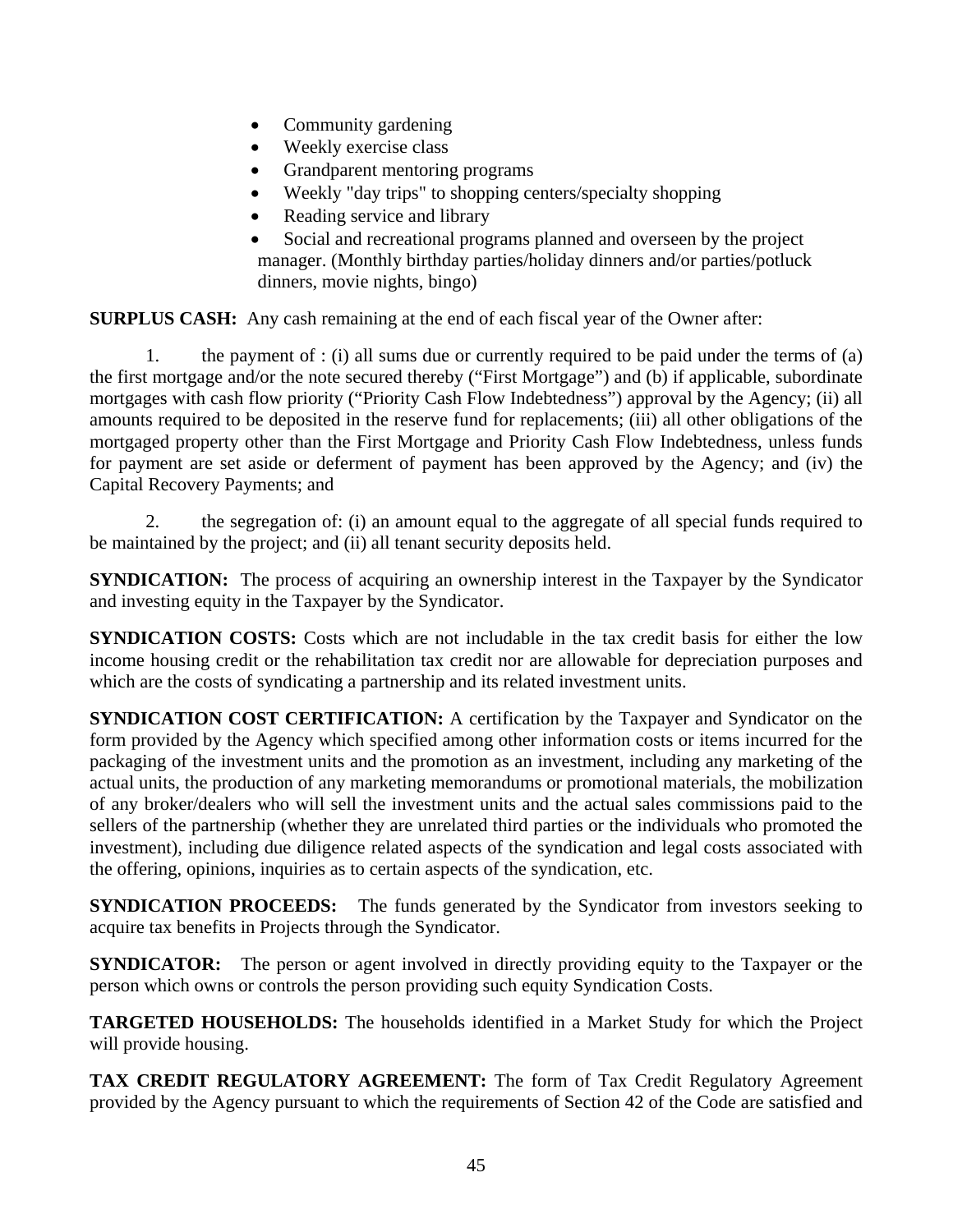pursuant to which the Agency enforces the commitments and representations made by the Taxpayer in the Application.

**TAXPAYER:** The legal entity which will own and operate a project and which will be identified on Form 8609 as the Taxpayer.

**TAXPAYER CAPITAL:** Amounts other than Gross Equity as evidenced in the audit of the Taxpayer as of the Placed-in-Service Date of the Project as paid-in capital.

**TOTAL DEVELOPMENT COSTS:** Development Costs plus the cost of land.

**ULI:** Urban Land Institute.

**UNIT:** Any accommodation containing separate and complete facilities for living, sleeping, eating, cooking and sanitation. Such accommodations may be served by centrally located equipment, such as air conditioning and heating.

**URBAN REDEVELOPMENT AREA:** An area or areas (i) which are within a city of 20,000 or more but which are outside of a Qualified Census Tract, (ii) which do not exceed in the aggregate 5% of the geographic area of the city and, (iii) which are specified by a local governmental unit as requiring redevelopment or revitalization pursuant to a Concerted Community Revitalization Plan.

**URBAN REDEVELOPMENT PROPERTY:** A project which is located within an Urban Redevelopment Area.

**VACANT UNIT:** A housing unit which is certified by the Developer/Owner and the local jurisdiction to have not been occupied for a period of at least 90 days and which is reasonably expected to remain vacant for an indefinite duration because the unit is substandard.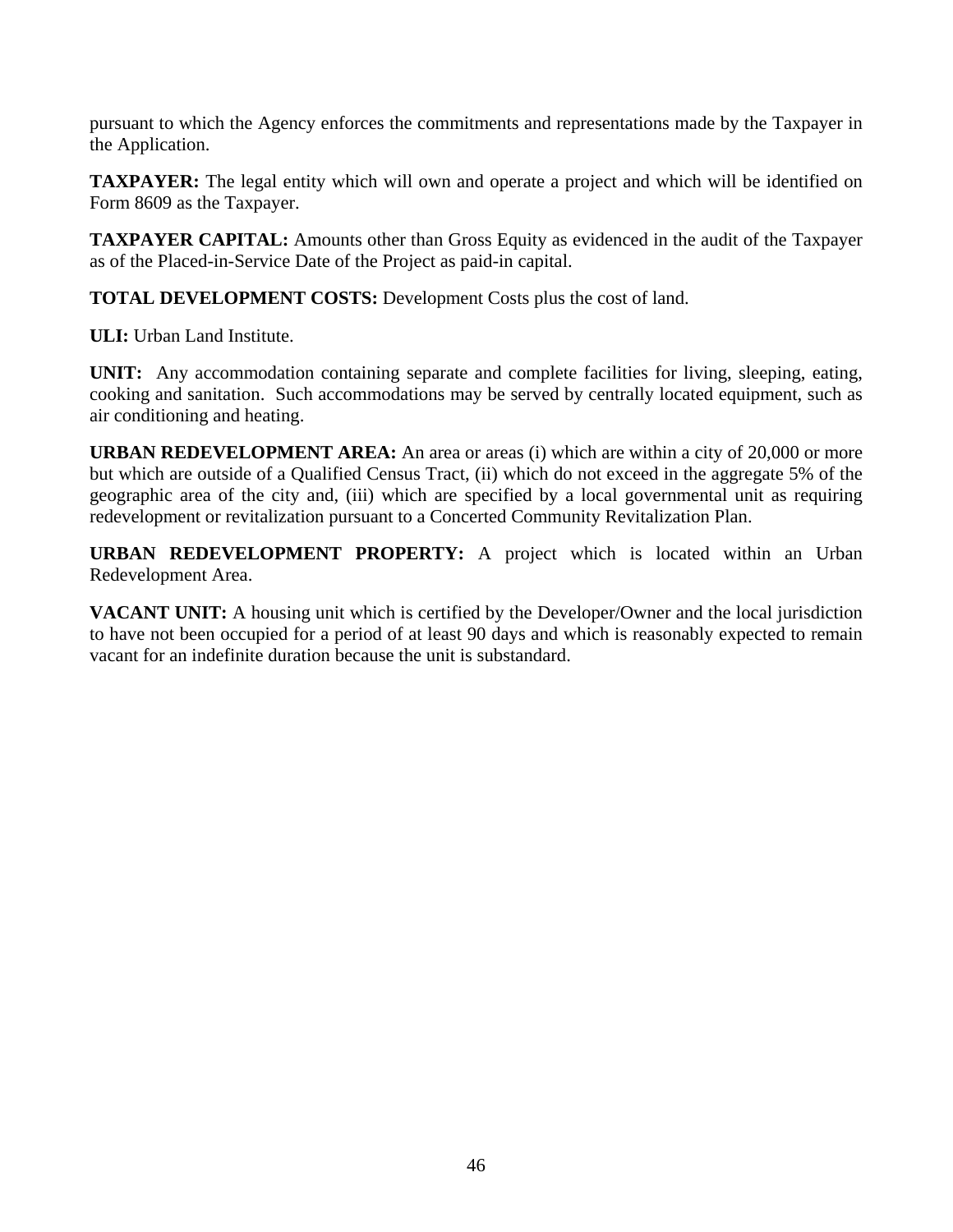#### **SELECTION CRITERIA AND EVIDENTIARY MATERIALS**

PLEASE NOTE THAT THE CRITERIA SELECTED BY APPLICANT WILL BE ENFORCED IN THE TAX CREDIT REGULATORY AGREEMENT. CRITERIA SELECTED BY APPLICATION DEADLINE CONSTITUTES AN IRREVOCABLE COMMITMENT WITH RESPECT TO THE CONSTRUCTION AND OPERATION OF A PROJECT. EVIDENCE TO SUPPORT QUALIFICATION FOR SELECTION CRITERIA MUST BE ATTACHED AS AN EXHIBIT TO THE APPLICATION "EVIDENTIARY MATERIALS FOR SELECTION CRITERIA".

#### **I. PREFERENCES AMONG SELECTED PROJECTS**

#### A. *Project Serving Qualified Tenants for Longest Period*

Project will execute agreement in which Owner irrevocably waives its rights under the provisions of I.R.C.  $§42(h)(6)(E)$  and  $(F)$  until after the

| (i) $25th$ year   |  |
|-------------------|--|
| (ii) $30th$ year  |  |
| (iii) $35th$ year |  |

B. *Project Located in QCT/DDA and/or is included in Concerted Community Revitalization Plan* 

*Project Located in Qualified Census Tract/ Difficult Development Area/Rural Development Target Area* 10\_\_\_\_\_

- Specify:
- (i) Census Tract Number: \_\_\_\_\_\_\_\_\_\_
- (ii) Parish Location: \_\_\_\_\_\_\_\_\_\_\_\_\_\_\_
- (iii) RD Target Area:\_\_\_\_\_\_\_\_\_\_\_\_\_\_\_

*Copy of Final Concerted Community Revitalization Plan adopted by local governmental unit included in Application* 10\_\_\_\_\_

| $C_{\cdot}$ | Location                                      |  |
|-------------|-----------------------------------------------|--|
|             | (i) Enterprise Community or Renewal Community |  |
|             | (ii) HUB Zone                                 |  |

#### **II. LOCATION CHARACTERISTICS**

- A. *Neighborhood Features* (Maximum 30 points):
	- (i) Points Gained\*:

 Points will be awarded for the following services located within the specified distance of the site. Distance will be measured by odometer from the automobile entrance of the proposed project site to the closest automobile entrance to the parking lot of the applicable service. Applicant should ensure that the service is suitable for the targeted population. Points will only be awarded for the services listed below.

Points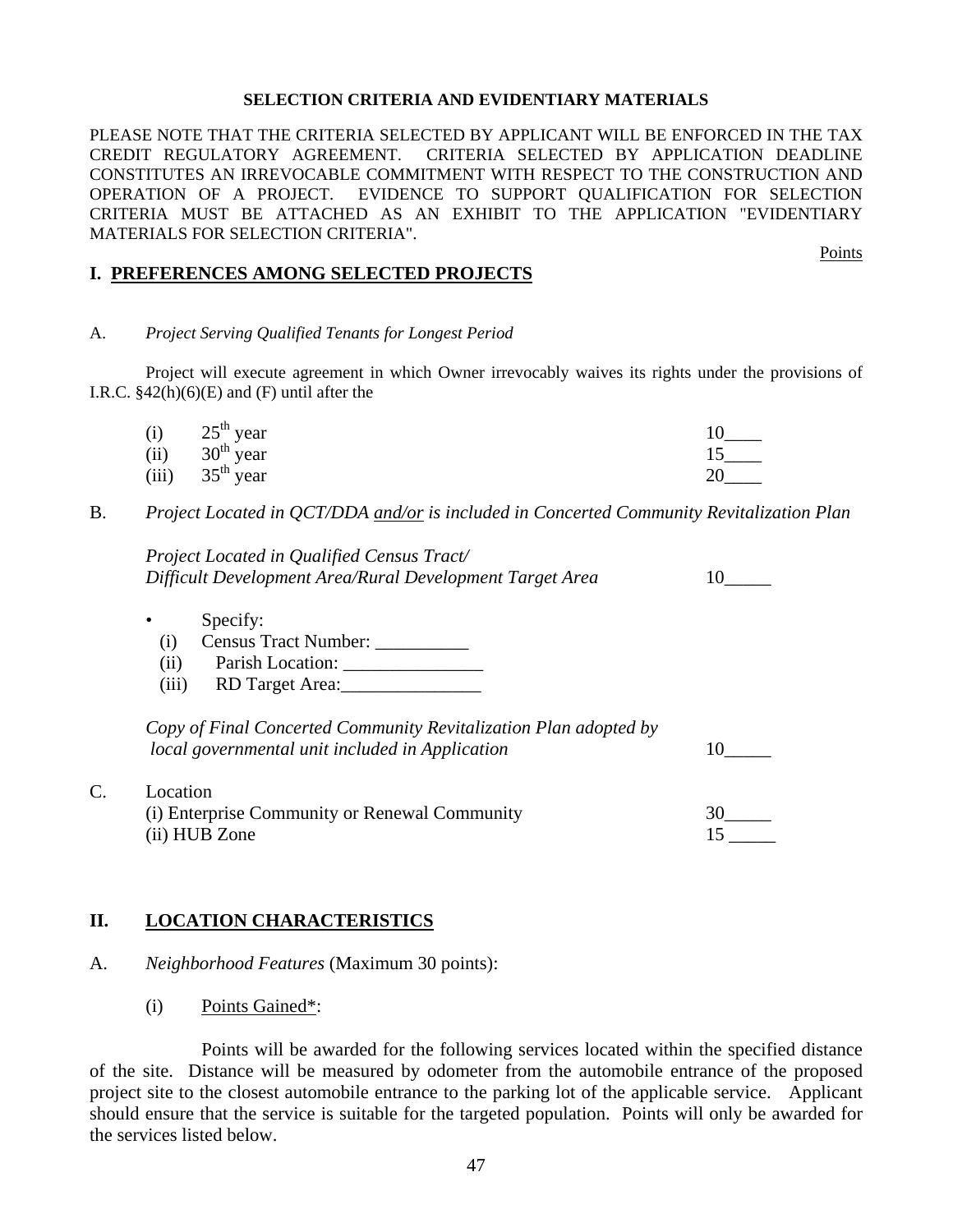| 4 points $(1)$ mile          | 3 points (2 miles) |  |
|------------------------------|--------------------|--|
| Grocery Store                | Public Library     |  |
| <b>Public Transportation</b> | Convenience Store  |  |
| Hospital/Doctor Office       | Bank/Credit Union  |  |
| <b>Elementary School</b>     | Post Office        |  |
| Pharmacy/Drug Store          |                    |  |
| Adult/Child Day Care/        |                    |  |
| After School Care            |                    |  |

 *NOTE: 3 points will be awarded for any service listed in the 4 point category that is located over 1 mile but is within 2 miles.* 

Total Points \_\_\_\_

#### (ii) Points Deducted\*:

 (There **is no limit** on the amount of points that can be deducted for negative neighborhood services.) Five points **each** will be deducted if any of the following incompatible uses are adjacent to the site; two points **each** will be deducted if any of the following incompatible uses listed are within ½ mile of the site.

| Junk yard/dump                        | Pig/chicken farm          |  |
|---------------------------------------|---------------------------|--|
| Salvage yard                          | Processing plants         |  |
| Wastewater treatment <i>facility</i>  | Industrial                |  |
| Distribution facilities               | Airports                  |  |
| Electrical utility substations        | <b>Liquor Store</b>       |  |
| Railroads                             | Prisons                   |  |
| Adult entertainment/video/<br>theater | Solid waste disposal      |  |
|                                       | Total Negative Points ___ |  |

\*The Market Study for every project must include a separate section that evidences whether the Project satisfies the positive points listed or incurs the negative points listed above.

#### B. *Deconcentration Projects:*

| (1) Project Diversity - Percentage of Low Income Units in Project does not exceed: |                                                          |  |  |
|------------------------------------------------------------------------------------|----------------------------------------------------------|--|--|
|                                                                                    | (Not Qualified for Selection Criteria in III-G or III-H) |  |  |

| (a) | 60% of the Total Project units |    |
|-----|--------------------------------|----|
| (b) | 50% of the Total Project units |    |
| (C) | 40% of the Total Project units | 20 |
|     |                                |    |

 *(2) Geographic Diversity*: Project is located in census tract in which the median income of the census tract exceeds 120% of the area median income 30 \_\_\_\_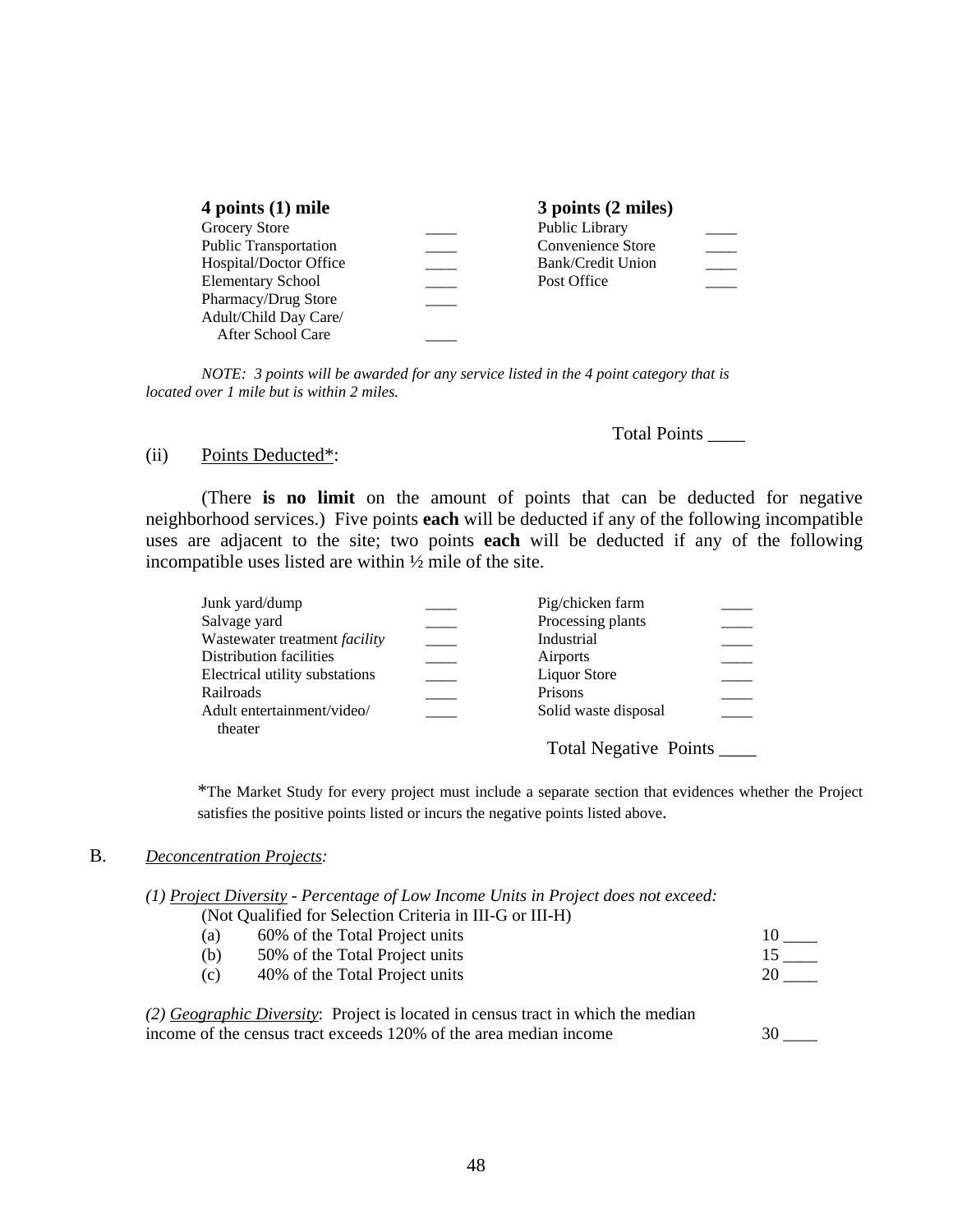## **III. PROJECT CHARACTERISTICS**

A. *Design Features* (Maximum 40 points) (All selections must be certified by project architect) (i) Project exceeds 15-year maintenance-free exterior 10\_\_\_\_ (ii) Project has at least 75% brick/stucco exterior  $10$  10  $10$  10 (iii) Project has  $30-50$  year roof warranty (iv) Project has storm windows 10\_\_\_\_ B. *Optional Unit Amenities* (Maximum 25 points) (i) Washers and dryers are installed and maintained in every unit 15\_\_\_\_ (ii) Dishwashers and disposal maintained in each unit 10 C. *Project Provides Community Facilities, not Neighborhood Network* 10\_\_\_\_ D. *Redevelopment Project* 20\_\_\_\_ • Provide written certification from HUD or RD if property is Distressed Property E. *Rehabilitation Project Constituting:*  (i) *Substantial Rehabilitation:* (for acquisitions only) 25\_\_\_\_ • Specify Rehabilitation Hard Costs Per Unit: \$ • *Capital Needs Assessment* must evidence Substantial Rehabilitation (ii) *Rehab of Historic Property damaged by Hurricane Katrina* 25\_\_\_\_  *or Rita* F. *Vacant Units in Project as Percentage of Total Units*  (i) Minimum of 25% but less than  $50\%$  10 (ii) Minimum of 51% but less than 75% 20\_\_\_\_ (iii)  $75\%$  or above  $30$ Submit letter from local jurisdiction that unit has been vacant for at least 90 days and is likely to remain vacant because unit is *substandard* • *Capital Needs Assessment* must evidence inspection of all vacant units. G. *Project is Scattered Site* 10 \_\_\_\_ Submit list of each separate address and square footage and costs of each separate building.

- H. *Project Involves Lease-to-Own of townhouses, duplexes with firewalls or buildings with not more than one unit per building with Owner executing Agency's Option to Purchase and Right of First Refusal Agreement form with Tenants* 
	- <sup>\*</sup> Owner must agree to sell units at Minimum Purchase Price.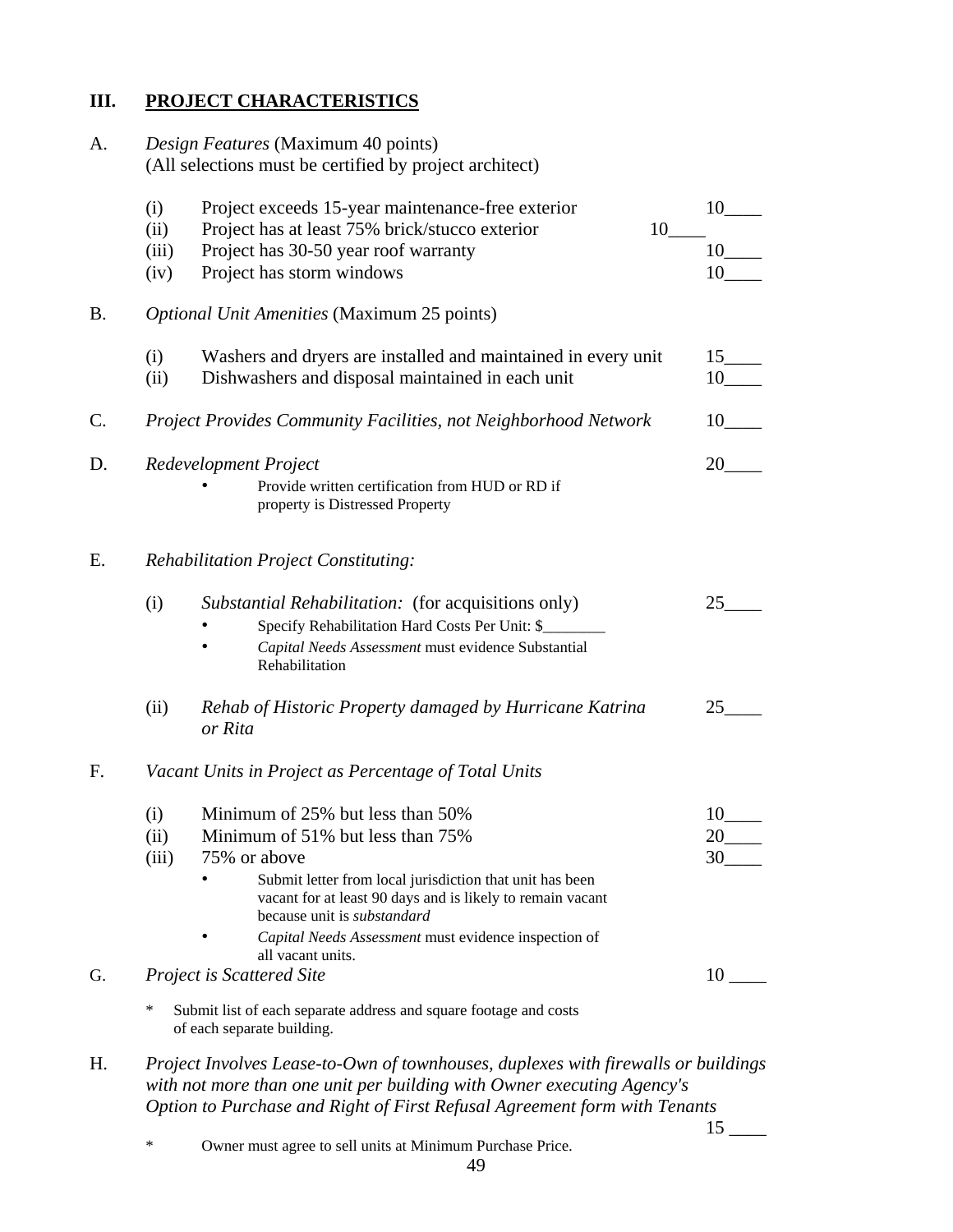# **IV. SPECIAL HOUSEHOLD POPULATIONS**

A. *Percentage of Units having Four or more Bedrooms set aside for Large Family Households* (Maximum 20 points)

|    | (i)<br>(ii)<br>(ii)<br>(iv) | Number of Units: ____________ =5% but less than 10%<br>Number of Units: __________ =10% but less than 15%<br>Number of Units: $\frac{1}{2}$ =15% but less than 20%<br>Number of Units:______________ Scattered Site Project                                                    | Exceeding 20% | 5 <sup>5</sup><br>10<br>$15$ <sub>____</sub><br>20 |
|----|-----------------------------|--------------------------------------------------------------------------------------------------------------------------------------------------------------------------------------------------------------------------------------------------------------------------------|---------------|----------------------------------------------------|
| B. |                             | <b>On-site Day Care Service</b><br>Attach (i) the defined scope of service and costs, if any, to the<br>tenant and (ii) Day Care Services Agreement. NOTE: It is the intent that this<br>day care service will be in place the entire 15 year compliance period.               |               | 25                                                 |
| C. |                             | Project contains Accessible Units in excess of Section 504 of<br>Rehabilitation Act of 1973 (Assume Section 504 applies to all Projects, i.e.,<br>5% of units must be accessible for people with mobility impairments and<br>2% for people with hearing or vision impairments) |               |                                                    |
|    | (i)                         | Number of Units: $\frac{1}{2}$ = more than 7% of the total units                                                                                                                                                                                                               |               | 5 <sup>5</sup>                                     |
|    | (ii)                        | but less than or equal to 10% of the total units<br>Number of Units: $\frac{10}{2}$ = more than 10% of the total units 10<br>but less than or equal to 15% of the total units                                                                                                  |               |                                                    |
|    | (iii)                       | Number of Units: $\frac{15}{15}$ = more than 15% of the total units 15                                                                                                                                                                                                         |               |                                                    |
|    |                             | Submit number, percentage and description of construction and/or<br>equipment provided for each Accessible Unit.                                                                                                                                                               |               |                                                    |
| D. |                             | Project is Single Room Occupancy                                                                                                                                                                                                                                               |               | 50                                                 |
|    |                             | Submit evidence from local governmental unit or<br>appropriate continuum of care district that project<br>satisfies need for homeless shelter                                                                                                                                  |               |                                                    |
| E. |                             | Project is Elderly Housing Project & provides Supportive Services<br>Application must include the following:                                                                                                                                                                   |               | 50                                                 |
|    | (i)                         | Description of Supportive Services tailored to each Elderly                                                                                                                                                                                                                    |               |                                                    |
|    | (ii)                        | Household (See Supportive Services Definitions)<br>Costs per annum of Supportive Services per Elderly Household<br>or written commitment from governmental or non-profit agency<br>that Supportive Services will be provided to Project without cost                           |               |                                                    |
|    | (iii)                       | Experience of Taxpayer/Owner in developing Projects servicing                                                                                                                                                                                                                  |               |                                                    |
|    | (iv)                        | <b>Elderly Households</b><br>Evidence in market study that demand for Elderly Household<br>Units may be satisfied by Project.                                                                                                                                                  |               |                                                    |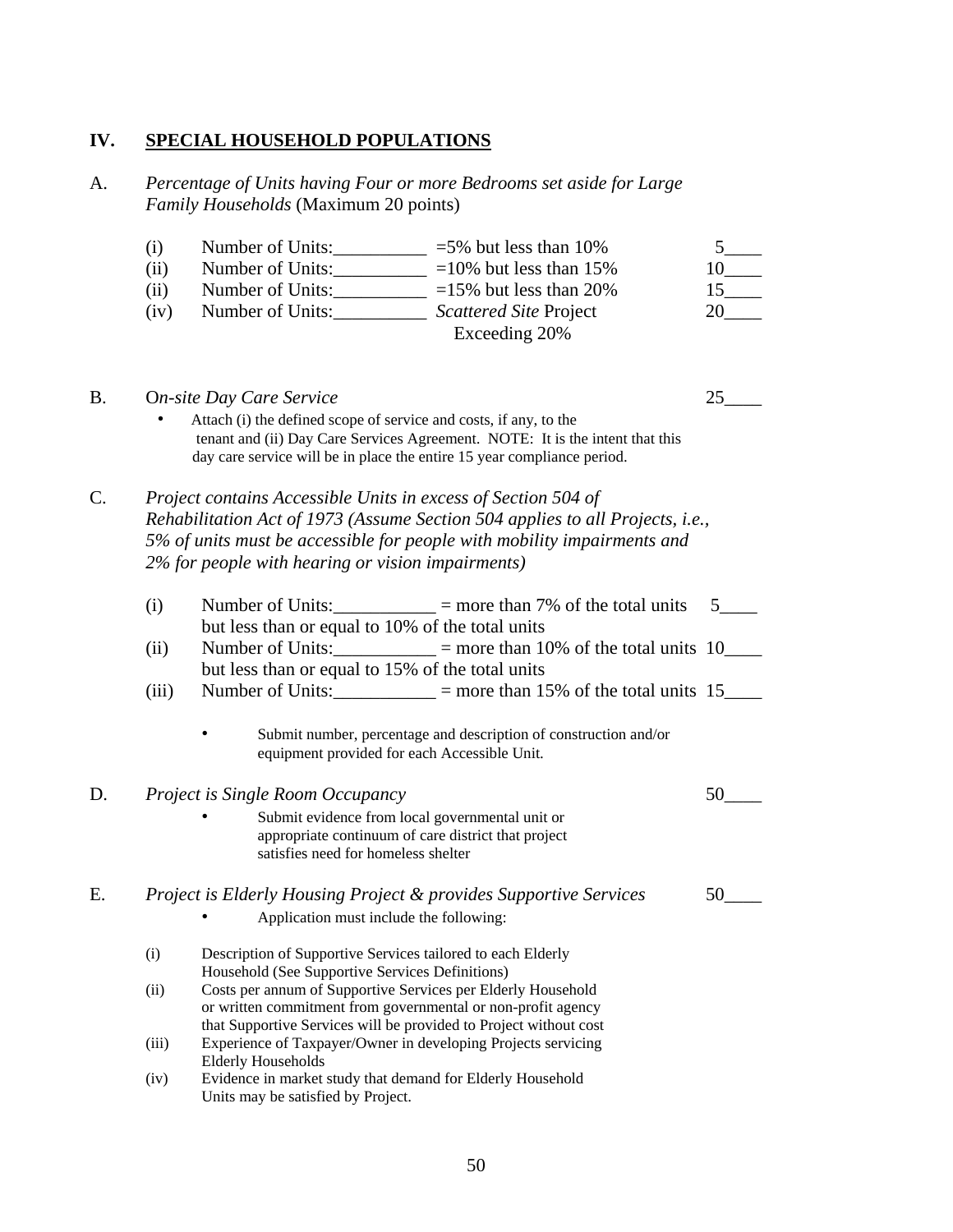F. *Project is Permanent Supportive Housing Project* 

| At least 5% but less than 25%      |    |
|------------------------------------|----|
| At least 25% but less than 35%     | 30 |
| At least 35% but less than 45%     |    |
| At least 45% but not more than 50% | 50 |

#### G. *Homeownership Units on Redeveloped Site*

Specify homeownership as percentage of total units on redevelopment site:

| (a) At least $10\%$ but not more than $15\%$ |  |
|----------------------------------------------|--|
| (b) At least $15\%$ but not more than $20\%$ |  |
| (c) At least 20% but not more than $25\%$    |  |
| (d) $26\%$ or more                           |  |

## **V. SPONSORSHIP CHARACTERISTICS**

| A.        | Louisiana Developer                                                                                                                                                                                                                                                                                                                                                 |    |
|-----------|---------------------------------------------------------------------------------------------------------------------------------------------------------------------------------------------------------------------------------------------------------------------------------------------------------------------------------------------------------------------|----|
|           | See definition of Louisiana Developer and Sponsor in<br>Glossary                                                                                                                                                                                                                                                                                                    |    |
| <b>B.</b> | Contact Person listed in Application attended Agency sponsored Workshop<br>in Calendar Year 2007 for 2007/2008 Credit Ceiling                                                                                                                                                                                                                                       | 10 |
|           | Specify Name of <i>Contact Person</i> :                                                                                                                                                                                                                                                                                                                             |    |
|           | Development will be managed by a Property Management Company or<br>On-Site Manager that has received LIHTC Compliance Certification dated<br>no more than 12 months prior to the Application deadline from a program<br>deemed acceptable to the Agency in accordance with industry recognized<br>training standards.<br>Submit certification from national trainer | 10 |
| D.        | <b>PHA Sponsored Project</b><br>Project is sponsored by local PHA                                                                                                                                                                                                                                                                                                   |    |

## **VI. LEVERAGE AND OTHER CONSIDERATIONS**

- A. *Local Government reduces project development costs by providing CDBG, local HOME or other local governmental assistance/funding in the form of loan, grants, rental assistance, or a combination of these forms or by:* 
	- • *Waiving water and sewer tap fees;*
	- • *Waiving building permit fees;*
	- • *Foregoing real property taxes during construction;*
	- • *Contributing land for project development;*
	- • *Providing below market rate construction and/or*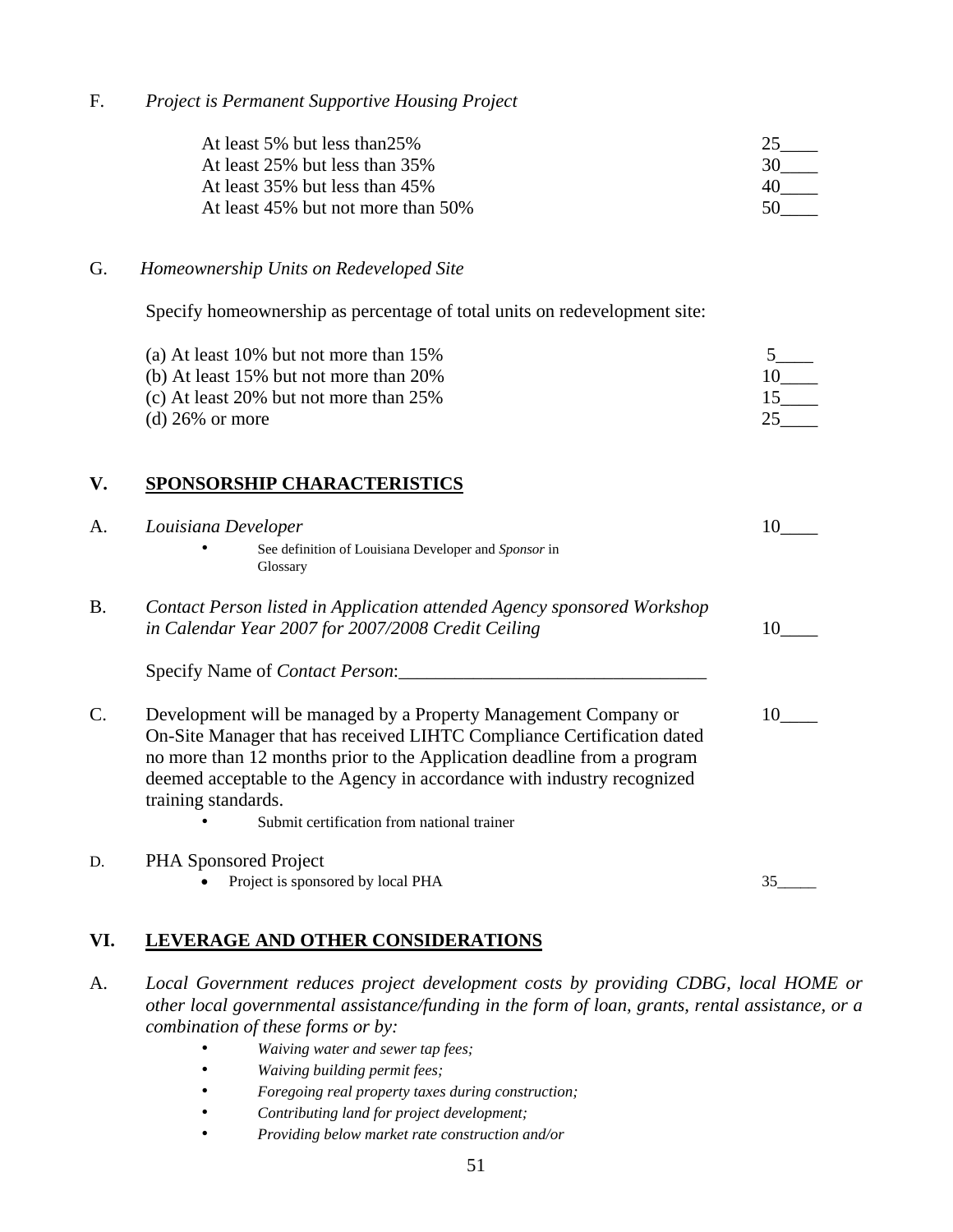*permanent financing;* 

- • *Providing an abatement of real estate taxes;*
- • *Providing other project operational cost subsidies, and/or, Making other financial contributions.*

|    | (i)<br>(ii) |                               | 7% or more of total project development cost reduction<br>Greater than or equal to 4% but less than 7% of total   | 20                   |
|----|-------------|-------------------------------|-------------------------------------------------------------------------------------------------------------------|----------------------|
|    |             |                               | project development cost reduction                                                                                | 15                   |
|    | (iii)       | reduction                     | 2% but less than 4% of total project development cost                                                             | 10                   |
| B. |             |                               | Ratio of Project's Intermediary Cost to Development Costs<br>(See Project Summary for Formula to calculate ratio) |                      |
|    | (i)         |                               | Less than or equal to 10%                                                                                         | 20                   |
|    | (ii)        |                               | More than 10% but less than or equal to 15%                                                                       | $15$ <sub>____</sub> |
|    | (iii)       |                               | More than 15% but less than or equal to 20%                                                                       |                      |
|    | (i)         |                               | Leverage Ratio (Divided Total Dollars from Sources by Net Equity<br>and round down to nearest whole multiple)     |                      |
|    |             | (a)                           | Equals 1                                                                                                          |                      |
|    |             | (b)                           | Equals 2                                                                                                          | $10$ <sub>____</sub> |
|    |             | (c)                           | Equals 3                                                                                                          |                      |
|    |             | (d)                           | Equals 4                                                                                                          | $20$ <sub>—</sub>    |
|    |             | (e)                           | Equals 5                                                                                                          | 25                   |
|    |             |                               | Specify Sources: $\_\_\_\_$ ÷ Net Equity: $\_\_\_\_\_\_\_\_\_\_$ = $\_\_\_\_\_\_\_$ Leverage Ratio                |                      |
|    | (iv)        | with disabilities:            | Leverage consists of federal or other funds for persons                                                           |                      |
|    |             |                               |                                                                                                                   | 15                   |
|    |             | $\mathbf{r}$ and $\mathbf{r}$ |                                                                                                                   |                      |

*D. Syndication Efficiency (Divide Net Equity by the Tax Credits requested by Project from credit ceiling)* 

| Net Equity |                   |  |
|------------|-------------------|--|
| (1)        | Less than $$7.00$ |  |
| (ii)       | \$7.00 to \$8.00  |  |
| (iii)      | \$8.01 to \$9.00  |  |
| (iv)       | \$9.01 to \$10.00 |  |
| ( V )      | $$10.01$ or more  |  |

| Specify Net Equity: | $\div$ Requested Credits: | (Syndication) |
|---------------------|---------------------------|---------------|
| Efficiency)         |                           |               |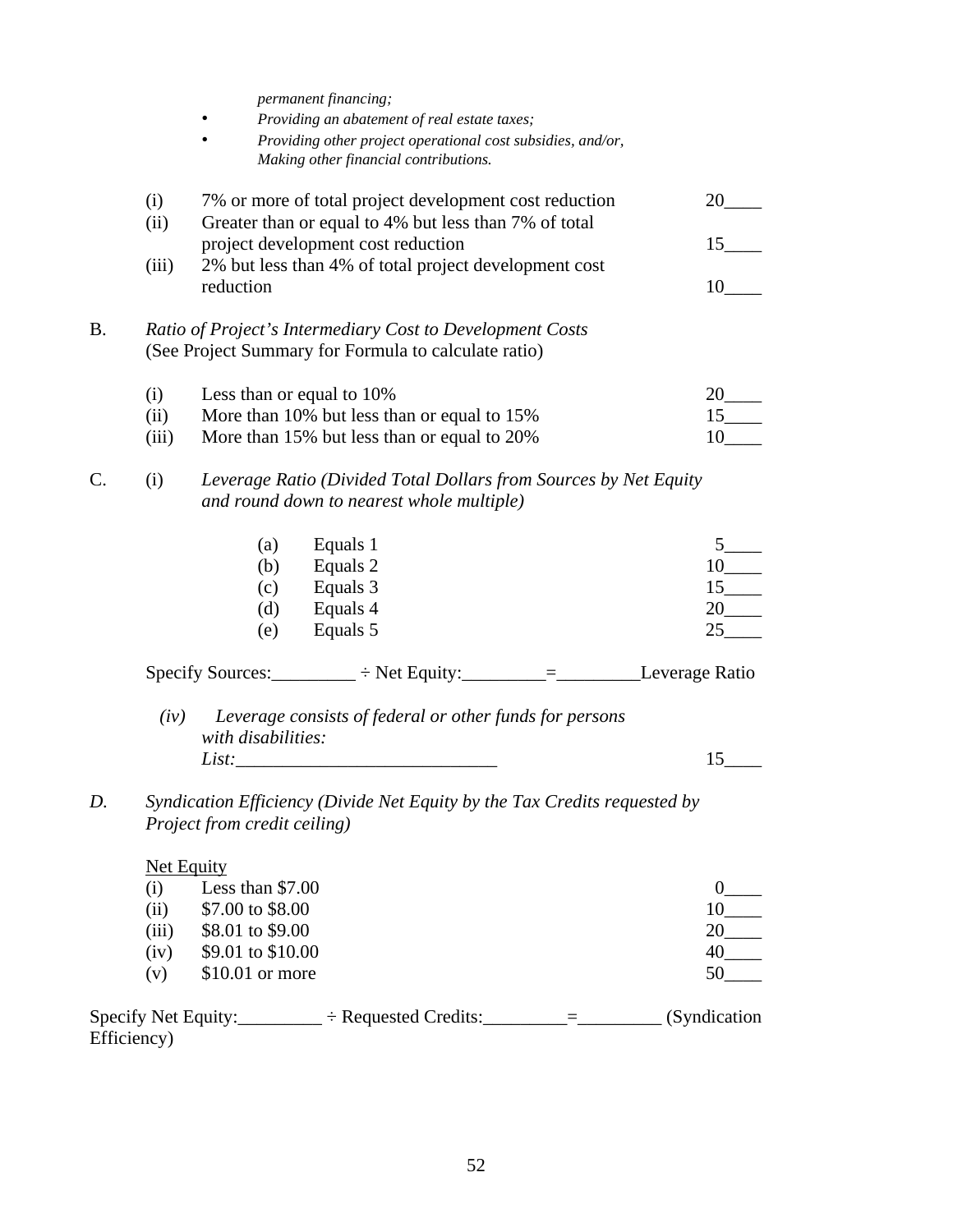#### **VII. TARGETED PARISHES**

| (i) No-GO Zone Parish - not identified as a neglected* Parish<br>by the Agency.<br>(Bienville, Bossier, Catahoula, Caddo, Claiborne,<br>Concordia, Franklin, Jackson, Lincoln, Madison,<br>Morehouse, Natchitoches, Ouachita, Rapides,<br><b>Richland, Union, and Webster)</b>                                             | 10 |
|----------------------------------------------------------------------------------------------------------------------------------------------------------------------------------------------------------------------------------------------------------------------------------------------------------------------------|----|
| (ii) No-GO Zone Parish – identified as neglected* Parish<br>by the Agency<br>(Avoyelles, Caldwell, De Soto, East Carroll, Grant,<br>La Salle, Red River, Tensas, West Carroll, and Winn)                                                                                                                                   | 20 |
| (iii) GO Zone Parish - identified by the agency as having<br>a substantial need for affordable housing and identified<br>as neglected parish by the Agency<br>(Assumption, Beauregard, East Feliciana. Iberville,<br>Pointe Coupee, Sabine, St. Charles, St. John the Baptist,<br><b>St. Mary, Vernon, West Feliciana)</b> | 15 |

\*Neglected parishes are those parishes that have not received an allocation of more than five tax credit projects within the past 4 years.

−**Selection Criteria -** Parishes that evidence an increase in population of more than 5% since Hurricanes Katrina and Rita will be identified and projects located therein will receive bonus points.

 **(iv) Project located in parish with increase in population of more than 5% (Ascension, East Baton Rouge, Lafayette, Lafourche, Livingston, Rapides, St. Charles, St. Helena, St. James, St. John the Baptist, St. Tammany, Tangipahoa, Terrebonne, Washington)** 10\_\_\_\_

- −**Selection Criteria** Provide bonus points to projects that enter into binding agreements to accept referrals of special needs households from local lead agencies of special needs households.
	- **(v) Application evidences that developer has entered into a binding agreement with local lead agencies to accept referrals of special need households.**

10**\_\_\_** 

**VIII. PENALTY POINTS** (Any application receiving penalty points from F below may be sanctioned by disqualification of the application for tax credits at the sole discretion of the Louisiana Housing Finance Agency)

A. New construction project which does not meet the new FEMA -75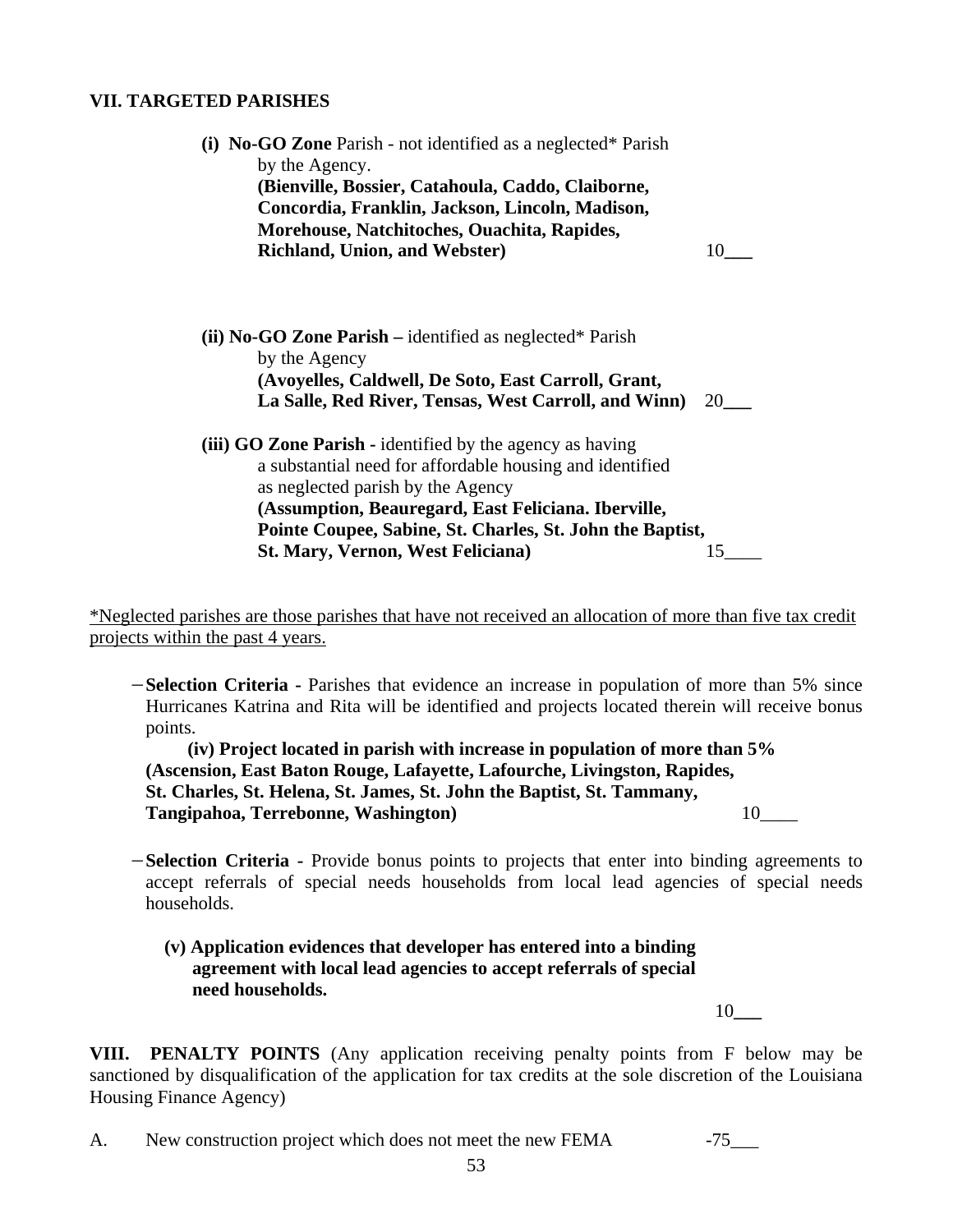Guidelines dated 4/12/2006 for elevation of housing relative to Base Flood Elevation

• Attach an architect certification for any project located inside a levee protected area

| <b>B.</b> | Rehabilitation Project which does not include in its scope of work<br>elevation of the project to meet the new FEMA Guidelines dated<br>$4/12/2006$ for flood elevation with the exception of historic<br>rehabilitation projects |                                                                                                                                                                                                                                                                                                                                                                              | $-75$               |
|-----------|-----------------------------------------------------------------------------------------------------------------------------------------------------------------------------------------------------------------------------------|------------------------------------------------------------------------------------------------------------------------------------------------------------------------------------------------------------------------------------------------------------------------------------------------------------------------------------------------------------------------------|---------------------|
|           |                                                                                                                                                                                                                                   | Attach a flood elevation survey for any project located<br>inside a levee protected area                                                                                                                                                                                                                                                                                     |                     |
| C.        |                                                                                                                                                                                                                                   | Any project which utilizes a condominium or division of a site<br>for the purpose of receiving Low Income Housing Tax Credits<br>in excess of the QAP stated maximum                                                                                                                                                                                                         | $-75$               |
| D.        |                                                                                                                                                                                                                                   | Any project involving repair of physical damage on which an insurance<br>claim is made and received but applicant fails to disclose and utilize<br>insurance proceeds in the development budget to reduce the use of Low<br><b>Income Housing Tax Credits</b><br>Attach Insurance Certification for any Redevelopment<br>Project (III.F.) or Rehabilitation Project (III.G.) | $-75$               |
| E.        |                                                                                                                                                                                                                                   | <b>Viability Penalty Points</b>                                                                                                                                                                                                                                                                                                                                              |                     |
|           | (i)                                                                                                                                                                                                                               | Net Equity is less than or equal to five (5) times Developer Fee                                                                                                                                                                                                                                                                                                             | $-15$               |
|           |                                                                                                                                                                                                                                   | $(a) \div (b)$ must be greater than $(c)$                                                                                                                                                                                                                                                                                                                                    |                     |
|           |                                                                                                                                                                                                                                   | (a) Specify Net Equity from Syndication Information<br>(b) Specify Developer Fee<br>(c) Must be greater than five (5) or penalty points apply                                                                                                                                                                                                                                |                     |
|           | (ii)                                                                                                                                                                                                                              | Rehabilitation Hard Costs are less than \$6,000 per unit                                                                                                                                                                                                                                                                                                                     | $-25$               |
|           |                                                                                                                                                                                                                                   | Specify Total Rehab Hard Costs: \$________________ ÷ Number of<br>Units: $=$ \$ /unit                                                                                                                                                                                                                                                                                        |                     |
|           | (iii)                                                                                                                                                                                                                             | Development fee exceeds 25% of hard costs for rehabilitation                                                                                                                                                                                                                                                                                                                 | $-25$ <sub>——</sub> |
|           | (iv)                                                                                                                                                                                                                              | Incomplete or Missing Exhibits, Appendices or Documents<br>Does not include Required Exhibits which must be<br>submitted by Application Deadline. Missing Required<br>Exhibits will result in Application being rejected.                                                                                                                                                    | $-20$               |
|           |                                                                                                                                                                                                                                   | Applications for a project that will have units in more than one local government                                                                                                                                                                                                                                                                                            |                     |

jurisdiction must provide resolutions from all jurisdictions in which there are project units.

F. Conversion of 50% or More Market Units in Project to Low Income Units -100\_\_\_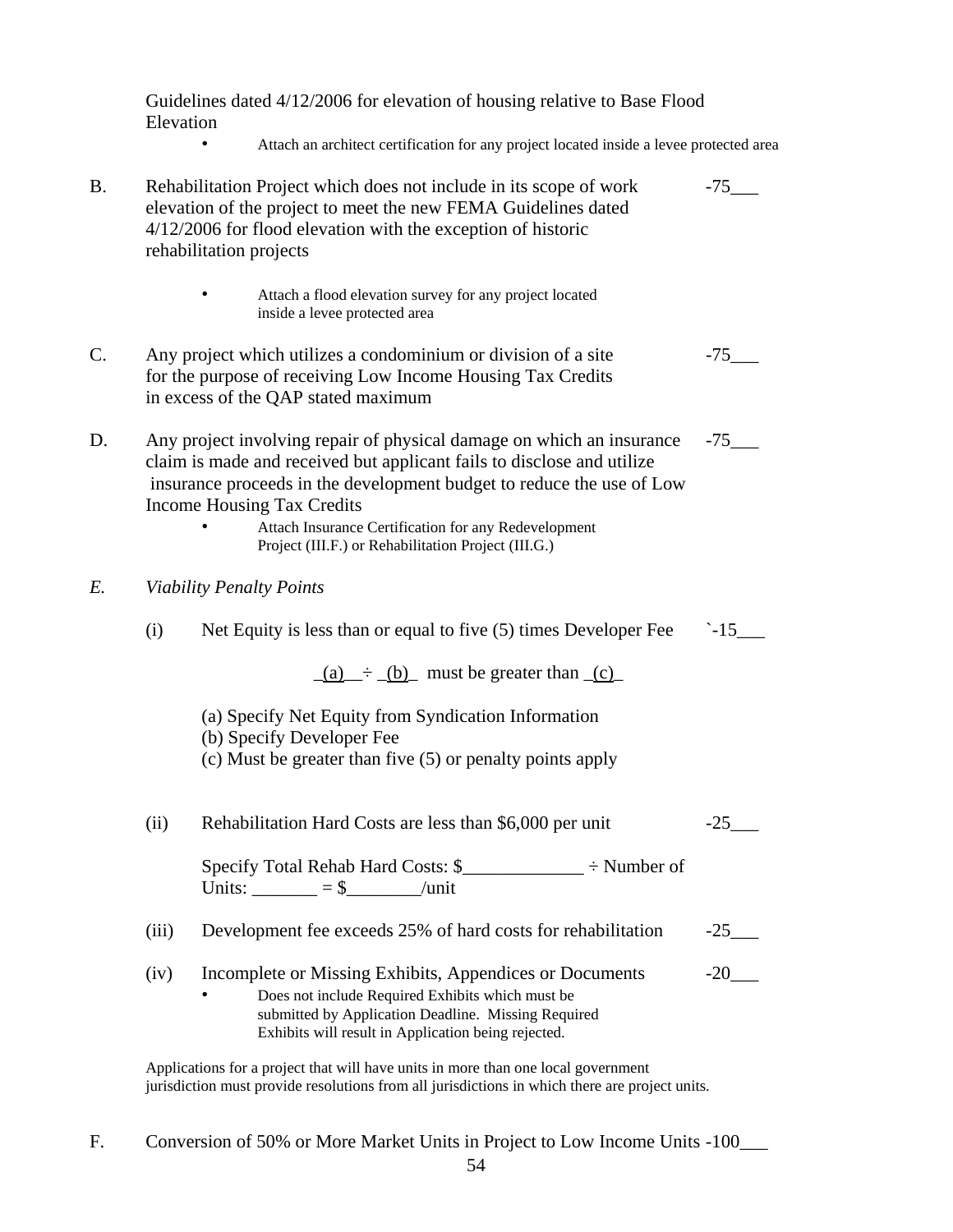G. Failure to properly tab appendix's in final application -10\_\_\_\_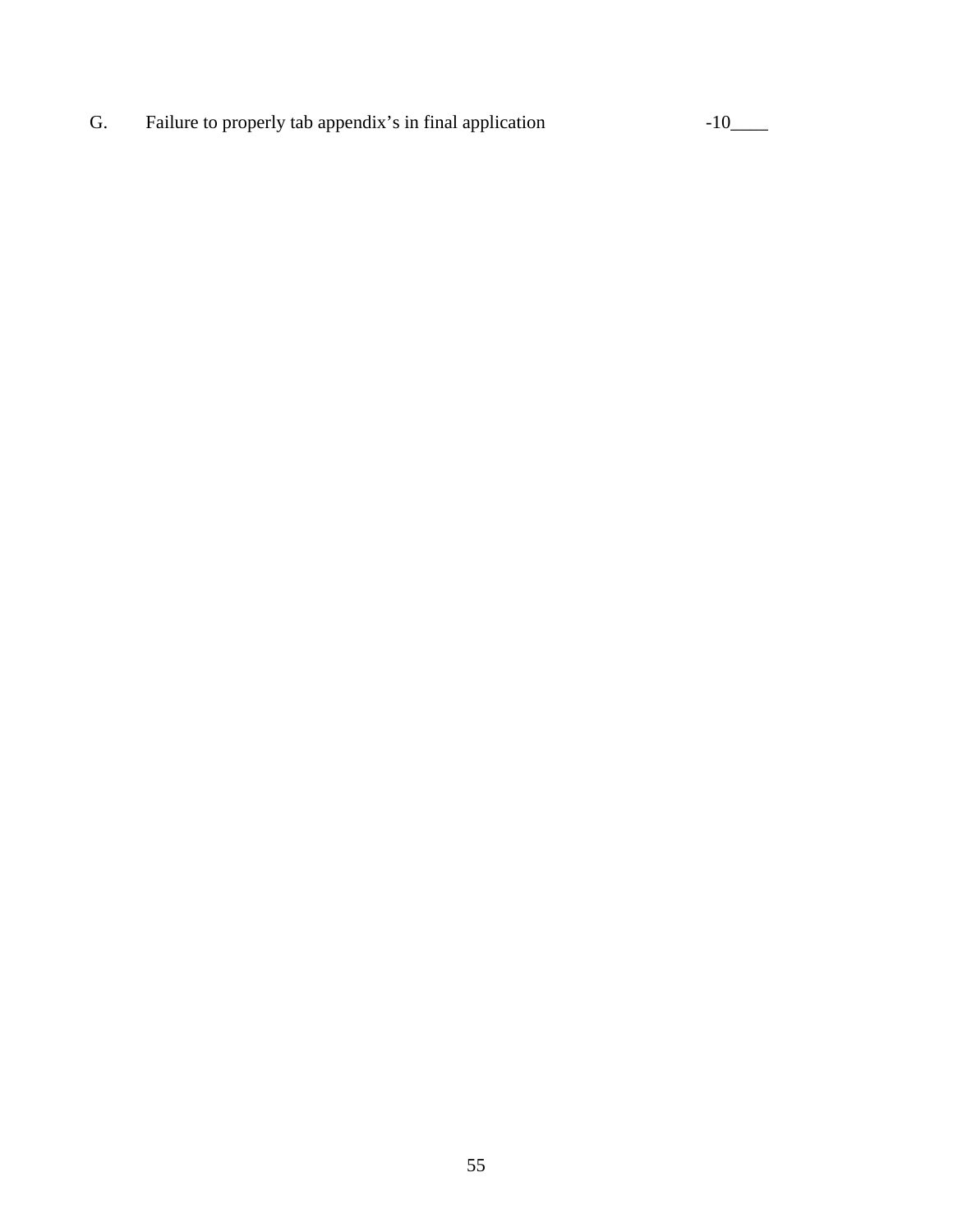#### **COMPLIANCE MONITORING AGREEMENT**

I

 WHEREAS, the undersigned taxpayer-owner (the "Owner") of the qualified low-income buildings and/or project described in **Exhibit A** hereto acknowledges and agrees that, pursuant to §42(l) of the Internal Revenue Code of 1986, as amended (the "Code"), the Secretary of Treasury (the "Secretary") may require certifications concerning information in such form and such manner as the Secretary prescribes with respect to any qualified low-income building under §42 of the Code; and

#### **II**

 WHEREAS, §42 of the Code provides for a low-income housing credit (the "Housing Credit") that may be claimed as part of the general business credit under §38 of the Code; and

#### **III**

 WHEREAS, the Housing Credit determined under §42 of the Code is allowable only to the extent that the Owner receives a housing credit allocation from a housing credit agency such as the Louisiana Housing Finance Agency (the "Agency"), unless the building is exempt from the allocation requirements by reason of  $\frac{242(h)(4)(B)}{B}$  of the Code; and

## WHEREAS, under  $$42(m)(1)(A)$  of the Code, the Housing Credit for any building is zero unless the amount was allocated pursuant to a qualified allocation plan (the "Allocation Plan") of the Agency; and

**IV**

#### **V**

WHEREAS, under  $\S42(m)(1)(D)$  of the Code, the Housing Credit for any project qualifying under §42(h)(4) of the Code is zero unless the project satisfies the requirements for allocation of a Housing Credit under the Allocation Plan of the Agency; and

#### **VI**

WHEREAS, under  $\S42(m)(1)(B)(iii)$  of the Code, an allocation plan is not qualified unless it contains a procedure that the Agency (or an agent of, or private contractor hired by, the Agency) will follow in monitoring compliance with the provisions of §42 of the Code and notifying the Internal Revenue Service (the "IRS") of any non-compliance of which the Agency becomes aware; and

#### **VII**

WHEREAS,  $\S42(m)(1)(B)(iii)$  of the Code is effective on January 1, 1992, and applies to all buildings placed in service for which a Housing Credit is, or has been, allowable at any time; and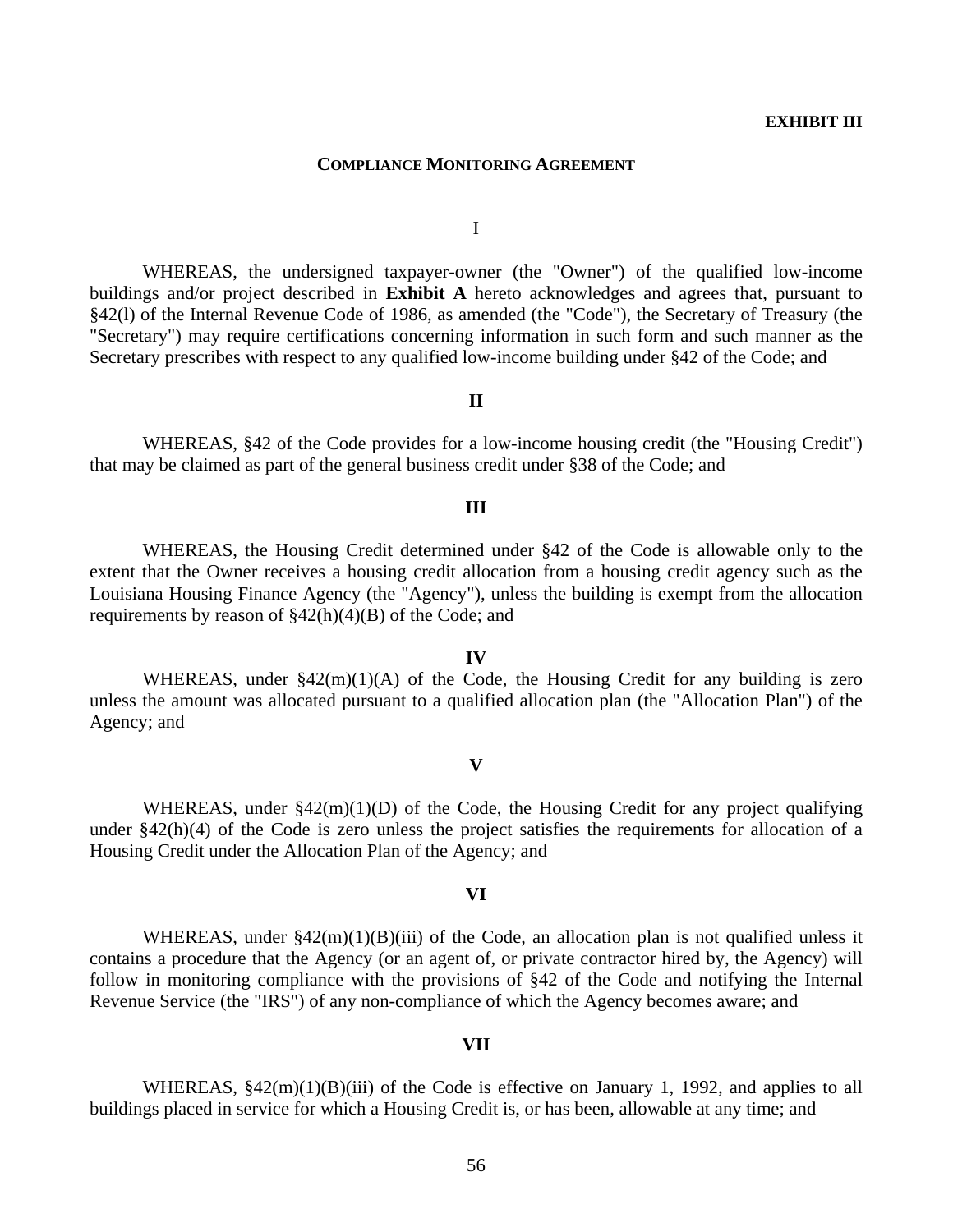#### **VIII**

 WHEREAS, final regulations relating to (i) the requirement that State allocation plans provide a procedure for the Agency to monitor for compliance with the requirements of §42 of the Code, (ii) how the Agency is to report any non-compliance to the IRS, and (iii) the affect of such regulations on the Agency, owners of buildings or projects for which a Housing Credit is claimed, and taxpayers claiming the Housing Credits are contained in Section 1.42-5 of the Treasury Regulations (the "Compliance Regulations"); and

#### **IX**

 WHEREAS, the Compliance Regulations provide that a procedure for monitoring for noncompliance under  $\frac{242(m)(1)(B)(iii)}{3}$  must include the following:

- A. Record-keeping and Record Retention Provisions;
- B. Certification and Review Provisions;
- C. Inspection Provisions; and
- D. Notification of Non-Compliance Provisions.

#### **X**

 WHEREAS, pursuant to the Record-keeping provisions of §1.42-5(b)(1), the Agency must require the Owner to keep records for each qualified low-income building that show for each year in the compliance period:

| (i)   | the total number of residential rental units in the building (including the number of<br>bedrooms and the size in square feet of each residential rental unit);                                                                       |
|-------|---------------------------------------------------------------------------------------------------------------------------------------------------------------------------------------------------------------------------------------|
| (ii)  | the percentage of residential units in the building that are low income units;                                                                                                                                                        |
| (iii) | the rent charged on each residential rental unit in the building (including any utility<br>allowances);                                                                                                                               |
| (iv)  | the number of occupants in each low-income unit, but only if rent is determined by the<br>number of occupants in each unit under $\S 42(g)(2)$ (as in effect before the<br>amendments made by the Revenue Reconciliation Act of 1989; |
| (v)   | the low-income unit vacancies in the building and information that shows when, and to<br>whom, the next available units were rented;                                                                                                  |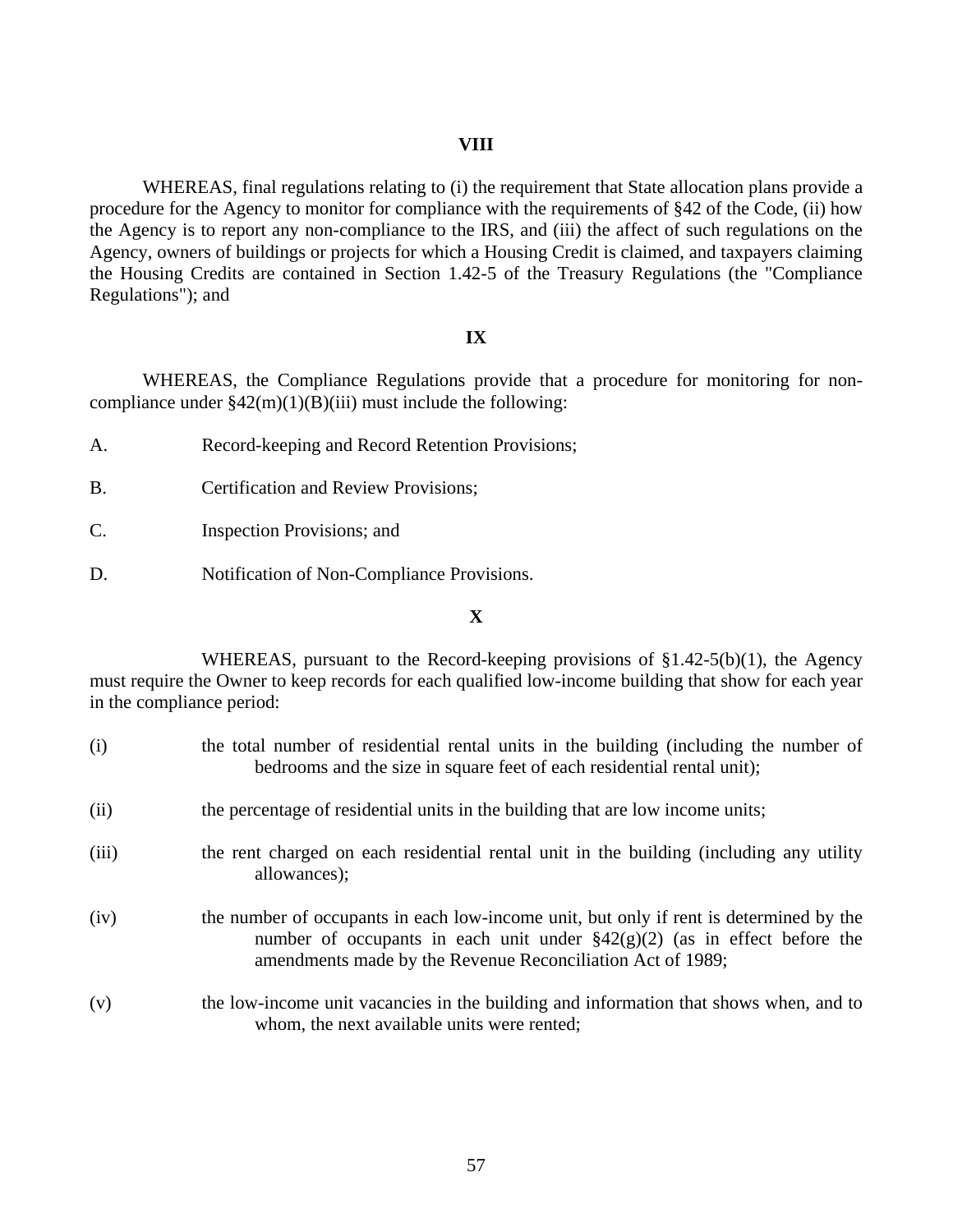- (vi) the annual income certification of each low-income tenant per unit, unless an exception to the annual re-certification is available because an entire building is occupied by low-income tenants under Section  $42(g)(8)(B)$  of the Code;
- (vii) documentation to support each low-income tenant's income certification; for example, a copy of the tenant's federal income tax return, Forms W-2, or verifications of income from third parties such as employers or state agencies paying unemployment compensation, unless an exception to the annual re-certification is available because an entire building is occupied by low-income tenants under Section 42(g)(8)(B) of the Code. *[Tenant income is calculated in a manner consistent with the determination of annual income under §8 of the United States Housing Act of 1937 ("Section 8"), not in accordance with the determination of gross income for federal income tax liability.]* In the case of a tenant receiving housing assistance payments under Section 8, the documentation requirement of this subparagraph (vii) is satisfied if the public housing authority provides a statement to the building owner that the tenant's income does not exceed the applicable income limit under Section 42(g) of the Code.
- (viii) the eligible basis and qualified basis of the building at the end of the first year of the credit period; and
- (ix) the character and use of the nonresidential portion of the building included in the building's eligible basis under §42(d) (e.g., tenant facilities that are available on a comparable basis to all tenants and for which no separate fee is charged for use of the facilities, or facilities reasonably required by the project).

#### **XI**

 WHEREAS, pursuant to the Record Retention provisions of §1.42(5)(b)(2), the Agency must require the Owner to retain records described in §1.42-5(b)(1) for at least six years after the due date (with extensions) for filing the federal income tax returns for that year; provided, however, that the records for the first year of the credit period must be retained for at least six years beyond the due date (with extensions) for filing the federal income tax return for the last year of the compliance period of the building; and

#### **XII**

WHEREAS, pursuant to the Certification provisions of  $$1.42-5(c)(1)$  the Agency must require the Owner to certify at least annually to the Agency that, for the preceding 12-month period:

- (i) the project met the requirements of:
	- (a) the 20-50 test under  $\S 42(g)(1)(A)$  or the 40-60 test under  $\S 42(g)(1)(B)$ , whichever minimum set-aside test was applicable to the project; and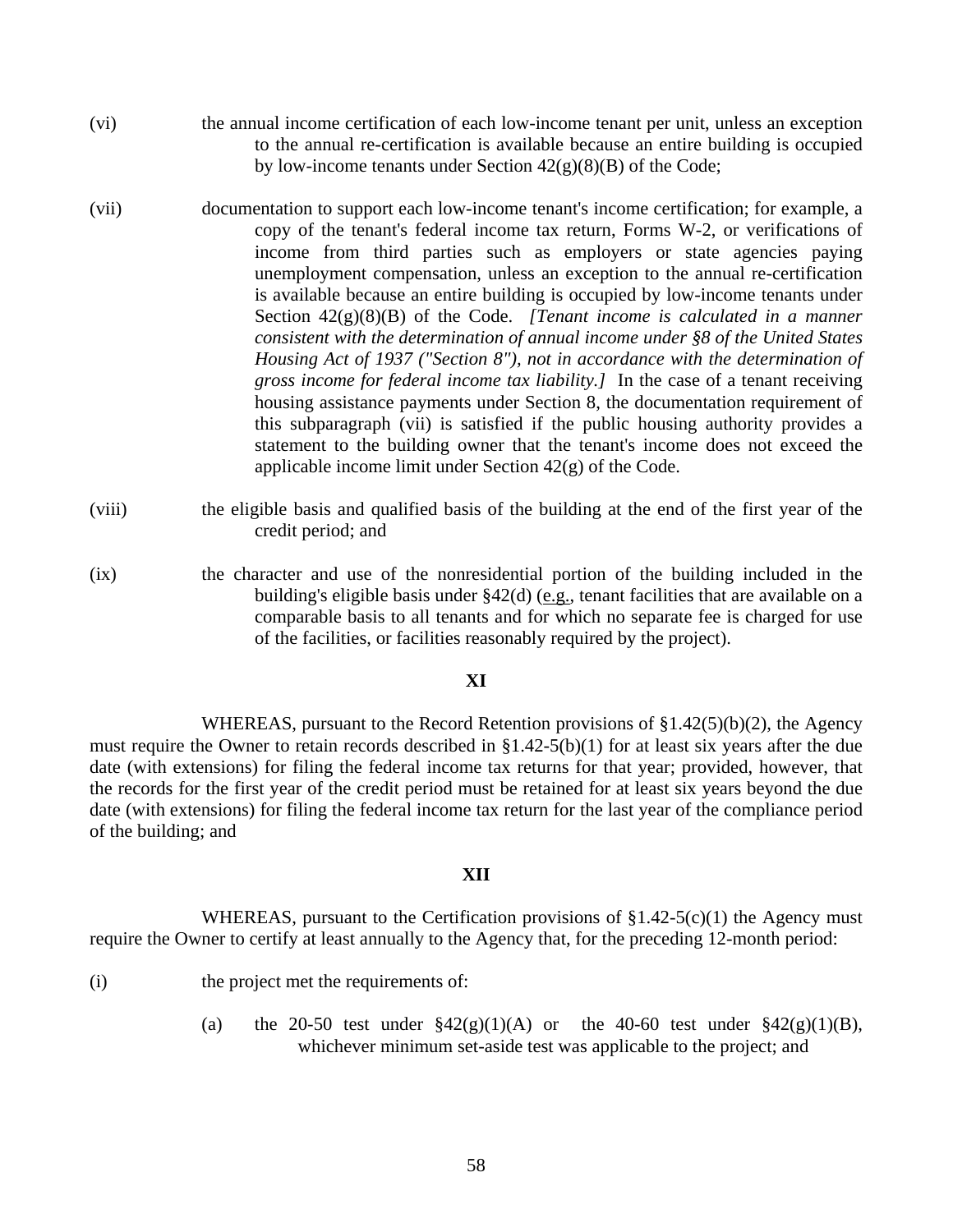- (b) if applicable to the project, the 15-40 test under  $\frac{242(g)(4)}{g}$  and 142 (d)(4)(B) for "deep rent skewed" projects;
- (ii) there was no change in the applicable fraction (as defined in  $\frac{8}{42(c)(1)(B)}$ ) of any building in the project, or that there was a change, and a description of the change;
- (iii) the Owner has received an annual income certification from each low-income tenant, and documentation to support that certification; or, in the case of a tenant receiving §8 housing assistance payments, the statement from a public housing authority described at 26 CFR 1-42-5(b)(1)(vii), unless an exception to the annual re-certification is available because an entire building is occupied by lowincome tenants under Section  $42(g)(8)(B)$  of the Code;
- (iv) each low-income unit in the project was rent-restricted under  $\S 42(g)(2)$ ;
- (v) all units in the project were for use by the general public (as defined in Section 1.42-9 of the Treasury Regulations), including the requirement that no finding of discrimination under the Fair Housing Act, 42 U.S.C. 3601-3619, occurred for the Project. A finding of discrimination includes an adverse final decision by the Secretary of the Department of Housing and Urban Development (HUD), 24 CFR 180.680, an adverse final decision by a substantially equivalent sate or local fair housing agency,  $42 \text{ USC } 361a(a)(1)$ , or an adverse judgment from a federal court;
- (vi) the buildings and low-income units in the project were suitable for occupancy, taking into account local health, safety, and building codes (or other habitability standards), and the State or local government unit responsible for making local health, safety or building code inspections did not issue a violation report for any building or low-income unit in the project. If a violation report or notice was issued by the governmental unit, the owner must attach a statement summarizing the violation report or notice or a copy of the violation report or notice to the annual certification submitted to the Agency under paragraph (c)(1) of the Compliance Regulations. In addition, the owner must state whether the violation was corrected;
- (vii) there was no change in the eligible basis (as defined in  $\S42(d)$ ) of any building in the project, or if there was a change, the nature of the change (e.g., a common area has become commercial space or a fee is now charged for a tenant facility formerly provided without charge);
- (viii) all tenant facilities included in the eligible basis under §42(d) of any building in the project, such as swimming pools, other recreational facilities, and parking areas, were provided on a comparable basis without charge to all tenants in the building;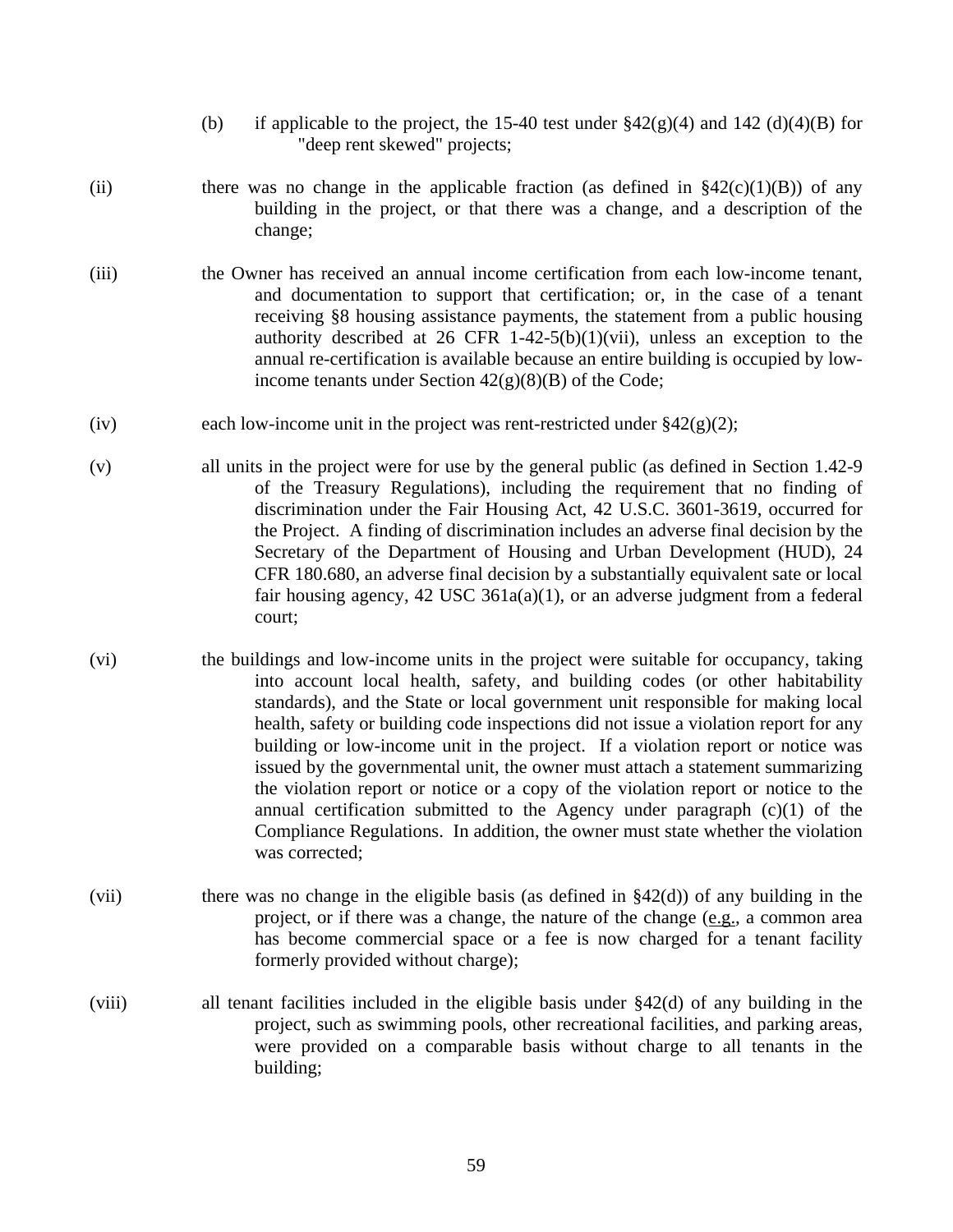- (ix) if a low-income unit in the project became vacant during the year, that reasonable attempts were or are being made to rent that unit or the next available unit of comparable or smaller size to tenants having a qualifying income before any units in the project were or will be rented to tenants not having a qualifying income;
- (x) if the income of tenants of a low-income unit in the project increased above the limit allowed in  $\frac{2}{2}(g)(2)(D)(ii)$ , the next available unit of comparable or smaller size in the project was or will be rented to tenants having a qualifying income; and
- (xi) an extended low-income housing commitment as described in section 42(h)(6) of the Code was in effect (for buildings subject to section  $7108(c)(1)$  of the Omnibus Budget Reconciliation Act of 1989, 103 Stat. 2106, 2308 - 2311 (1989)), including the requirement under section  $42(h)(6)(B)(iv)$  that an owner cannot refuse to lease a unit in the project to an applicant because the applicant holds a voucher or certificate of eligibility under section 8 of the United States Housing Act of 1937, 42 U.S.C. 1437f (for buildings subject to section 13142(b)(4) of the Omnibus Budget Reconciliation Act of 1993, 107 Stat 312, 438 - 439 (1993)); and
- (xii) all low-income units in the project were used on a non-transient basis (except for transitional housing for the homeless provided under section  $42(i)(3)(B)(iii)$  or single-room-occupancy units rented on a month-by-month basis under section  $42(i)(3)(B)(iv)$ .

#### **XIII**

WHEREAS, pursuant to the Review provisions of  $\S1.42-5(c)(2)$ , the Agency must:

- (i) review owner certifications under Section  $1.45-5(c)(1)$  for compliance with the requirements of Section 42,
- (ii) conduct on-site inspections of all buildings in the project by the end of the second calendar year following the year the last building in the project is placed in service and, for a least 20 percent of the project's low-income units, inspect the units and review the low-income certifications, the documentation supporting the certifications, and the rent records for the tenants in those units; and
- (iii) at least once every 3 years, conduct on-site inspections of all buildings in the project and, for at least 20 percent of the project's low-income units, inspect the units and review the lowincome certifications, the documentation supporting the certifications, and the rent records for the tenants in those units; and
- (iv) require that the Agency randomly select which low-income units and tenant records are to be inspected and reviewed by the Agency. *[The review of tenant records may be*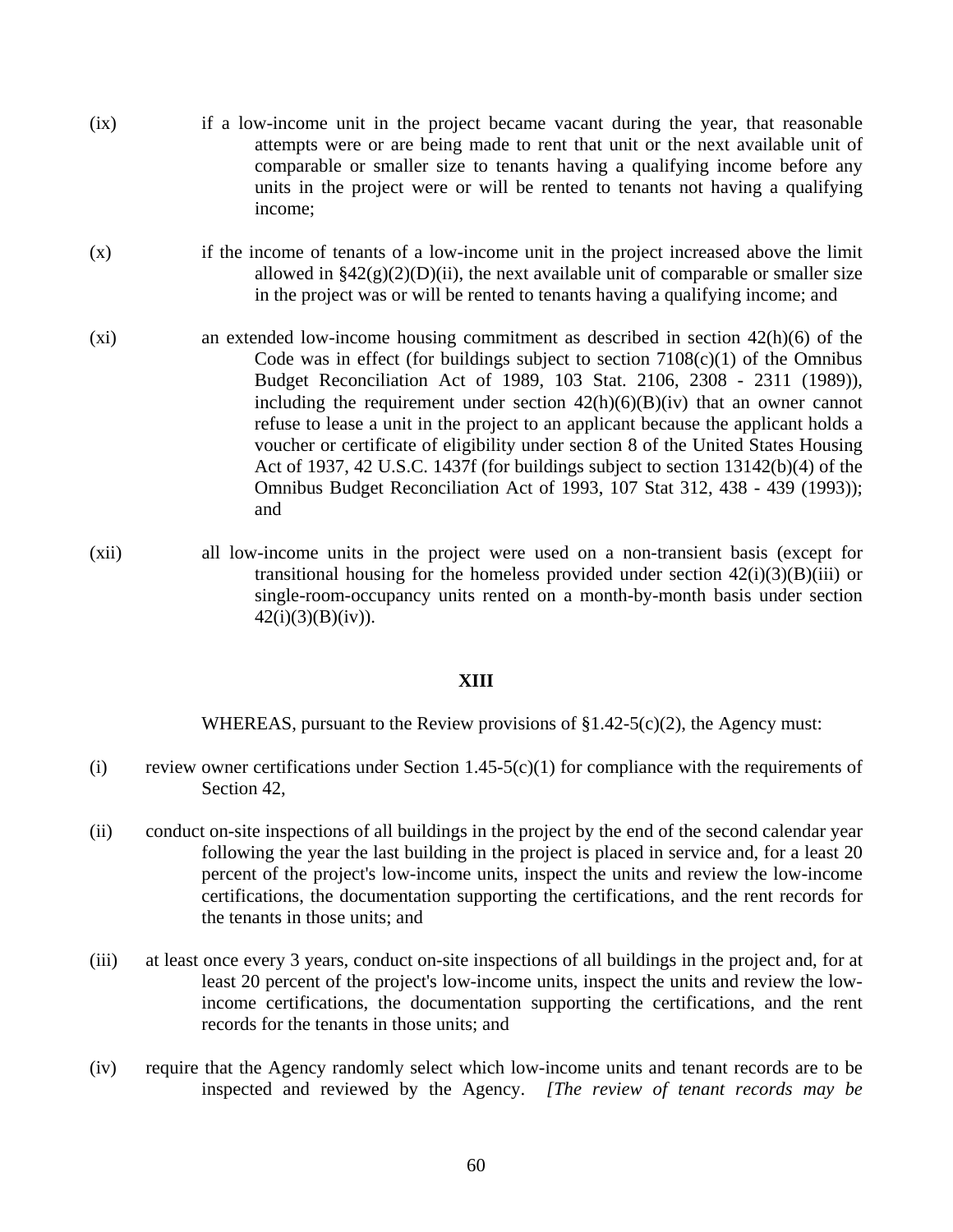*undertaken wherever the owner maintains or stores the records (either on-site or offsite). The units and tenant records to be inspected and reviewed must be chosen in a manner that will not give owners of low-income housing projects advance notice that a unit and tenant records for a particular year will or will not be inspected and reviewed. However, the Agency may give an owner reasonable notice that an inspection of the building and low-income units or tenant record review will occur so that the owner may notify tenants of the inspection or assemble tenant records for review (for example, 30 days' notice of inspection or review).]*

#### **XIV**

 WHEREAS, pursuant to the Frequency and Form of Certification provisions of §1.42- 5(c)(3), the Agency must require that Owners submit certifications under penalty of perjury at least annually covering each year of the 15-year compliance period under  $\S42(i)(1)$ ; and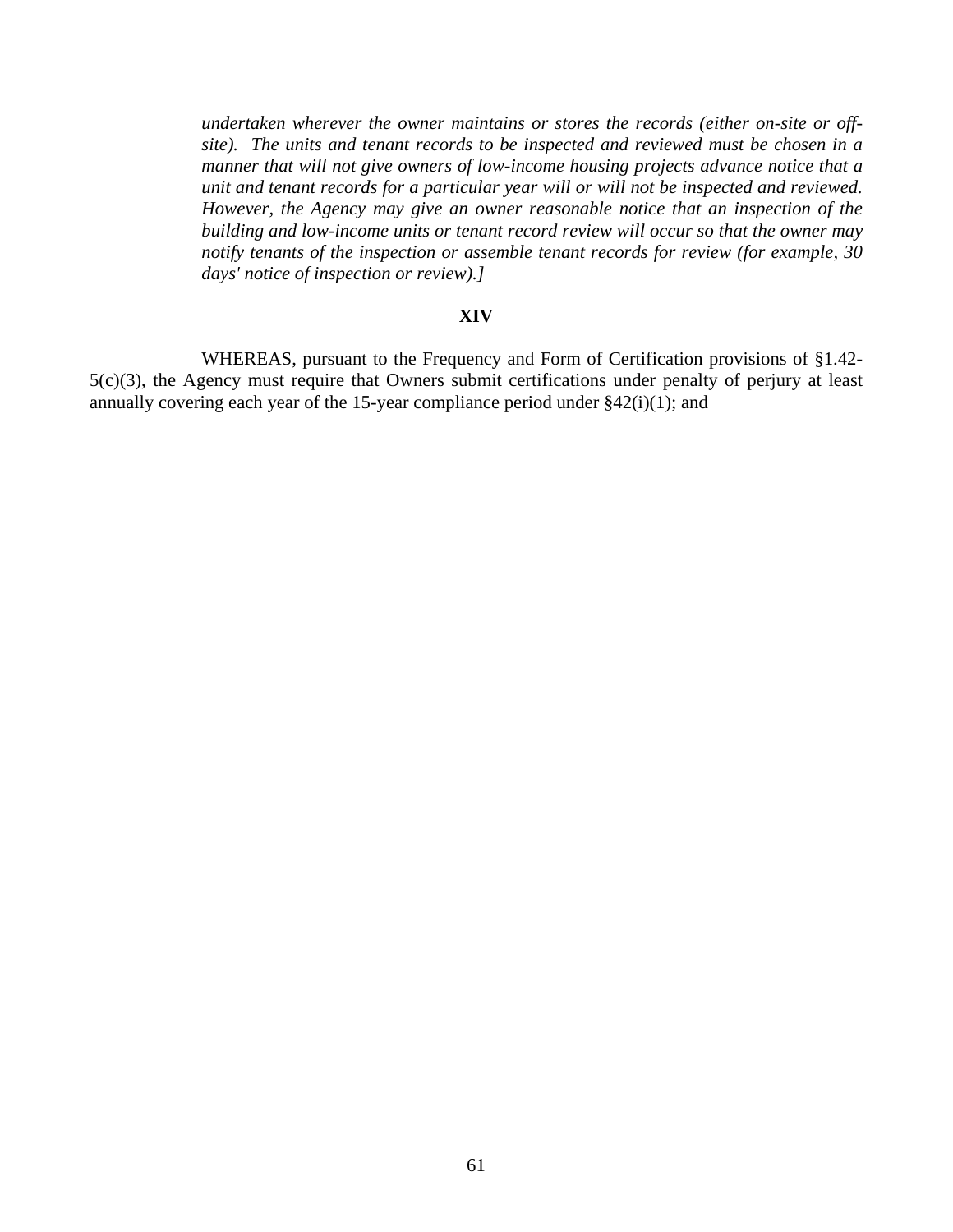WHEREAS, pursuant to the Inspection provisions of §1.45-5(d), the Agency must have the right to perform an on-site inspection of any low-income housing project at least through the end of the compliance period of the buildings in the project, which inspection is a separate requirement from any tenant file review under paragraph (c)(2)(ii) of the Compliance Regulations; and

#### **XVI**

WHEREAS, pursuant to the Notification of Non-Compliance provisions of  $1.42-5(e)(2)$ and (3), the Agency agrees to give notice to the Owner and to the IRS, respectively, if the Agency (i) does not receive required certifications of the Owner, (ii) does not receive or is not permitted to inspect the tenant income certifications, supporting documentation, and rent records or (iii) discovers by inspection, review, or in some other manner, that the project is not in compliance with the provisions of §42; and

#### **XVII**

 WHEREAS, pursuant to the provisions of §1.45-5(e)(4), relating to the correction period, the Owner will be permitted by the Agency to supply any missing certifications and bring the project into compliance with the provisions of §42 within a period which ends not later than 90 days from the date the Agency mails a Notice of Non-Compliance to the Owner; and

#### **XVIII**

WHEREAS, pursuant to the provisions of  $\S1.45-5(g)$ , the Owner acknowledges that compliance with the requirements of §42 is the responsibility of the Owner and that the Agency's obligation to monitor for non-compliance pursuant to §42 and the Compliance Regulations does not make the Agency liable for the Owner's non-compliance.

#### **XIX**

 WHEREAS, this Compliance Monitoring Agreement is intended to comply with the requirements of  $$42(m)(1)(B)(iii)$  and the Compliance Regulations with respect to the procedures which the Agency (or an agent or other private contractor of the Agency) will follow in monitoring for non-compliance and in notifying the IRS of such non-compliance of which the Agency becomes aware;

NOW, THEREFORE, the Louisiana Housing Finance Agency, acting through its duly authorized

officers, and the undersigned Owner hereby agree, covenant and represent as follows:

SECTION 1. Record-keeping by the Owner. The Owner agrees to develop and maintain, for each

qualified low-income building for each year of the compliance period for such buildings or project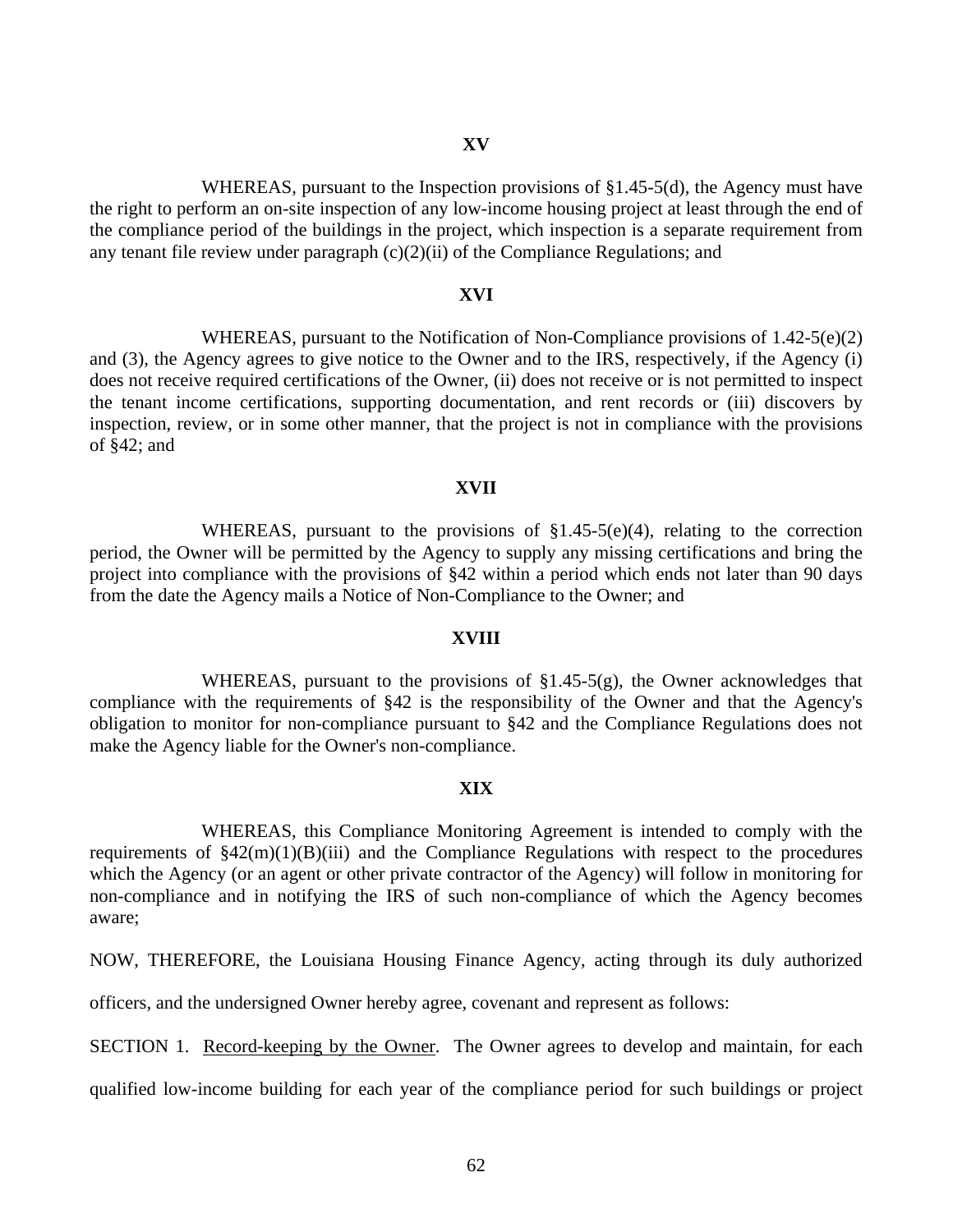described in **Exhibit A** the records and information which the Agency must require the Owner to keep as described in paragraph X of the preamble hereof and as required pursuant to  $\S1.42-5(b)(1)$  of the Compliance Regulations.

 SECTION 2. Record Retention by the Owner. The Owner agrees to maintain and retain the records and information described in paragraph X of the preamble hereof for the time described in paragraph XI of the preamble hereof and for the time which the Agency must require the Owner to maintain and retain such records and information pursuant to  $\S1.42-5(b)(2)$  of the Compliance Regulations.

 SECTION 3. Certifications by the Owner. The Owner agrees to submit by February 15th of each calendar year the certifications of the form attached hereto as **Exhibit B** with respect to the immediately preceding calendar year which the Agency must require from the Owner as described in paragraph XII of the preamble hereof and as required pursuant to  $$1.42-5(c)(1)$  of the Compliance Regulations.

 SECTION 4. Submission of Low-Income Tenant Annual Income Certification Documentation and Rent Records. The Owner agrees to submit (i) by February 15th of each calendar year on the form attached hereto as **Exhibit C** information on tenant income and rent for each low income unit and (ii) within fifteen (15) calendar days of a written request of the Agency (a) a copy of the annual income certifications, and the documentation the owner has received to support that certification, with respect to the number and/or percentage of low-income tenants and (b) the rent record for each low-income tenant in the percentage (not less than 20%) of low-income units in the project described in **Exhibit A** as specified by the Agency.

 SECTION 5. Project Inspection. The Owner agrees, acknowledges and specifically provides that the Agency has the right to perform an on-site inspection of the project described in **Exhibit A** at least through the end of the latter of the compliance period or extended use period.

63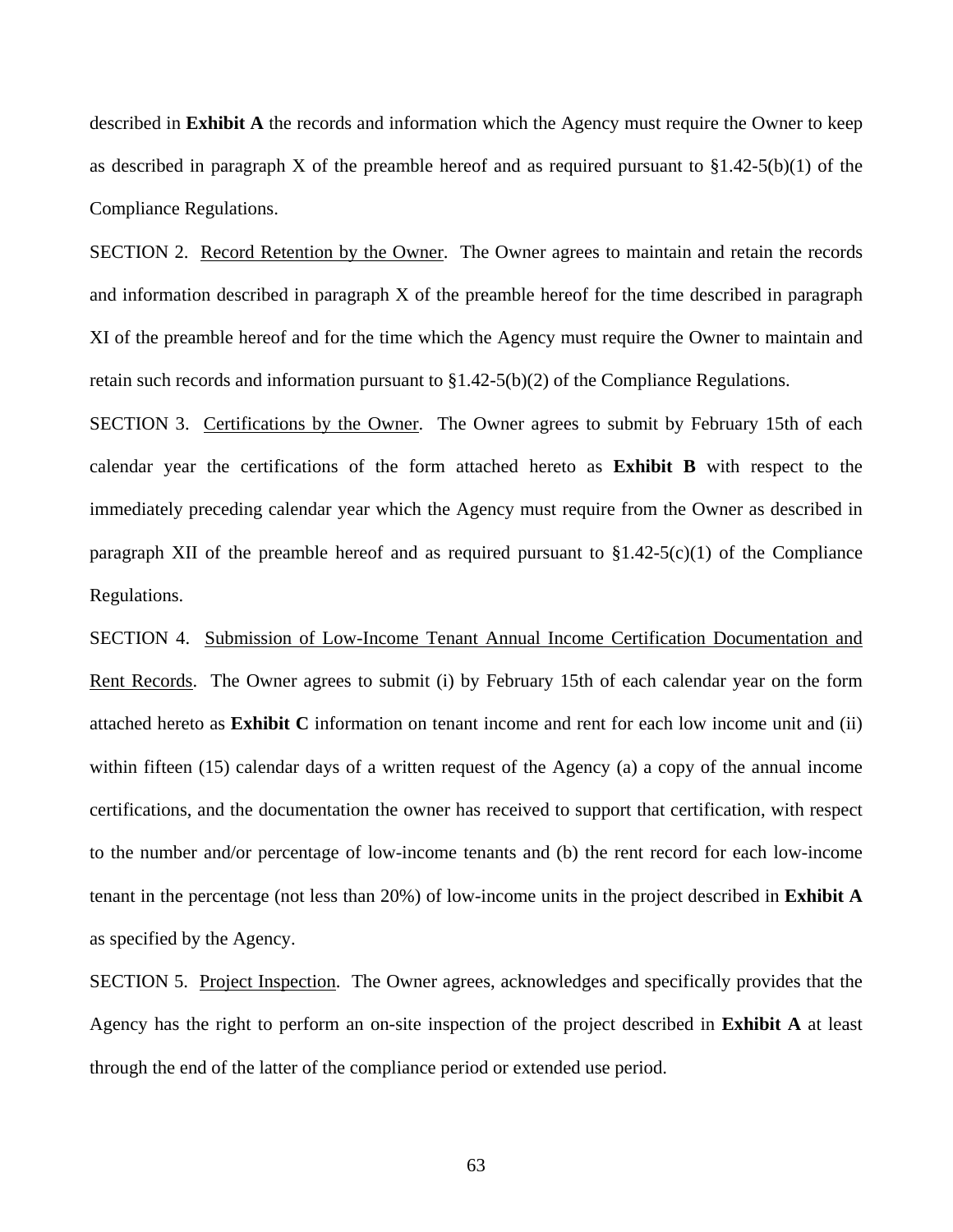SECTION 6. Delivery of IRS Forms. The Owner agrees to provide to the Agency the following:

- (a) Copy of IRS Form 8609 for each qualified low-income building;
- (b) Copy of Schedule A to Form 8609 for each qualified low-income building;
- (c) Copy of IRS Form 8586.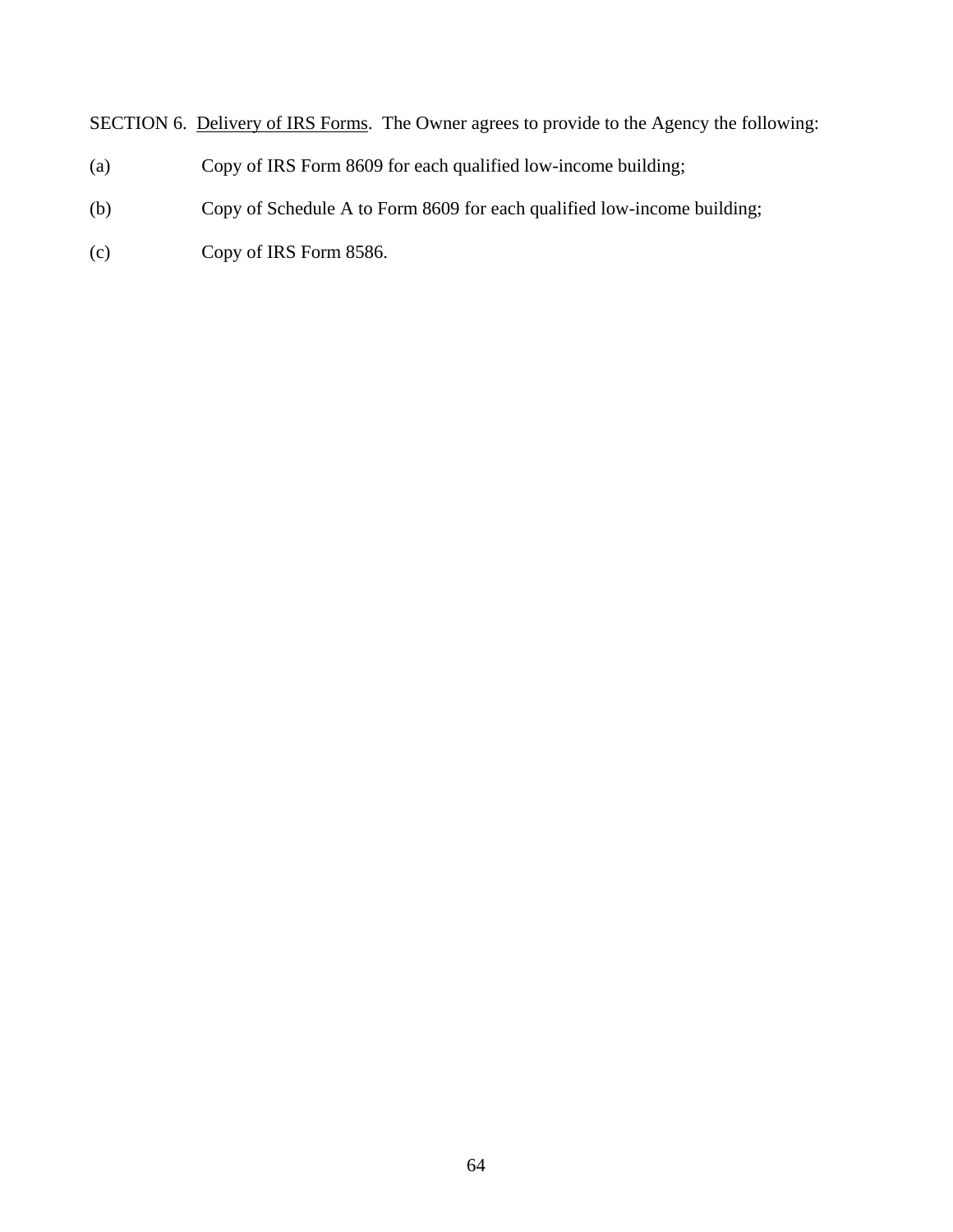SECTION 7. Annual Compliance/Monitoring Fee. The Owner agrees to submit on or before December 31 of each year, beginning with the year any building in the Project is placed in service, the Annual Compliance Monitoring Fee constituting a minimum fee to be computed as follows:

| <b>Project Size</b> | Minimum Fee |
|---------------------|-------------|
| $1-4$ units         | \$20.00     |
| $5-16$ units        | 80.00       |
| $17-32$ units       | 160.00      |
| 33-60 units         | $\ast$      |
| $61-100$ units      | $\ast$      |
| Over 100 units      | $\ast$      |

\*Minimum fee is amount equal to 50% of units in Project times \$10.00.

The Agency reserves the right to charge such additional amounts at any time as may be required to monitor compliance in accordance with the Internal Revenue Code of l986, as amended, and regulations promulgated pursuant thereto.

 The Owner further acknowledges and agrees that failure to submit the Annual Compliance/Monitoring Fee will result in the Agency reporting that the Owner has failed to deliver the appropriate certifications and/or other documentation necessary to satisfy the Compliance Regulations.

 SECTION 8. Captions. The captions or headings in this Compliance Monitoring Agreement are for convenience only and in no way define, limit or describe the scope or intent of any provisions or sections of this Compliance Monitoring Agreement.